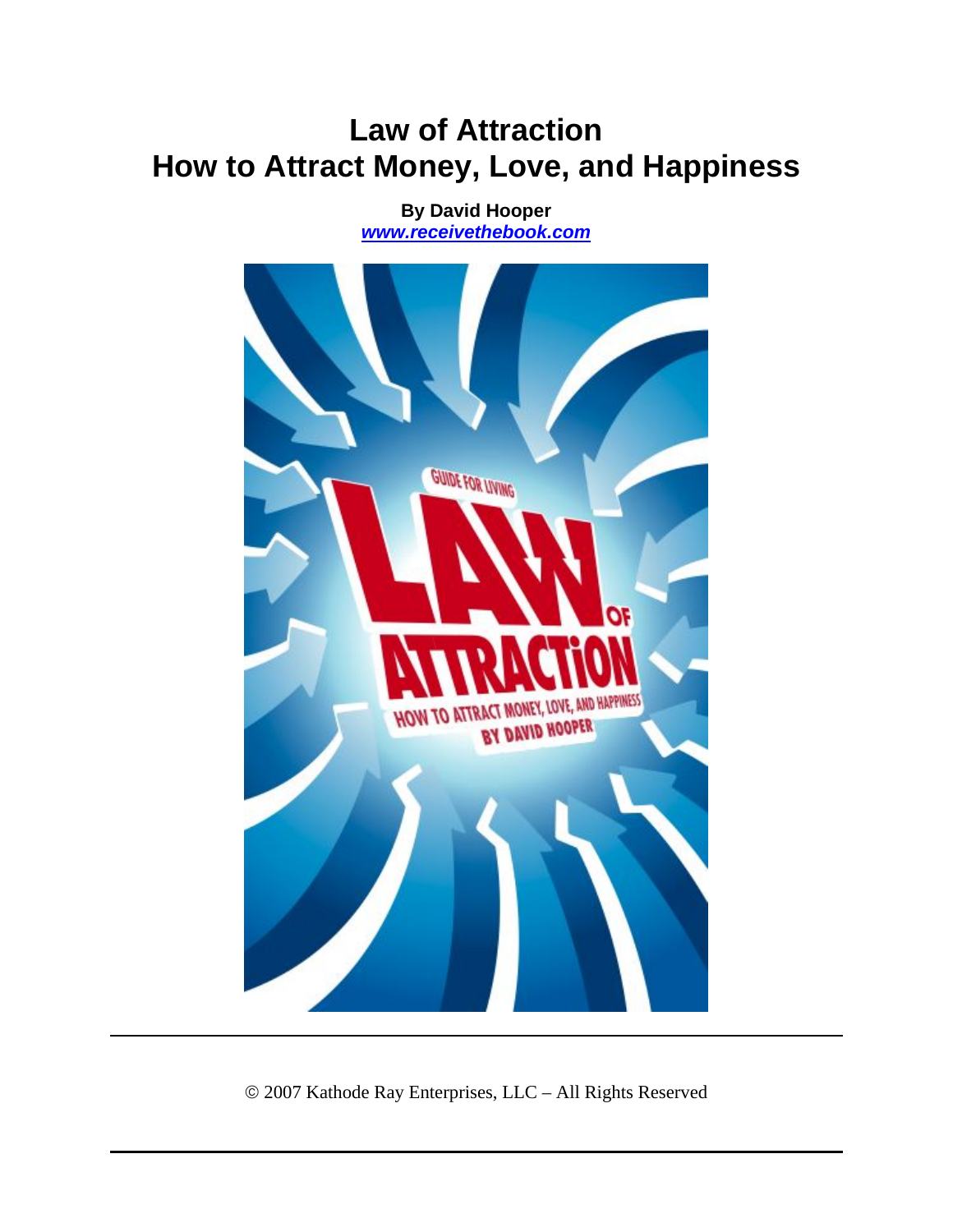## **PLEASE SPREAD THE WORD!**

# **Please let your friends and family know about the Law of Attraction…**

**What You Can Do to Share This Information:** 

- **1. Email your friends about this book, post about it on message boards, and blog about it.**
- **2. Send this file to others, post it on your web site, and do whatever you can to distribute it (without charge).**
- **3. Even better, send people to [www.receivethebook.com](http://www.receivethebook.com) where they'll be able to get the latest version of this book, as well as other Law of Attraction resources, free.**
- **4. [Add your review of the book at Amazon.com](http://www.amazon.com/gp/customer-reviews/write-a-review.html/102-3720294-9876169?ie=UTF8&asin=0975436155&store=books).**

## **PRINT / AUDIO VERSION NOW AVAILABLE…**

**A print version of this book is available via fine booksellers worldwide…** 

**Get it now [at Amazon.com.](http://www.amazon.com/exec/obidos/ASIN/0975436155/kathoderaymusic) Like Audio? [Instant Download via iTunes.](http://phobos.apple.com/WebObjects/MZStore.woa/wa/viewAlbum?playListId=212605604)** 

**Also Available from Guide for Living:** 

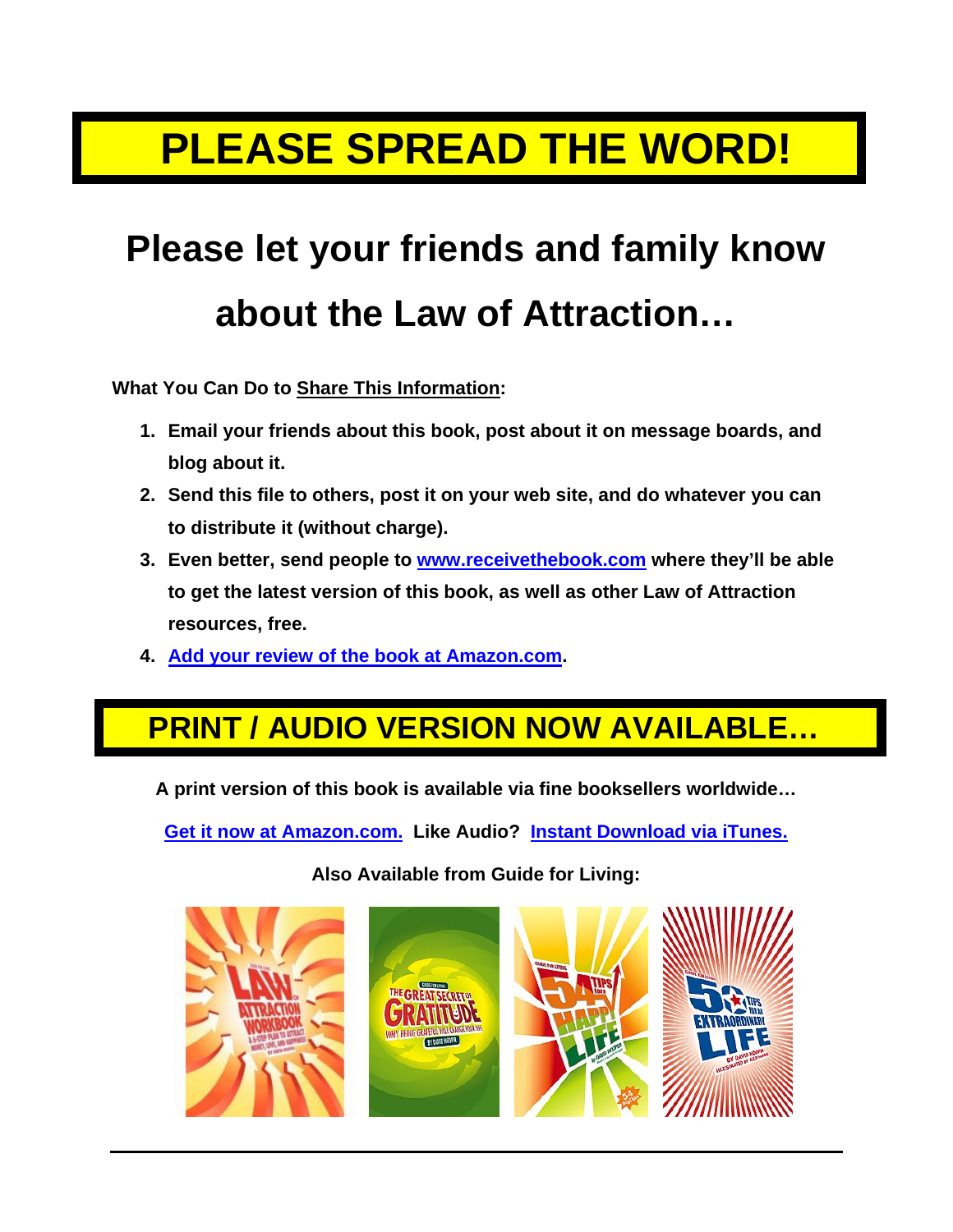## **OTHER LAW OF ATTRACTION RESOURCES…**

**If you enjoyed the Secret DVD and would like a free, 7-part course on attracting money into your life, take a look at [www.sendmethecourse.com](http://www.sendmethecourse.com).** 

From The Teachers of "The Secret" **Get 7 Free Lessons! Click Here Now.** 

**OTHER LAW OF ATTRACTION LINKS:** 

**Free Money Attraction Tips – [RichGuyTips.com](http://www.richguytips.com)**

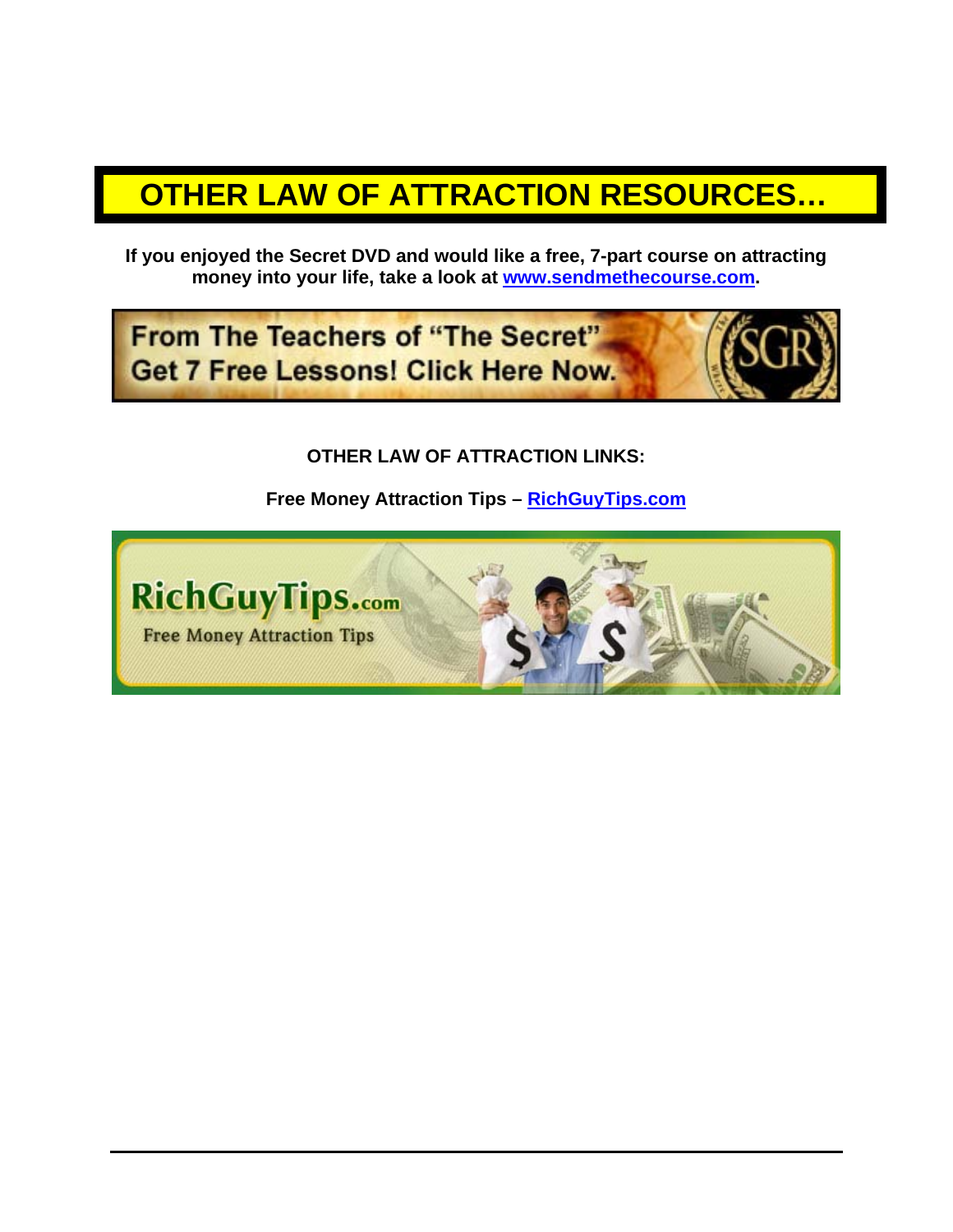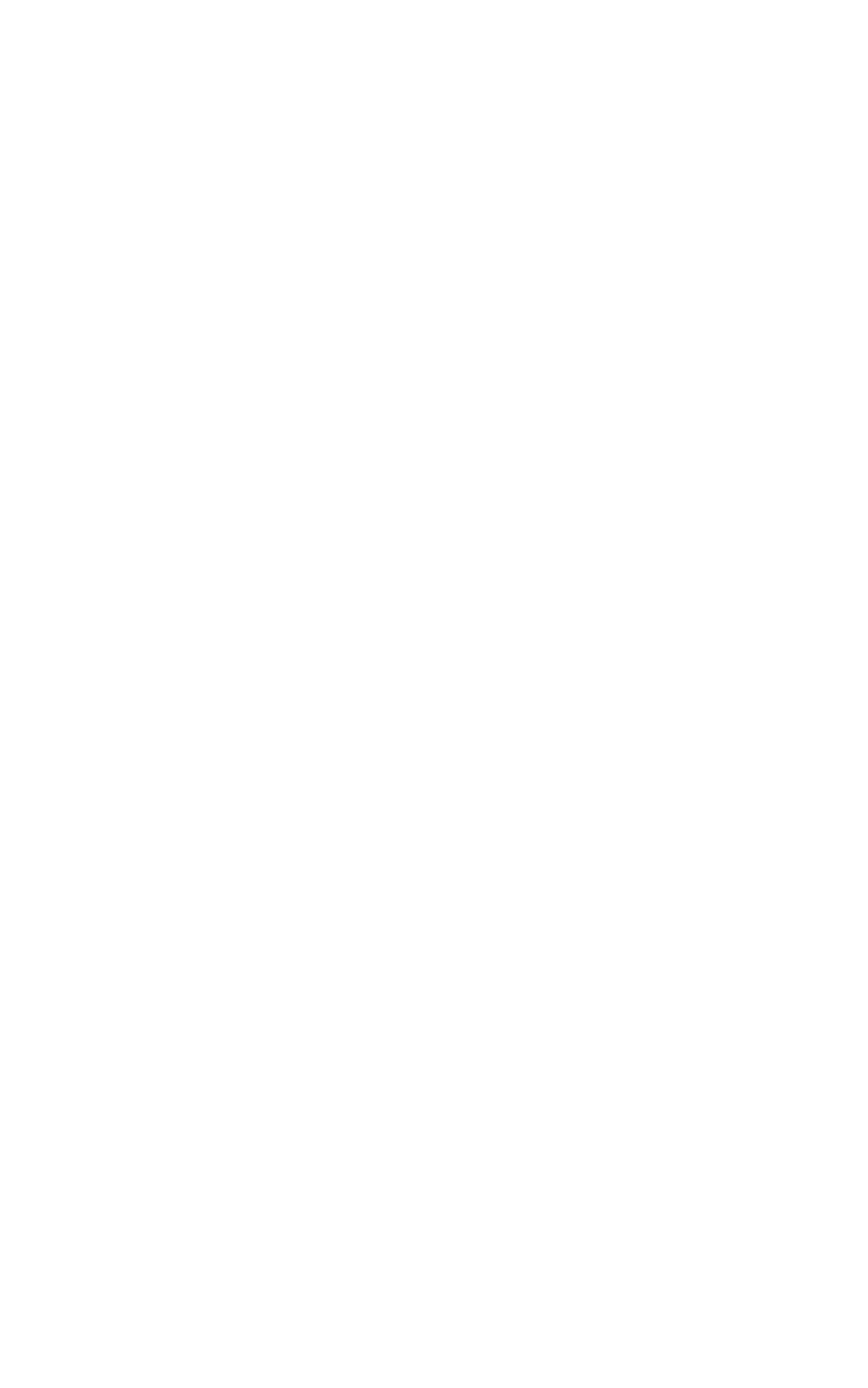## **THE LAW OF ATTRACTION**



## *How to Attract Money, Love, and Happiness*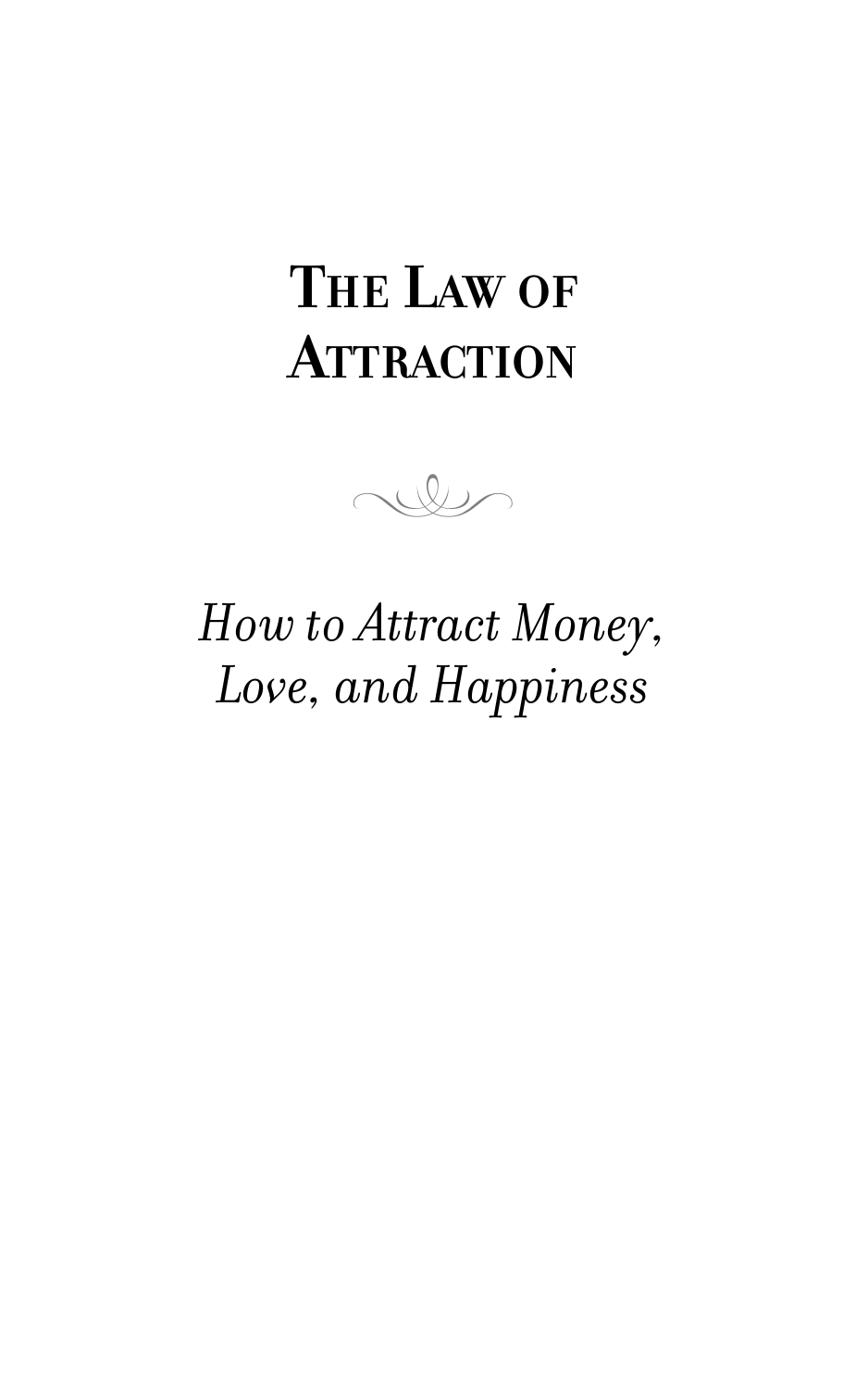© 2007 Kathode Ray Enterprises, LLC – All Rights Reserved

For more information on this series, please visit us on the web at www.guideforliving.com.

An audio version of this book is available for download via Apple iTunes.

Kathode Ray Enterprises, LLC PO Box 121135 Nashville, TN 37212-1135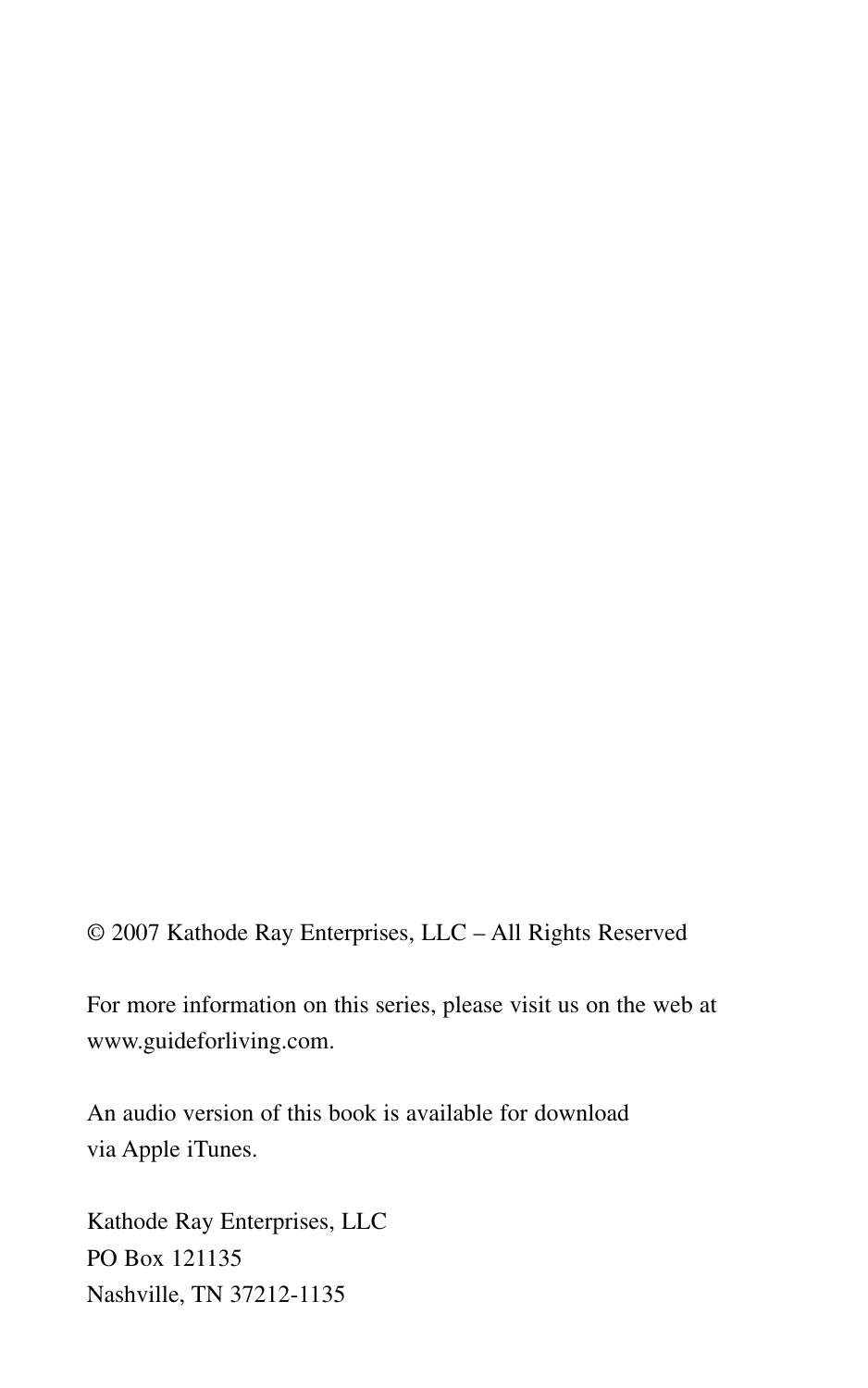*Thanks, Anissa.*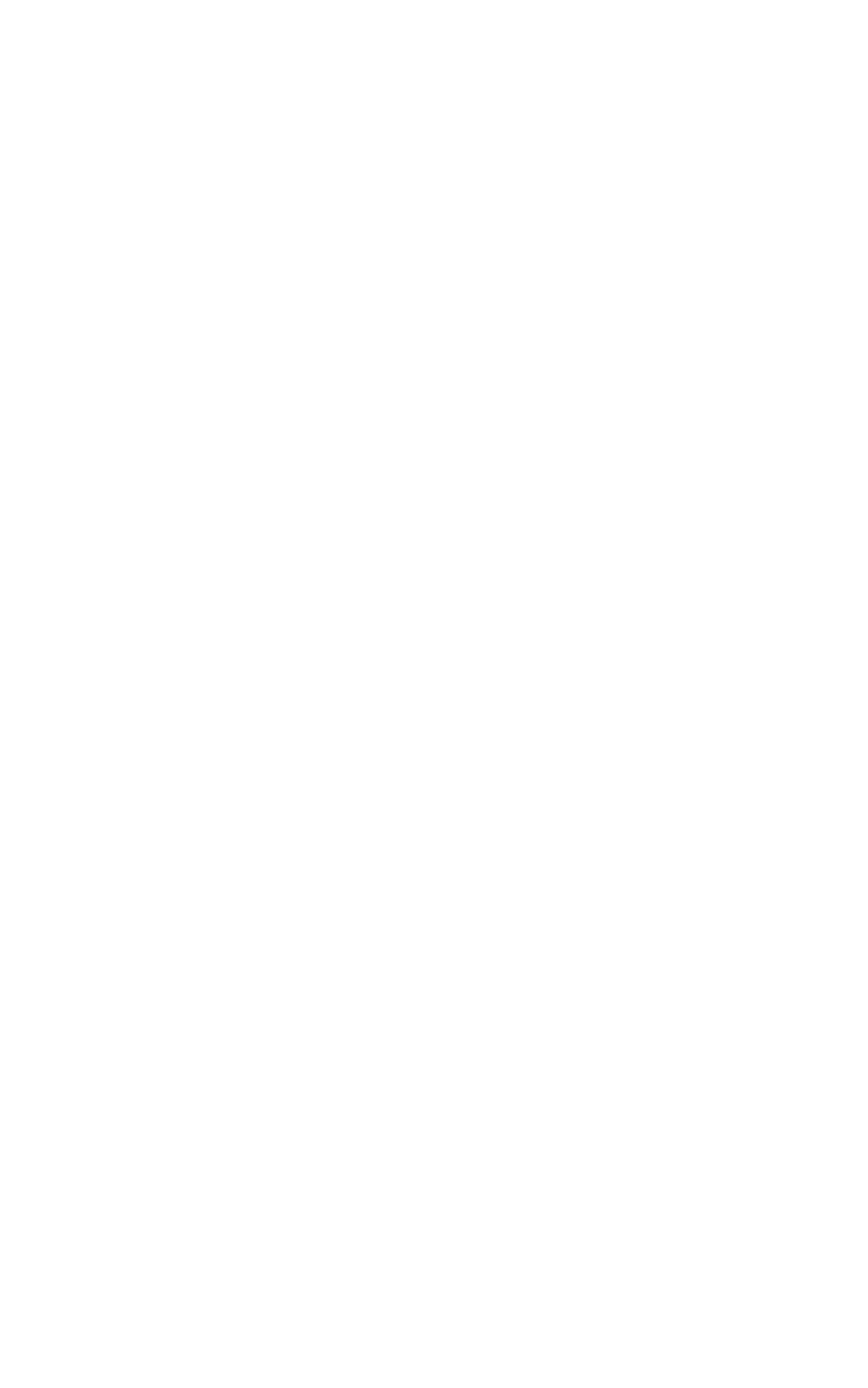$\sim$ 

Contents

# PART I – THE SCIENCE OF ATTRACTION....3 PART II – THE LAW OF ATTRACTION .......13 Part III – Career ................................33 PART IV – RELATIONSHIPS .......................47 Part V – Health .................................57 Part VI – Conclusions .......................63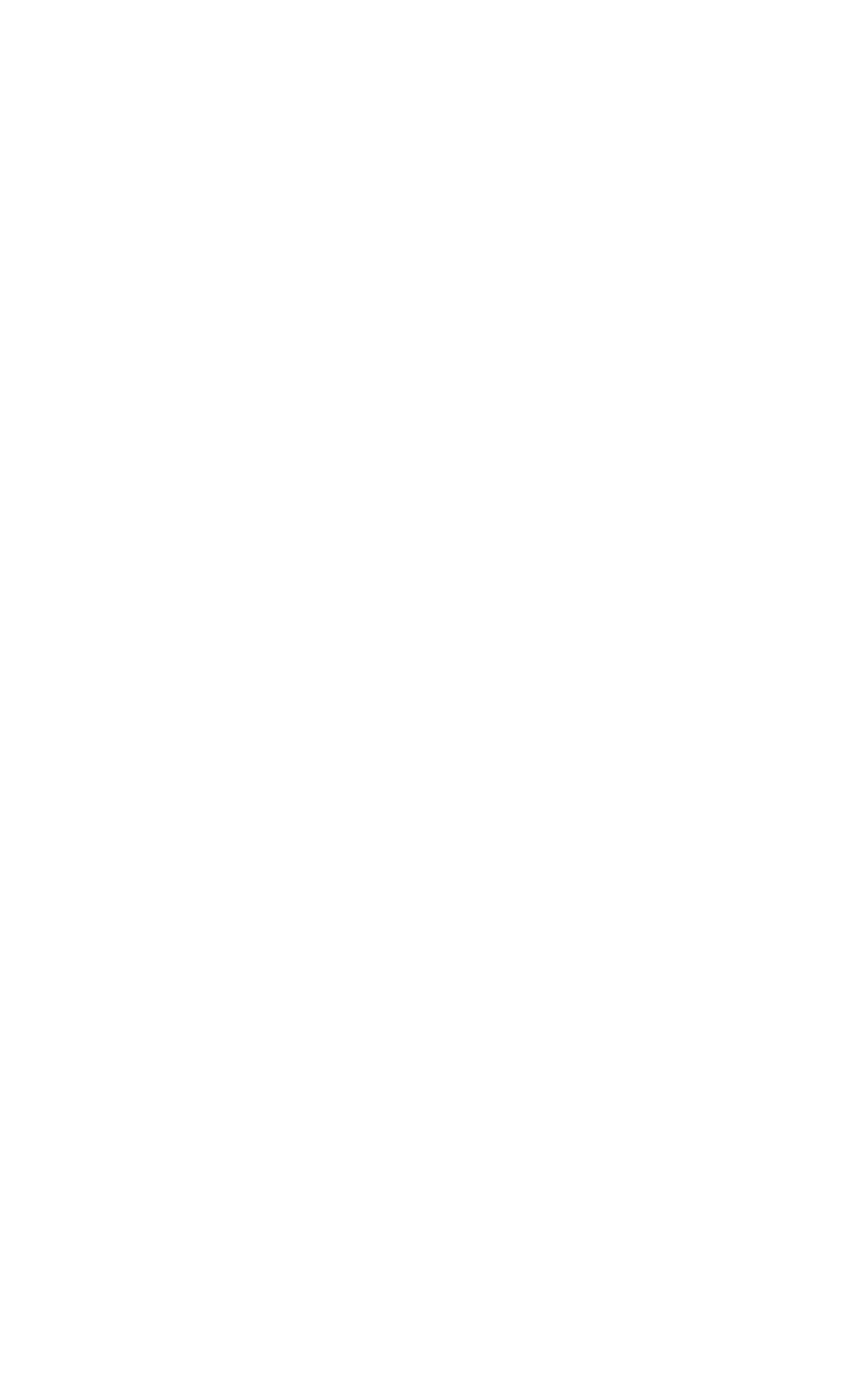$\sim$ 

Introduction

There is a fundamental law of attraction in the underlying power behind all things. This law was expressed universe that guides people's lives and is the by Napoleon Hill when he said, "We become what we think about." This profound truth has been stated in many different languages and cultures throughout history. In the second century of the Common Era, the Roman emperor and Stoic philosopher Marcus Aurelius said "Our life is what our thoughts make it." This idea has been developed over time and has now become a central tenet in many spiritual traditions. Its truth has spread to many people and has more recently been expressed in a popular quote:

*Watch your thoughts, for they become words. Watch your words, for they become actions. Watch your actions, for they become habits. Watch your habits, for they become character. Watch your character, for it becomes your destiny.1*

 $-I$ INKNOWN

In relation to the law of attraction, we have extensive references to the idea of karma in the teachings of the Buddha. It is explained to us that our actions don't only have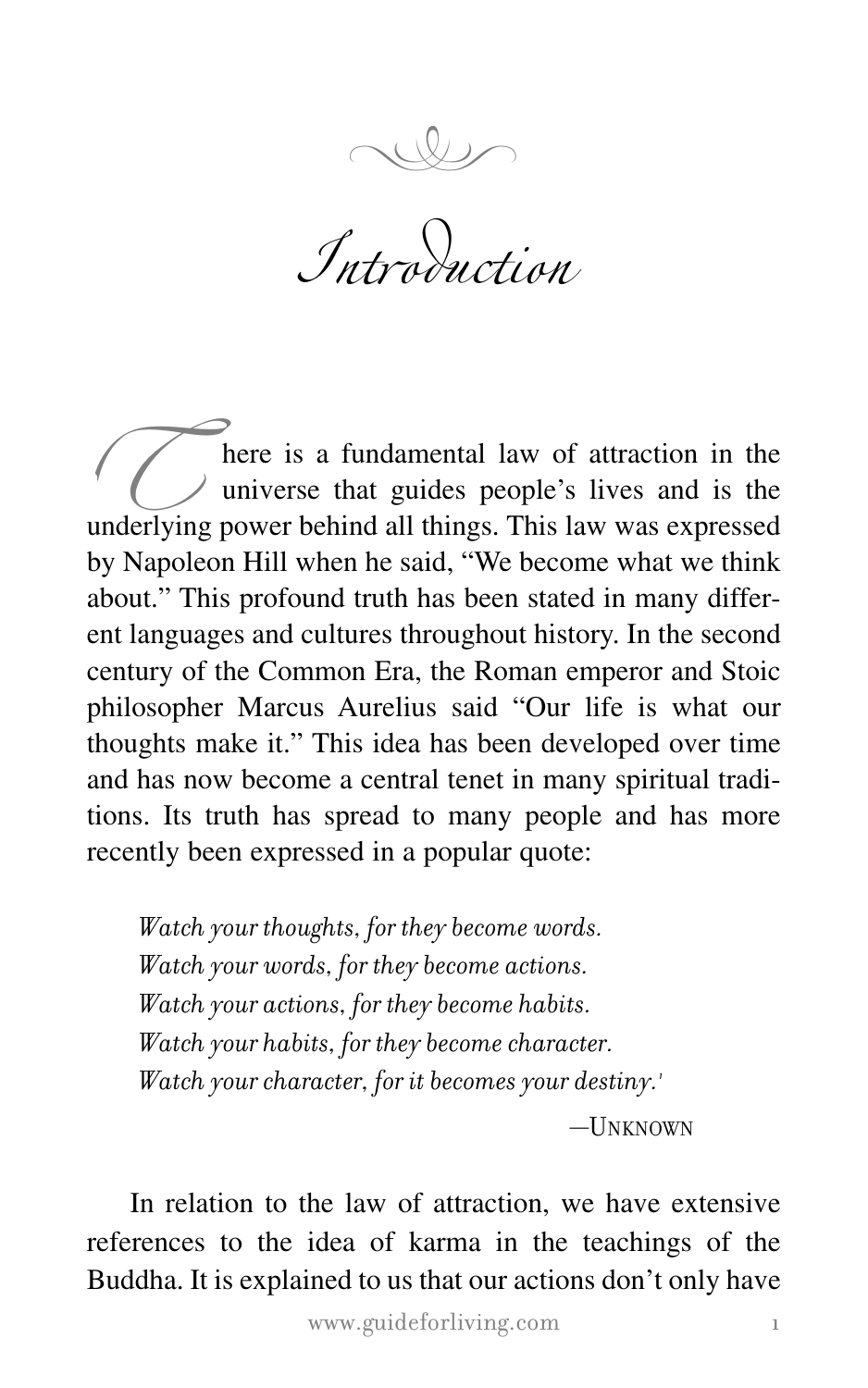#### The Law of Attraction

an effect in this life but in future lives and that this is the reason for our own misfortunes right this minute. If we are to ever escape the endless cycles of misfortune, we will have to change our direction and achieve an end to our sorrows.

*If anyone says that a man or woman must reap in this life according to his present deeds, in that case there is no religious life, nor is an opportunity afforded for the entire extinction of sorrow. But if anyone says that what a man or woman reaps in this and future lives accords with his or her deeds present and past, in that case there is a religious life, and an opportunity is afforded for the entire extinction of a sorrow.2*

– BUDDHA

In the New Testament, Christians are very familiar with the phrase "As ye sow, so shall ye reap."3 This idea, presented to Christians and Buddhists alike, has also been presented in many other great religions on Earth and has been expounded by modern philosophers as well.

Earl Nightengale has referred to the law of attraction as "The Strangest Secret". When asked by his readers, "Why do you call it the strangest secret?" he explains that it is a secret that is really "no secret" at all. It's not because the law of attraction is hidden from view that makes it so strange. In fact, it isn't hidden. It's extremely obvious and yet nobody seems to be aware of it. "We become what we think about" is no "secret" at all and that's what makes it so strange.<sup>4</sup>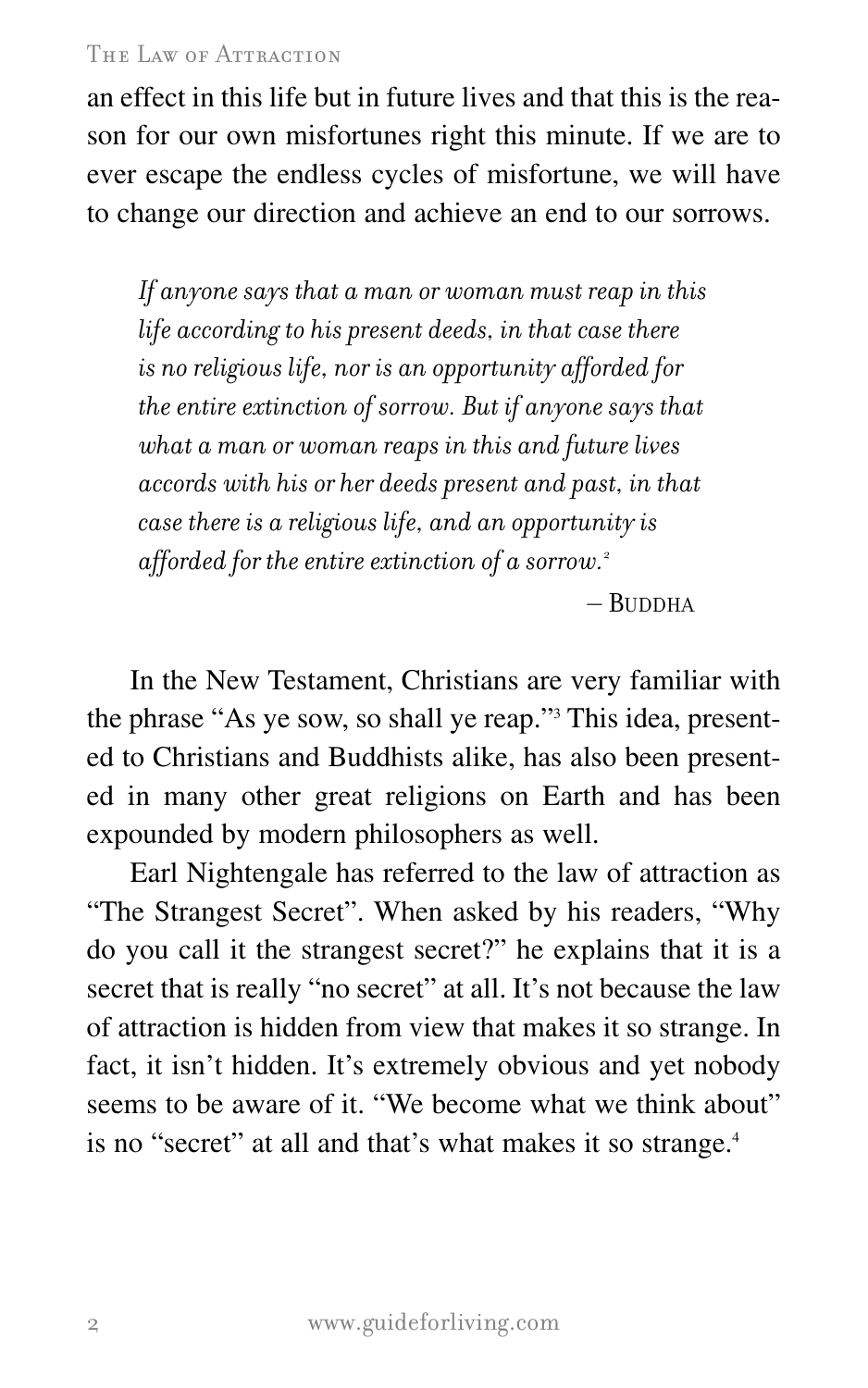$\sim$ 

#### $-PARTI -$

## THE SCIENCE OF ATTRACTION

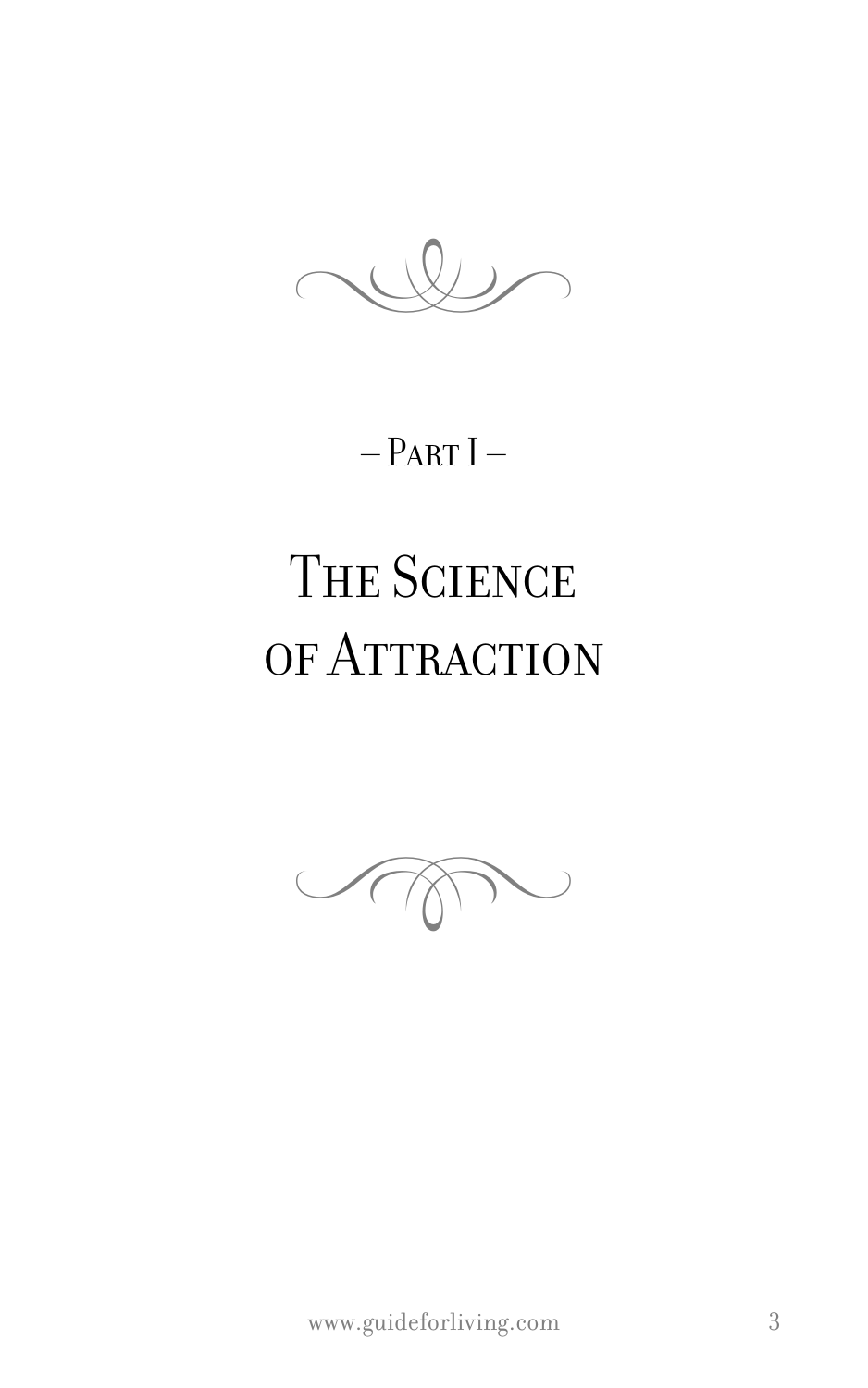Then we think about attraction, we often think<br>about the person who makes us feel the best. We<br>think about 'being attractive' or 'having an attraction'. about the person who makes us feel the best. We Everyone knows about it because attraction is often associated with individual people who we wish to emulate or "become". These people are the ones who have all the 'right' qualities; they are beautiful, intelligent or possessing a great personality. They have all the things we want in ourselves.

Attraction is a very powerful energy and yet it is often misunderstood in terms of its immense power. This is because we often limit our understanding to the manner in which we view other people. Scientists, however, say that the power of attraction is actually one of the four fundamental interactions in nature and goes much further than just a power between people. Attraction is a power in nature that can act over great distances.

According to science and other great teachings, attraction is something that affects absolutely everything in the universe. When we look back over the history of science, we remember that Newton's law of gravitation first told us that every object in the universe was attracted by every other object. Einstein's theory also told us that attraction arose out of a space-time continuum. Einstein said that the attraction objects had for one another was actually their very reason for existence. The earth, the sun, and all the other celestial bodies would never have been formed if it weren't for the power of attraction.<sup>5</sup>

Even today, modern scientists still don't understand a lot of things about the power of attraction. Psychologists have studied these phenomena and have found them to be closely linked with the power of love but many aspects of these pow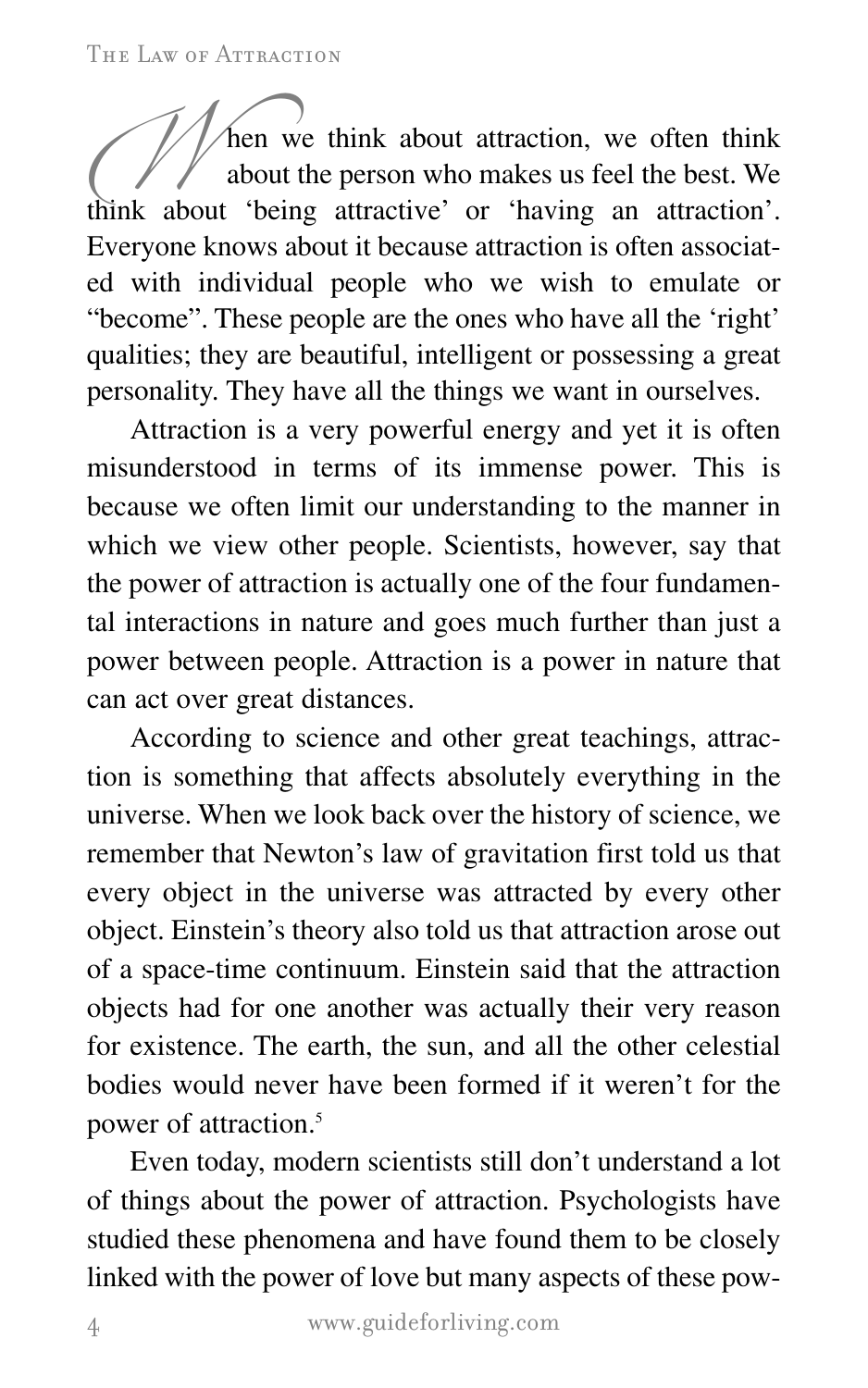ers are still a mystery. With the help of Newton and Einstein, modern science has learned a lot but has still run up against a big problem in their understanding about attraction.

#### **LIMITS OF SCIENTIFIC UNDERSTANDING**

The problem about attraction, scientists say, is that the golden laws of Newton and Einstein only work well on our little old planet "Earth". The earlier theories that Newton and Einstein invented really don't explain the motion of the stars in their galaxies and the bending of light in our universe. In these vast galaxies, the laws that make sense on Earth really don't make sense in outer space. According to the laws of Newton and Einstein, it seems as though the stars should be thrown off in all directions! The whole universe shouldn't be functioning as well as it does and yet, something is holding it together. With this confusion in science, how do we explain the underlying order that has been maintained in our universe for billions of years?

One solution to the scientific problem of attraction was proposed by another scientist named Fritz Zwicky in 1933. Dr. Zwicky made a small step toward explaining attraction and the behavior of the stars when he proposed an 'unseen material' in the galaxies called 'dark matter'. Zwicky thought that dark matter would help to explain why the planets remained fixed in their orbits even when Newton and Einstein thought they should fly apart.<sup>6</sup> Dark matter has done a lot of things to help explain the behavior of the stars but it has still left a lot of questions unanswered. It often seems that science may never be able to explain this mysterious power known as attraction even as it continues on its quest for knowledge.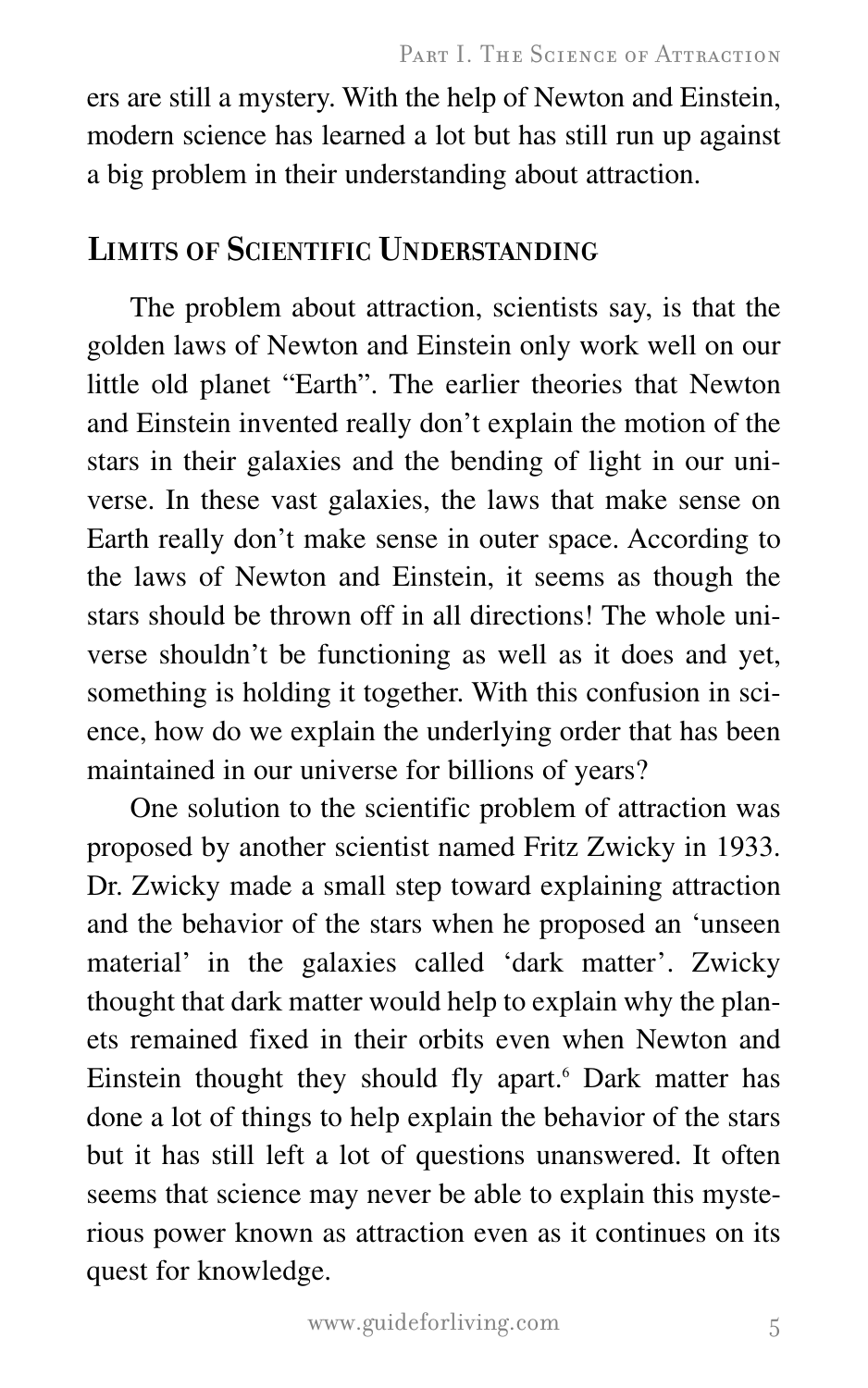#### THE LAW OF ATTRACTION

*The most beautiful thing we can experience is the mysterious. It is the source of all true art and all science. He to whom this emotion is a stranger, who can no longer pause to wonder and stand rapt in awe, is as good as dead: his eyes are closed.7* 

– ALBERT EINSTEIN

The power of attraction is not only a great mystery in terms of the stars and planets but a great mystery in terms of people's lives. When two people come together, there is often an irresistible quality of attraction that overpowers every other desire they have. Because this power is so closely connected with the power of love, the attraction can even keep two people together forever. If we are able to understand the factors behind this amazing power that can keep two people together forever, we will have to look more deeply beyond science and reason. We will have to consult some of the great spiritual minds that can give us a deeper glance into the nature of both attraction and love.

#### **ATTRACTION AND LOVE**

The great spiritual teachers in history have always given us a solution to the problems that science and reason cannot seem to solve. Spiritual traditions have explained much more about the power of attraction by explaining to us more about a further power known as the power of love. This power that the spiritual teachers have spoken of is considered to be even stronger than the power of attraction because it has the potential to keep two people together for longer periods of time. When the simple power of attraction eventually fades, the power of love is there to sustain the rela-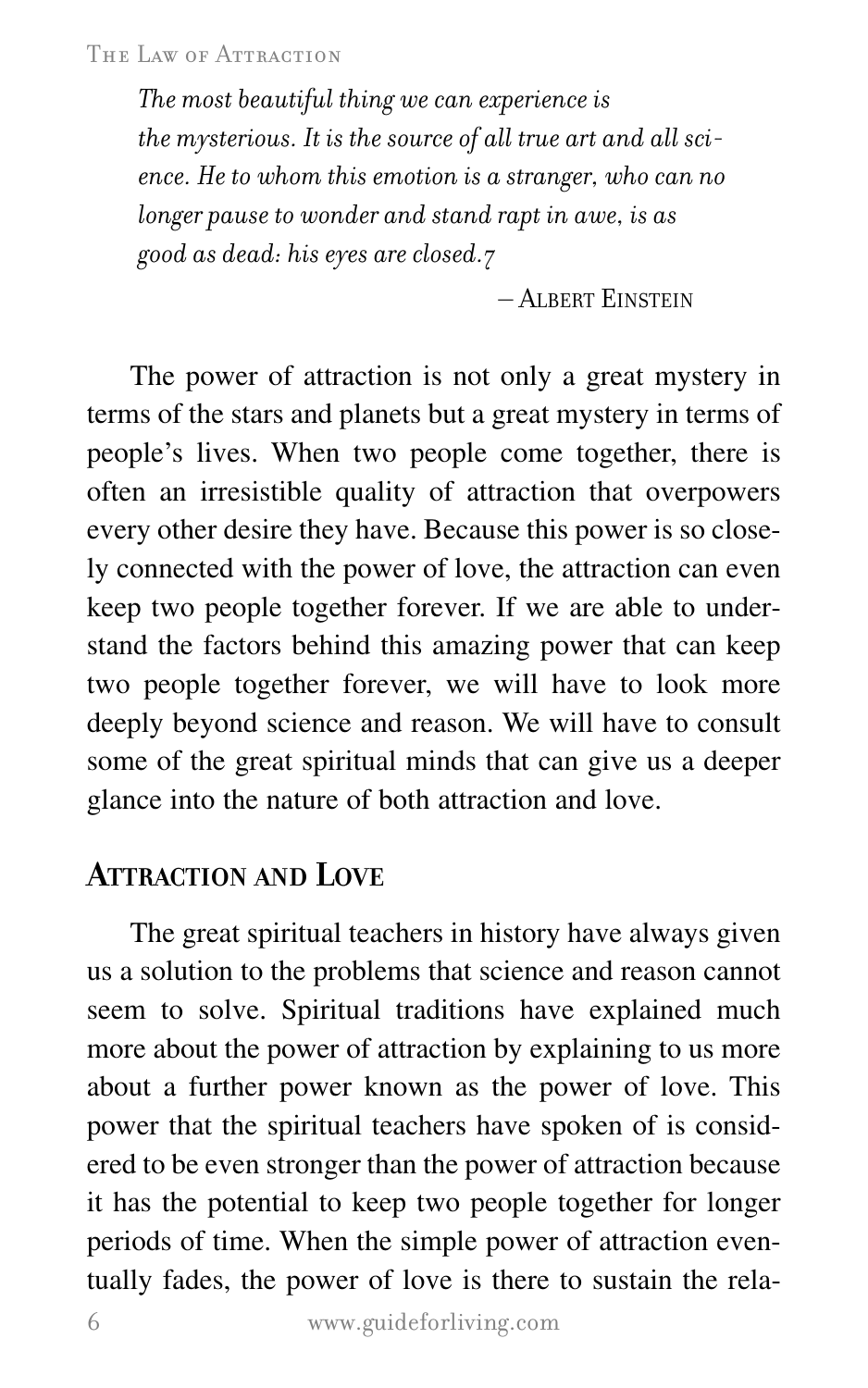tionship that otherwise would have ended.

In science, objects may first be attracted to each other by the simple fact that they are different and share qualities in each other that bring about a balance. Eventually, however, these same objects may be attracted by other objects and the initial bond that was formed can be broken. The power which keeps objects together and may actually hold the enormous galaxies together may be similar to what we call love in human relationships. It may be a lot more than just the simple power of attraction and may be something that science will never understand.

*Love is the motivating power of the universe...The majesty of this realization cannot be over-emphasized. We need to realize it far more deeply and potently than we do, for it constitutes the basic, fundamental character and quality of all events, no matter what the outer appearance may be.8*

– ALICE BAILEY

Love is far from being the kind of explanation that science is looking for in our modern world. Still, this refusal to look at the larger picture may actually be the reason that science often sees the questions as part of a 'dark matter'. What is needed is a wider vision of reality that is reflective on the totality of things. Love is not something which can control or manipulate nature. It serves no useful function in scientific thought. Love is a completely different kind of energy that is not as easy to explain and yet, it leads us toward a greater vision of wholeness and oneness in nature.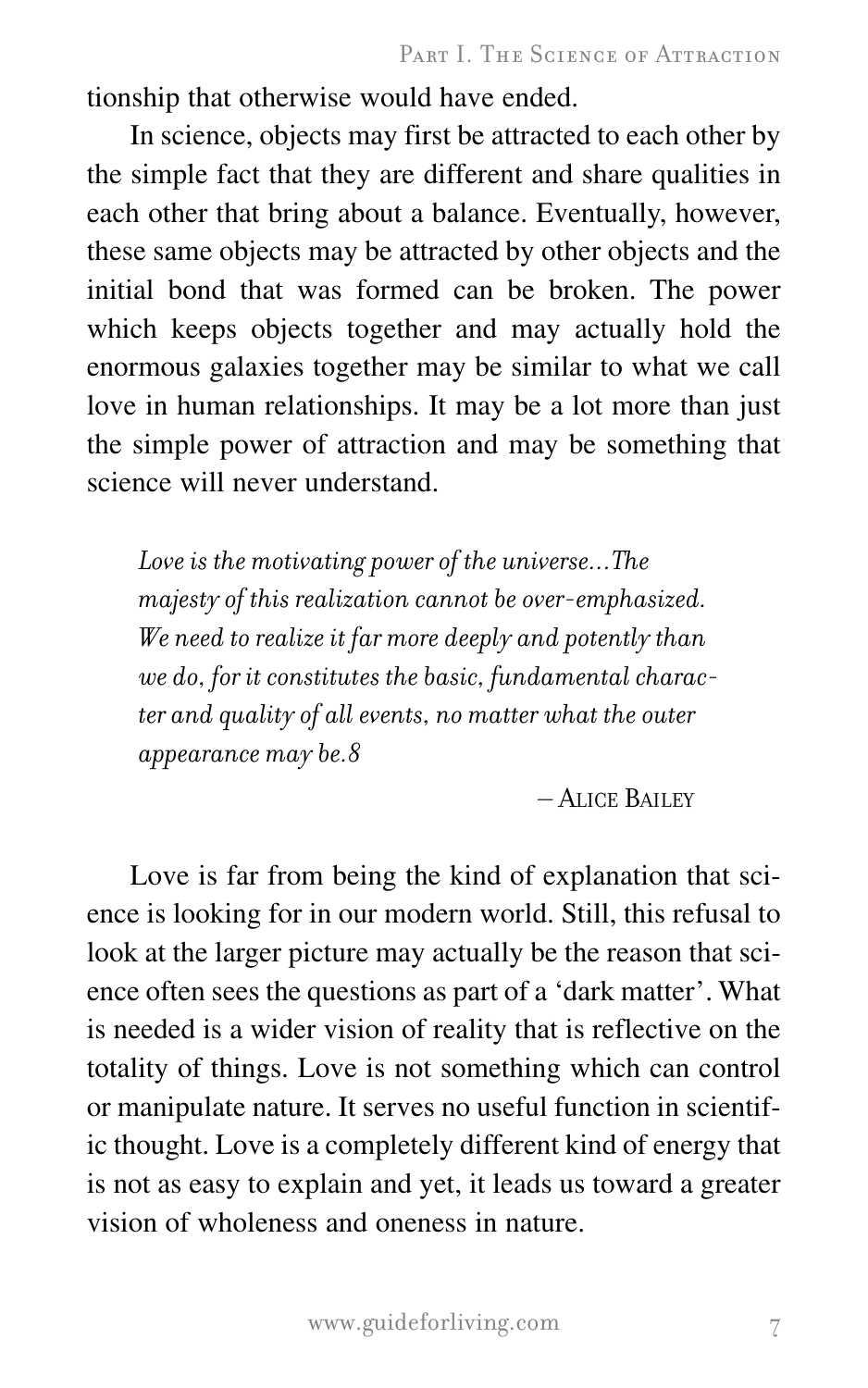*Reason deals only with particulars, whereas Love deals with entireties. This ability, often ascribed to intuition, is the capacity for instantaneous understanding without resorting to sequential symbolprocessing.9* 

– DR. DAVID R. HAWKINS

Science and reason are certainly impressive powers to be reckoned with but Love may also be something that has long since been unrecognized to the faint of heart. What many scientists have often recognized to be the power of attraction in individuals often goes unrecognized as the power of love.

#### **LOVE AND SEPARATION**

In order to understand love and the greater sense of wholeness that it helps us to achieve in our lives, it is important that we first contend with the idea of separation. Just like the concept of attraction, the concept of separation is also a much wider concept that can be applied to almost every aspect of our universe. People become separated in their marriages but the concept of separation extends even further than just human relationships. Separation is something that science teaches us when we are just in grade school. We learn that objects can be divided into two halves. "The universe is incredibly large," says the teacher "and we are incredibly small." In the beginning, science teaches us about a universe of great complexity and we learn about this with eager eyes.

We first learn that science is based on the necessary and useful idea of separation and yet, this very idea becomes something that is often a problem later in life. In order to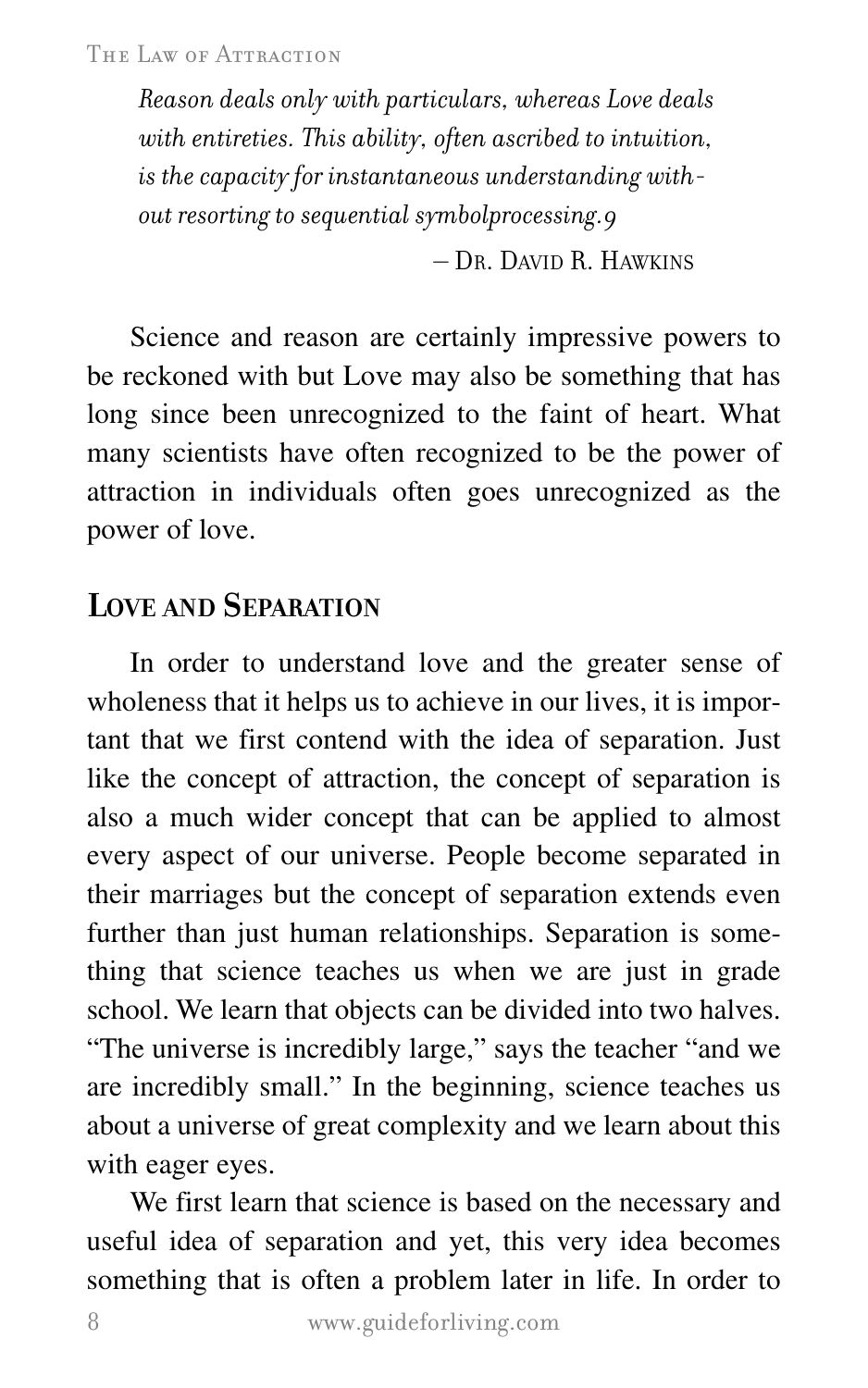cook our food, for instance, we need to know the scientific reason why the pots are separate from the pans. In order to serve the food, we need to know that the kitchen is separate from the dining room. Finally, in order to eat the meal, we need to know that the tables are separate from the chairs. This kind of knowledge is necessary for us to function and yet, it is not the kind of knowledge that really gives our lives meaning. It is not what gives our lives a lasting significance.

*Learning, itself, like the classrooms in which it occurs, is temporary. The ability to learn has no value when change is no longer necessary. The eternally creative have nothing to learn.10* 

– A COURSE IN MIRACLES

Love is the thing that is found at the end of the road when all of our intricate concepts of separation and division will eventually leave us unfulfilled. Love rescues us from that split second with a completely different kind of perception. It comes to us directly and can even come in a single instant. In love, we have a larger vision of our dinner. We don't focus on the differences between the pots and the pans. We don't see just the tables and the chairs. Instead we have the impression of the entire house and our lovely mother as she makes us a delicious meal. In love, we eat the meal and feel grateful for all the things we have. We appreciate our family and the entire world around us.

*Love can turn the cottage into a golden palace.11*

– GERMAN PROVERB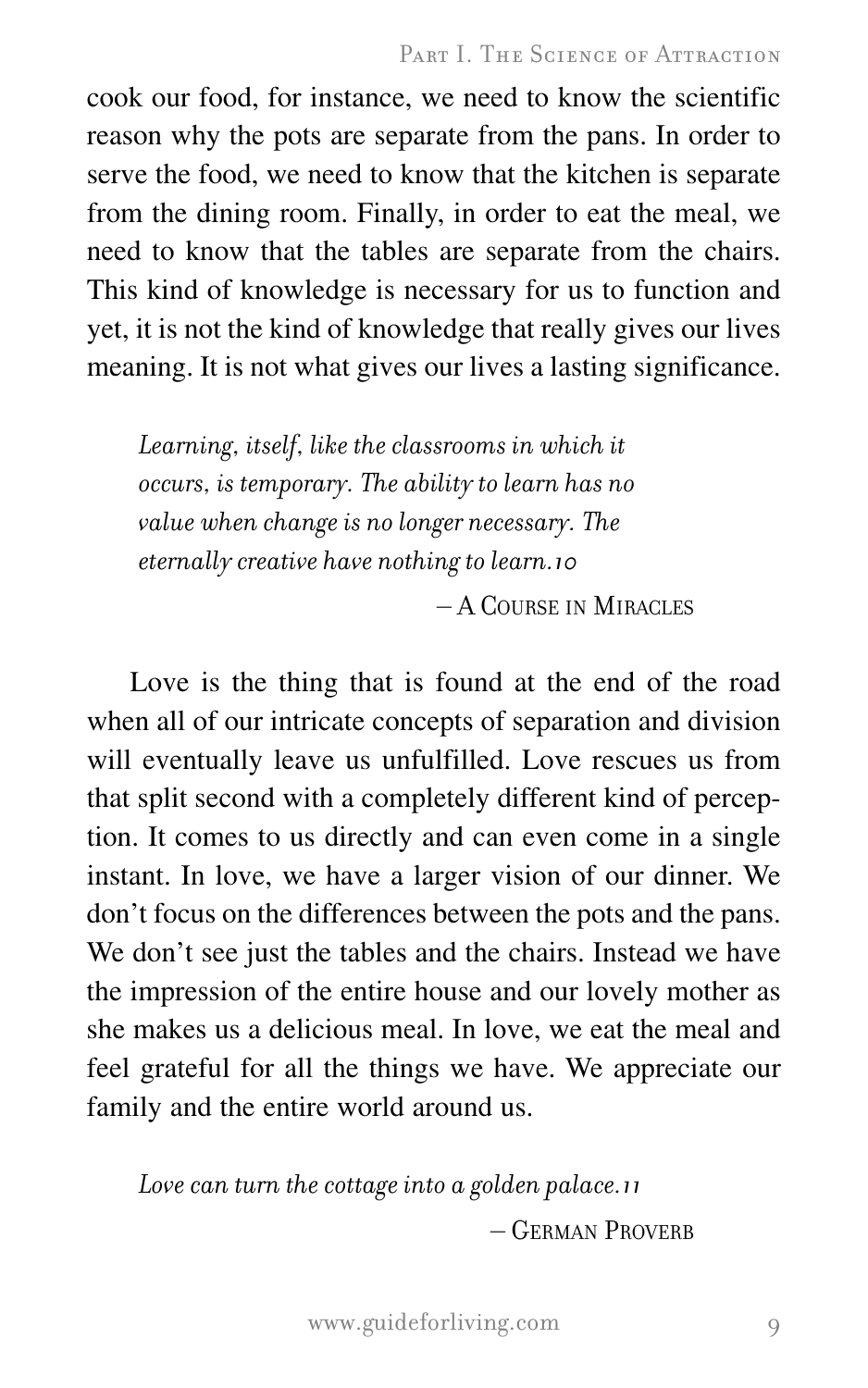#### The Law of Attraction

Love seeks to unify rather than divide. It seeks to experience rather than observe. Love is a tendency toward a larger vision and does not focus so heavily on the ideas of division and separation. Instead, these ideas are subordinate to it and they merely serve as tools for love's larger purpose. This surprising conclusion was in fact obtained through a nationwide inquiry of some of America's most eminent mathematicians. The study was intended to discover the mathematician's working methods for discovering new truths and new formulas. One of these mathematicians included Albert Einstein and the conclusion that was made was the following:

*Thinking plays only a subordinate part in the brief, decisive phase of the creative act itself.12*

The missing link, which may help to explain many of the mysteries of science and eventually transform our entire way of looking at the world, may be love itself. It is only very recently that this connection between science and intuition is being understood in its wider significance.

Science has become extremely useful in its manner of dividing and separating objects into parts. It has produced many new materials that can be used for hundreds of billions of tasks and ideas. The pinnacle of modern science has even lead to the grand discoveries of quantum theory and non-linear dynamics. These systems go so far as to incorporate the scientists themselves into the picture of what is going on. They begin to unify the scientist with the science. They open up a whole new world beyond the initial division and separation that first seemed so fundamental.

The power of love goes even further to envision the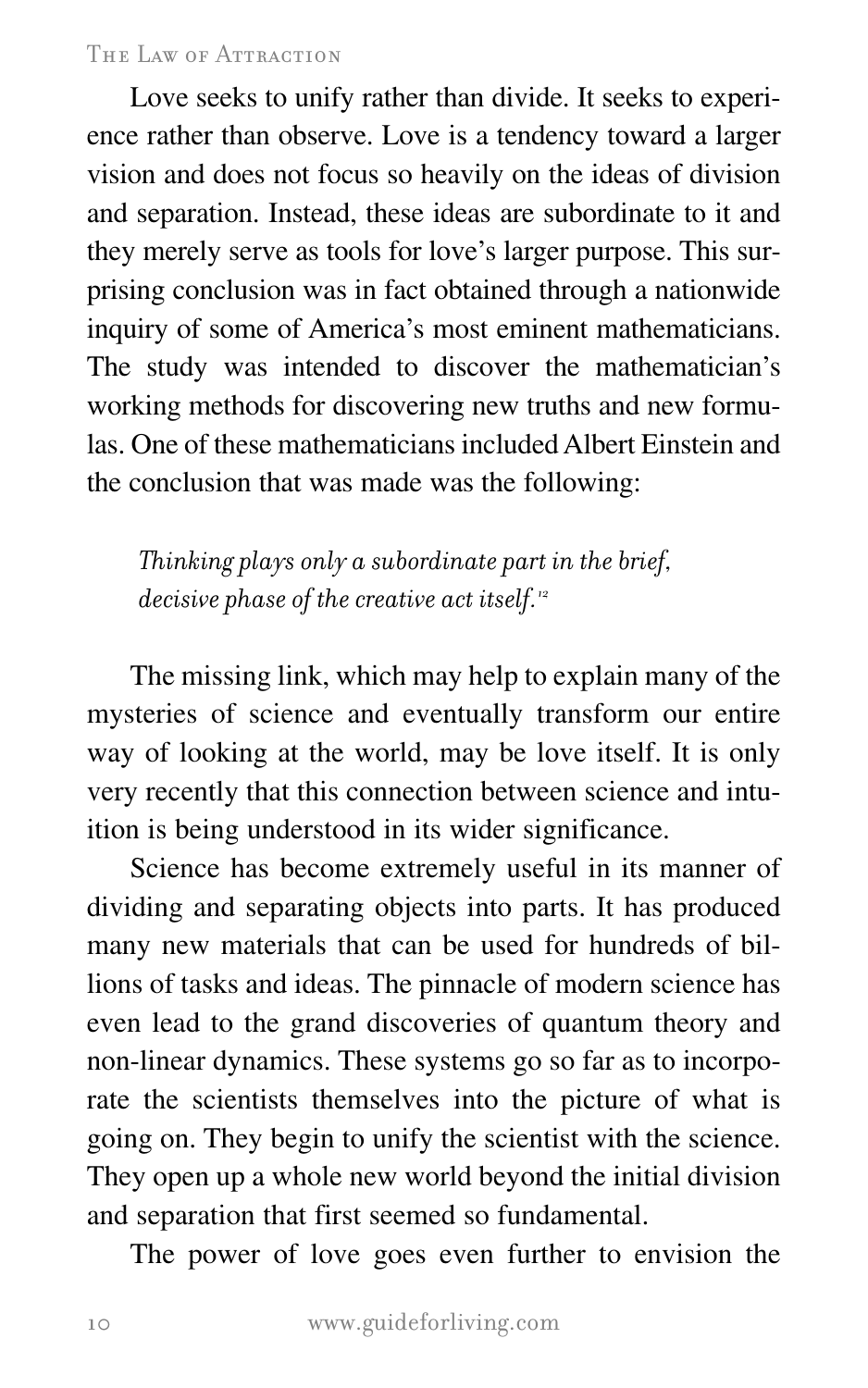workings of the universe as a unified whole. This power may teach us that nobody's truth is any better than another's. It can even go so far as to present a vision of unconditional love which sees all things as equally important in the totality of the universe. This underlying vision of equality is one of the main principles that eventually turn the power of attraction into the power of love.

*The secret of attraction is to love yourself. Attractive people judge neither themselves nor others. They are open to gestures of love. They think about love, and express their love in every action. They know that love is not a mere sentiment, but the ultimate truth at the heart of the universe.13* 

– DEEPAK CHOPRA

Having come to a better understanding of the links between the power of attraction and the power of love, we can now go on to look at how attraction itself can grow to an even greater level of awareness into the awareness of love. The law of attraction can bring people to experience a larger vision than they had ever imagined and this is done through the power of our own thoughts. "We become what we think about" can be applied to larger and larger visions of the universe such that we can expand our own consciousness to greater and greater perspectives. The manner in which we do this is through an intimate understanding of the law of attraction.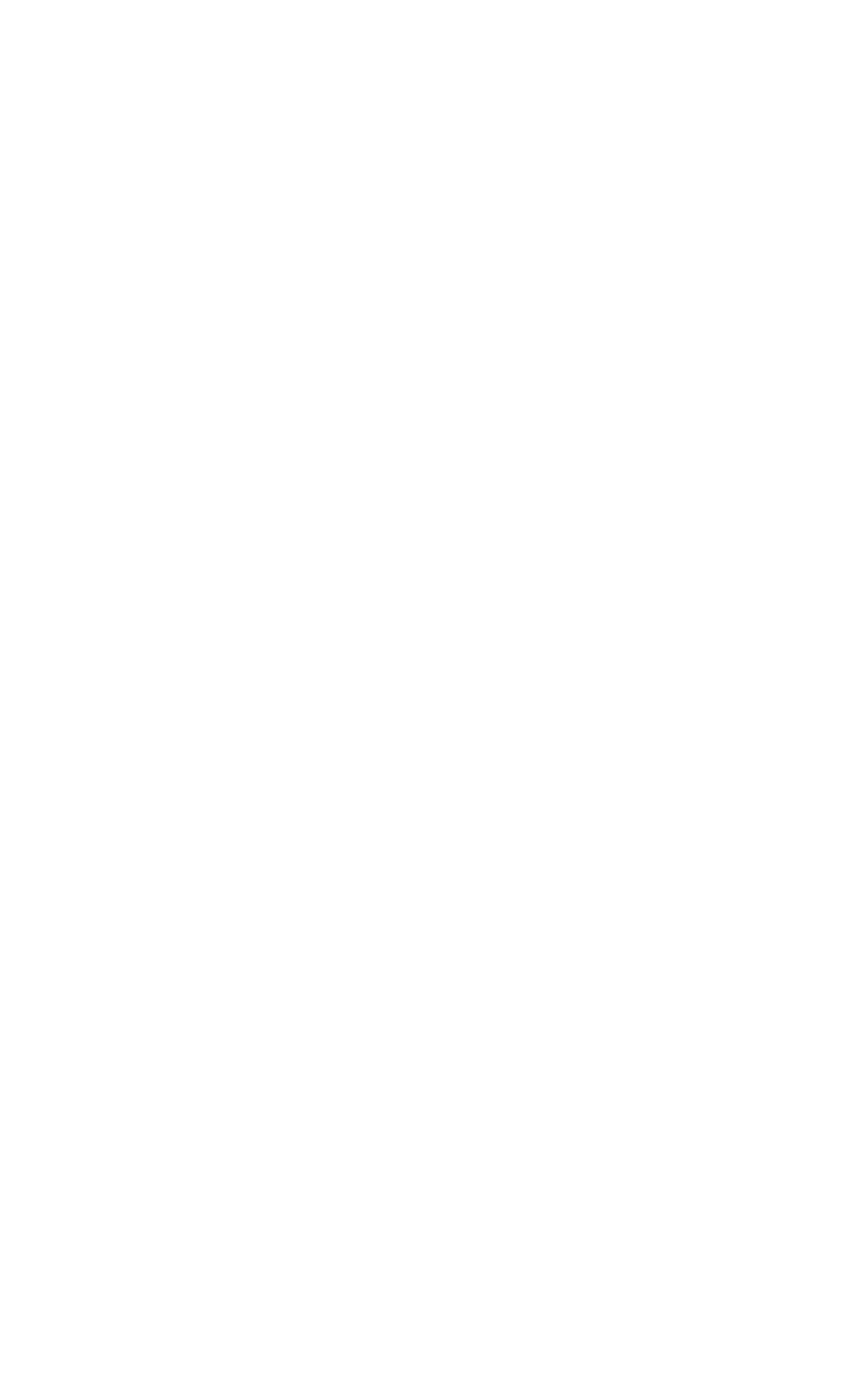$\sim$  $\bigcup$ 

#### $-$  PART II $-$

## THE LAW OF **ATTRACTION**



www.guideforliving.com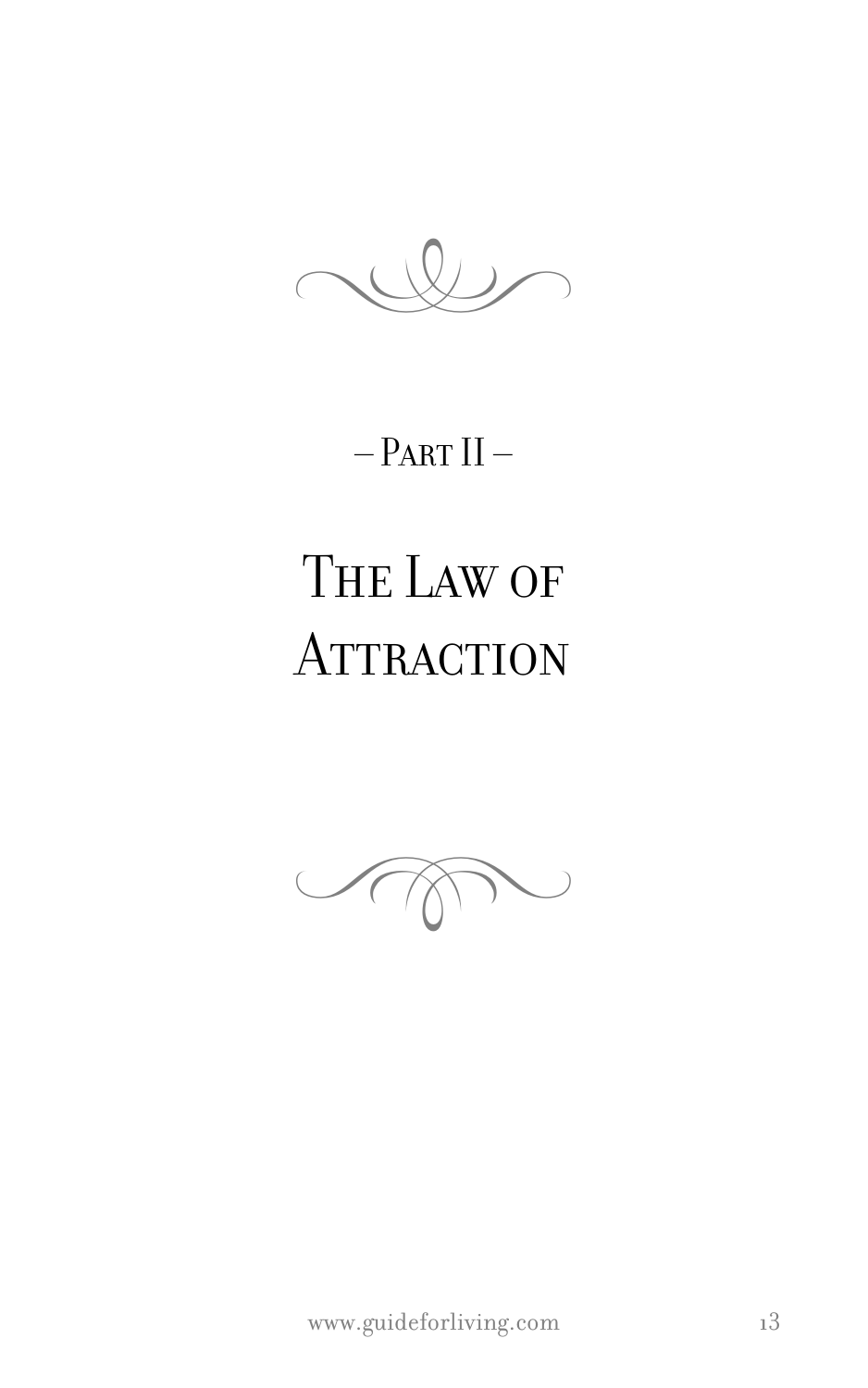The spiritual law of attraction stated in another<br>to manifest in our lives." This is an interpretation given to us<br>from De David D. Harding in mann of his lattrace and way says that, "Whatever we hold in mind tends from Dr. David R. Hawkins in many of his lectures and speeches around the world. It has also been expressed by Napoleon Hill. In general, it simply means that we tend to attract the things that we think about or focus on in our lives. By instilling our emotional energy into certain things, we call them toward us each day.

*Our minds become magnetized with the dominating thoughts we hold in our minds and these magnets attract to us the forces, the people, the circumstances of life which harmonize with the nature of our dominating thoughts.14*

– NAPOLEON HILL

Keeping a positive attitude certainly isn't an easy thing to do. Each day, people will tell themselves many negative things. These negative ideas will sometimes be expressed in the light of day by a seemingly happy person and yet, when we get to know the people who are thinking these ideas, we may find that they are actually quite depressed and afraid of many things. People make a lot of decisions based on these negative feelings and it isn't always apparent how much it is affecting their lives. It will often appear to be quite bad when you take a closer look inside.

The negative tendencies that people pursue in their lives often help to confirm the initial fears that they have. They lose their jobs, their friends and their closest loved ones to problems that seem beyond their control. This seems impos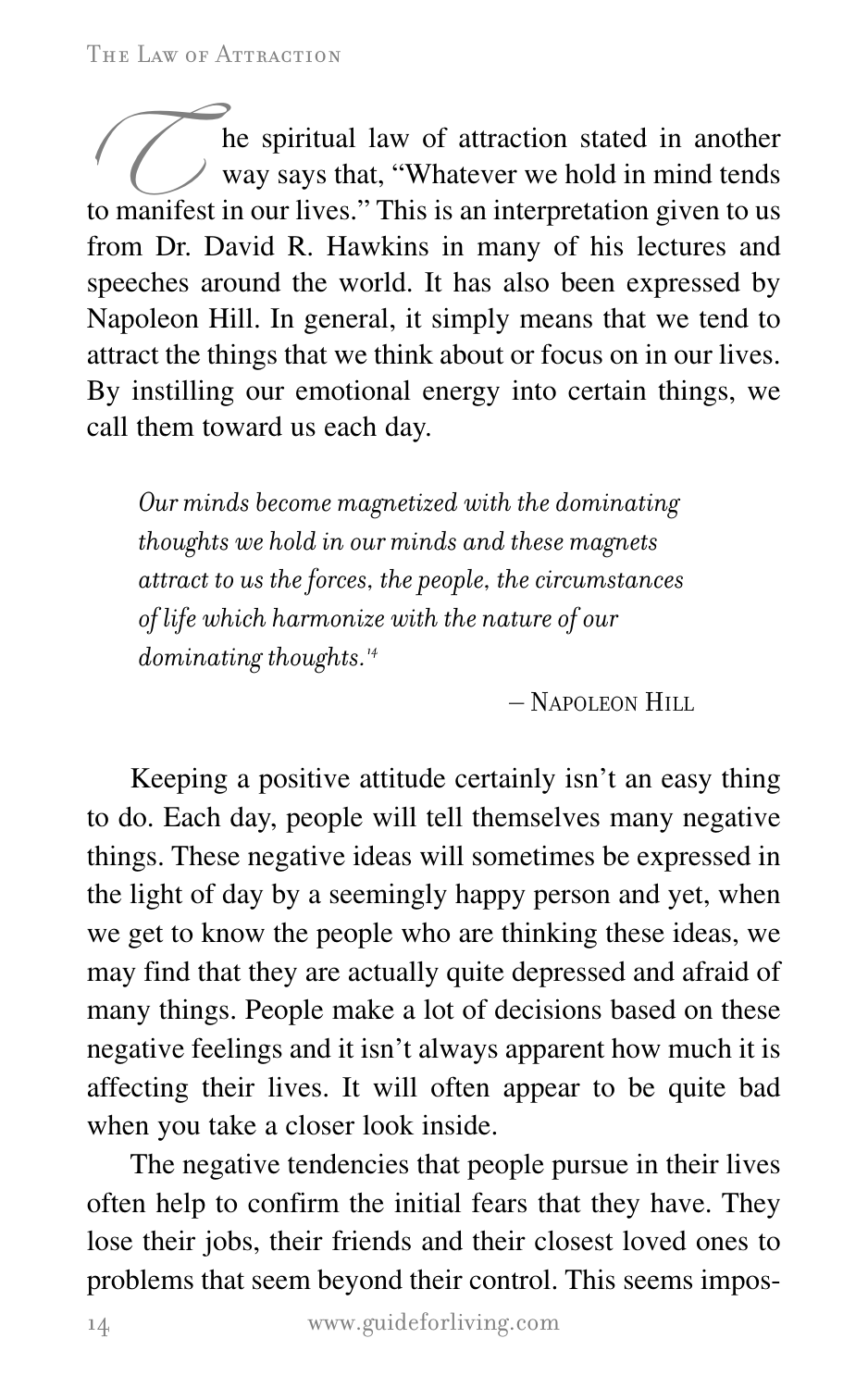sible to change and yet, the law of attraction tells us something different. People's thoughts and decisions often promote the very kind of negative evidence that they initially set out to prove. They are the very cause of their own problems! The negative ideas that people project often function in a similar manner as a "self-fulfilling prophecy". By focusing on the negative, the negative comes to pass. The law of attraction tells us that, whatever we give our attention to becomes our point of attraction. It becomes the thing that we magnetize into our lives. This is even true for the things we try to separate ourselves from or fight against because we find that we are still giving these "negative" things our constant attention.

Let's look at an example. Someone decides that the worst thing in the world would be for their loved one to leave them. They worry about this day and night. It is their worst fear and they can't get it out of their mind. As they focus on this fear, they find that they simply cannot trust the person they are with. They are constantly second guessing this person and accusing them of the fears they hold inside. Instead of showing them love and affection, they are actually driving this person away.

*When we create something, we always create it first in a thought form. If we are basically positive in attitude, expecting and envisioning pleasure, satisfaction and happiness, we will attract and create people, situations, and events which conform to our positive expectations.15*

– SHAKTI GAWAIN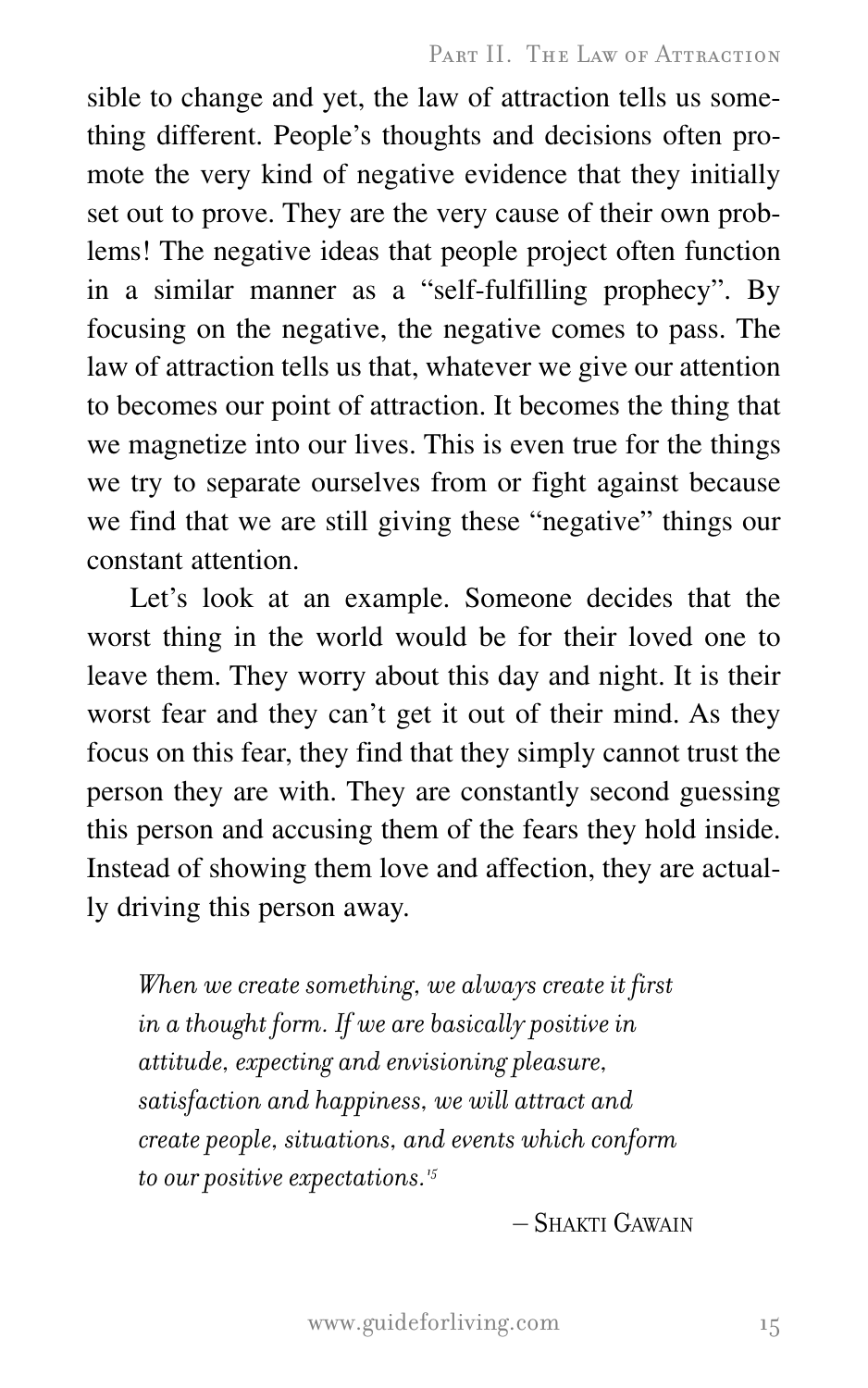#### The Law of Attraction

Getting over our fears and negative emotions can be quite a challenge when we are applying the law of attraction in our lives. In order to be successful and attract what is positive, it is helpful to see the challenges ahead. If we know what to expect in terms of the law of attraction, we will be prepared to attract only the things that are truly best for us in our lives. In this way, we will avoid the fears and confusions and find the love and understanding along the way.

#### **OPPOSITES SEEM TO ATTRACT**

You've heard this said a million times and it certainly seems to be true in many cases. Opposites seem to attract. Oftentimes, couples seem as though they were two very different people. One is active, one is passive. One is cool and one is hot. Although these differences seem to exist on the surface, couples that stay together also have something more and this underlying vibration is the real thing that makes the attraction so powerful. People seem to be attracted to the qualities in another person that make them different. This is the way it appears on the surface and yet, this isn't the truth. As time goes on, the differences that seemed to attract these people no longer have the initial appeal that they first had.

Couples who are mainly focused on the differences that we have with each other, tend to argue and even despise those same qualities that seemed so great in the beginning. They often find that they have nothing in common after they have been together for a little while. In this case, they may start to realize that they need some similarities in order to balance things out.

Yin and yang tend to attract each other to create a balance but it is the underlying "balance" or "wholeness" that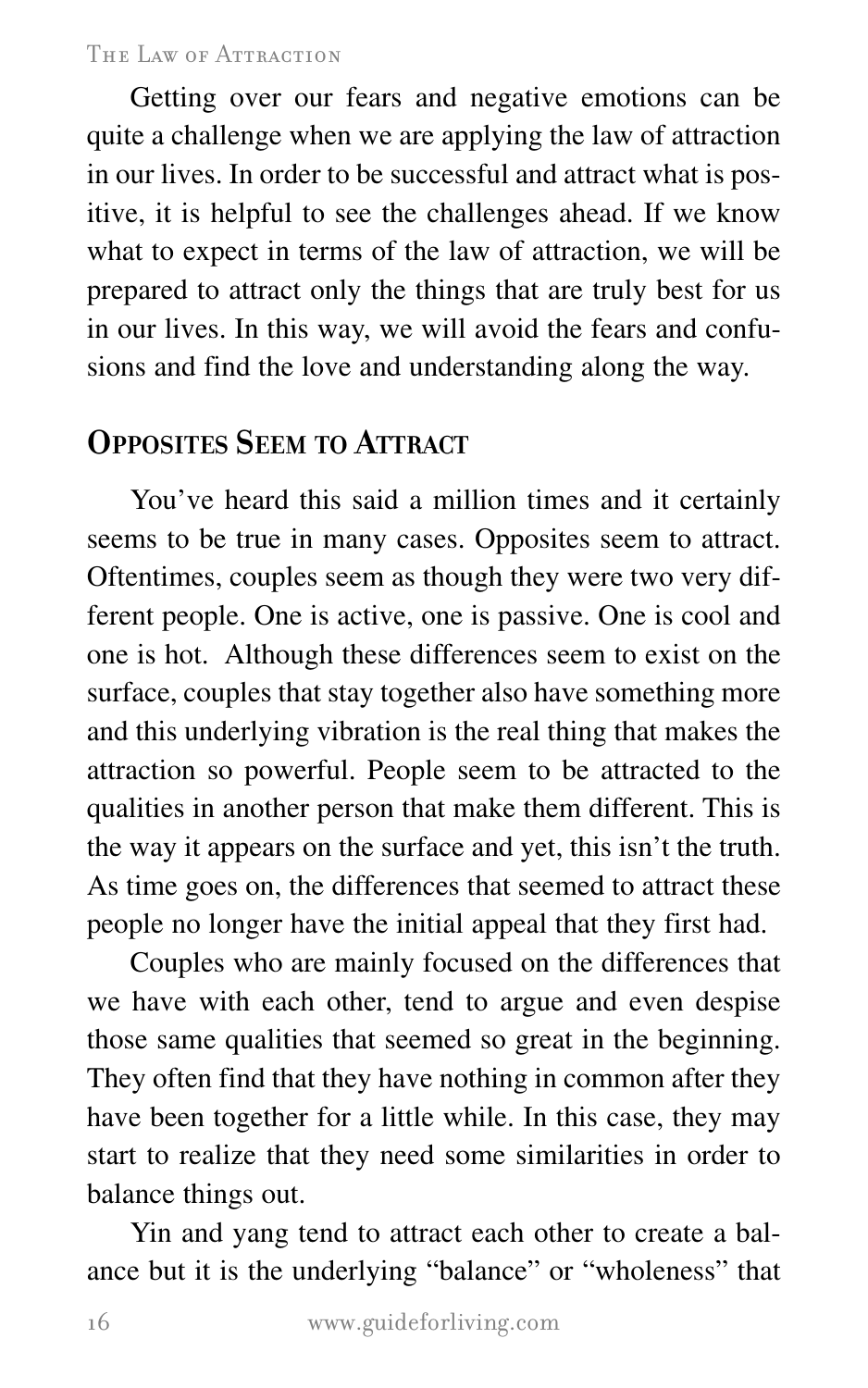is really so attractive to these individuals. It is not the qualities of yin or yang themselves. An underlying vibration is necessary in order to keep those opposites together. The essential quality that is necessary to keep people together is often thought to be this wider vision of 'love' or 'peace'. Without this underlying power, the universe and the relationship would fly apart just like both Newton and Einstein might have helped us predict.

Although it may be true that opposites seem to attract, it is an even greater truth that opposites are only kept together by an underlying vibration of love. This power of love is an even greater power of attraction that supersedes the powers of yin and yang and becomes, for many people, the supreme power of attraction in the universe.

#### **THE VOID**

Another challenging idea along the path to creating our own destiny involves the idea of the void. This is an idea which originates in the idea of separation and can be seen as a way of looking at life or at the universe. In simple terms, the void can best be understood in terms of the things that we WANT and the things that we DON'T WANT. If there is a thing that we DON'T WANT, we focus on it wherever we go and divide up our experiences in relation to this hidden idea of emptiness or "negation".

The "void" is an idea that has been presented to many spiritual seekers along their path and this is actually a form of negative thinking that is very subtle and insidious to the advanced seeker. We all give power to our hidden negativities and they take on a larger and larger context as we develop. This context, when it reaches its widest conception, is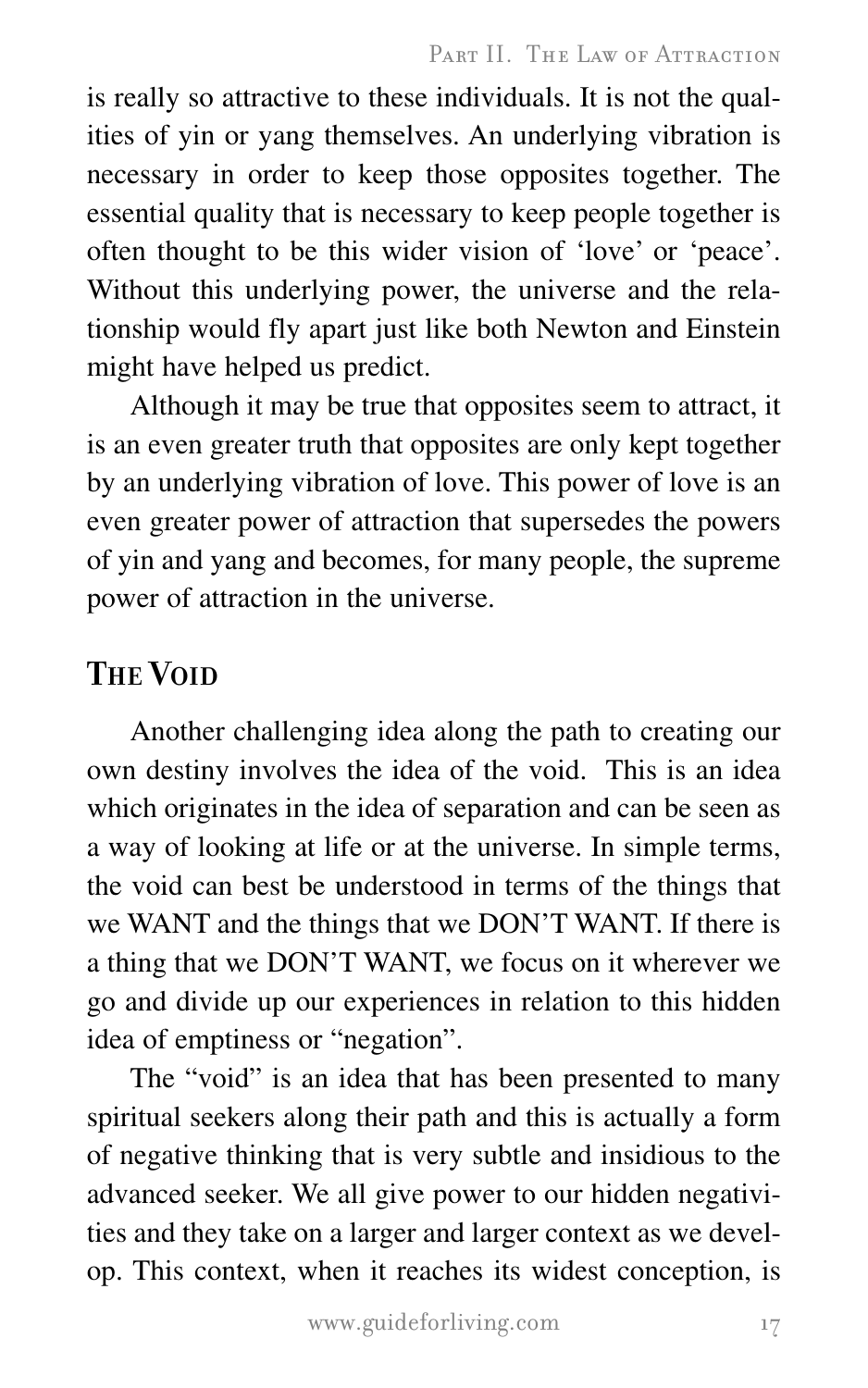#### THE LAW OF ATTRACTION

something that eventually manifests as the "void". If we can look more closely at this idea and try to uncover the negativity in our own thinking, it may help us to open it into a wider context of awareness. This wider context would, by its very nature, be a more attractive context simply because of the larger awareness that it allows.

First, let's look at an example. Some people are always dreading the future. They imagine that they will eventually have problems with their health or with their finances. They are always worried about what will happen to them down the road. After worrying about these outcomes, they find that they are very tired and need to take a break from the draining problems in their life. They decide to take a break from work because they are beginning to feel sick. They may stay home or even decide to quit their jobs because they "just can't take it anymore". "I hate my job" is one of the most common ideas that people tell themselves. "My relationships never work" is another common negation. With this kind of thinking, the future always seems to arrive with extreme predictability.

Inevitably, negative people tend to be viewed by others as lazy or irresponsible. People don't want a negative person working at their company or hanging around their circle of friends. These people often lose their jobs and find themselves incapable of paying their bills after their relationships go sour. They are often abandoned by their mates and can even enter into a severe form of depression. Oftentimes, they will even develop health problems and find that all of their original predictions about the doom and gloom of the world have come true.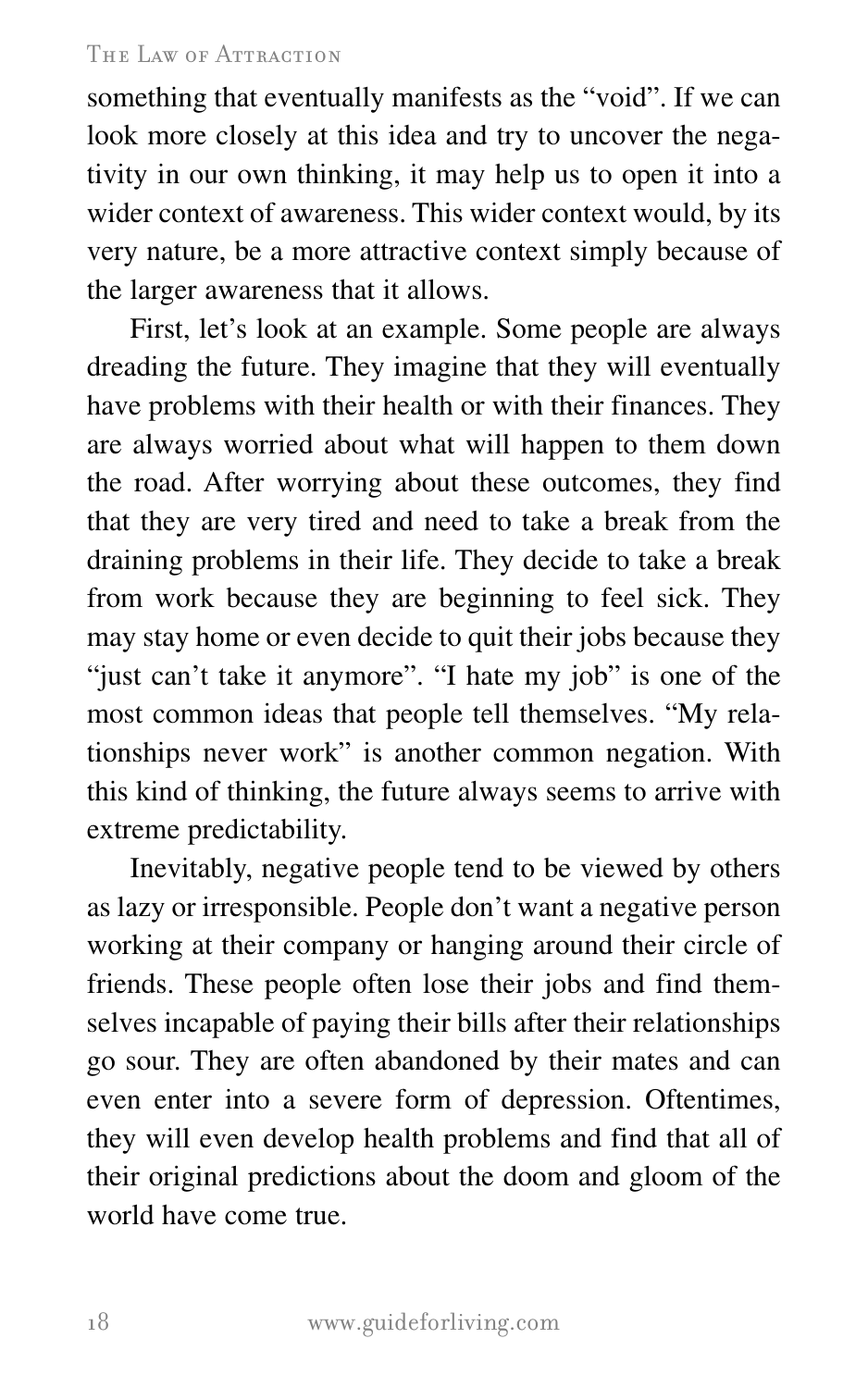*Whoso diggeth a pit shall fall therein.16*

– PROVERBS

People who see a negative future become discontented. This seems obvious and yet, negative people seem intensely committed to their own negativity. It is as though they felt there was some great honor in seeing the bad side of things. The evidence they were looking for about the world and the negative "reality" of life always seems to arrive with predictable accuracy because the law of attraction is working in all areas of the universe. In order to stop this negative thinking, it is best to look at the way it manifests itself so as to uncover a larger field of attraction and open ourselves to more positive energies.

#### **RUNNING FROM FEAR**

If we decide to focus on fear and grief, we will surely attract these kinds of things into our life and feel a certain perverted satisfaction that our vision of negativity was initially correct. Even when we run from these fears, we cannot escape them. Running from fear only instills the energy into our lives and helps it to manifest as a reality. Running from fear is not the way to alleviate this negative emotion. In fact, battling with any kind of negative emotion is only another way of attracting it into our lives.

If you have ever seen a person who is suffering from a mental illness, they can often be seen muttering to themselves or carrying on in a very strange manner. They may have acquired a sickness that paralyzes them in their lives. They will engage others with senseless arguments in order to satisfy their own sense of frustration or grief. What is so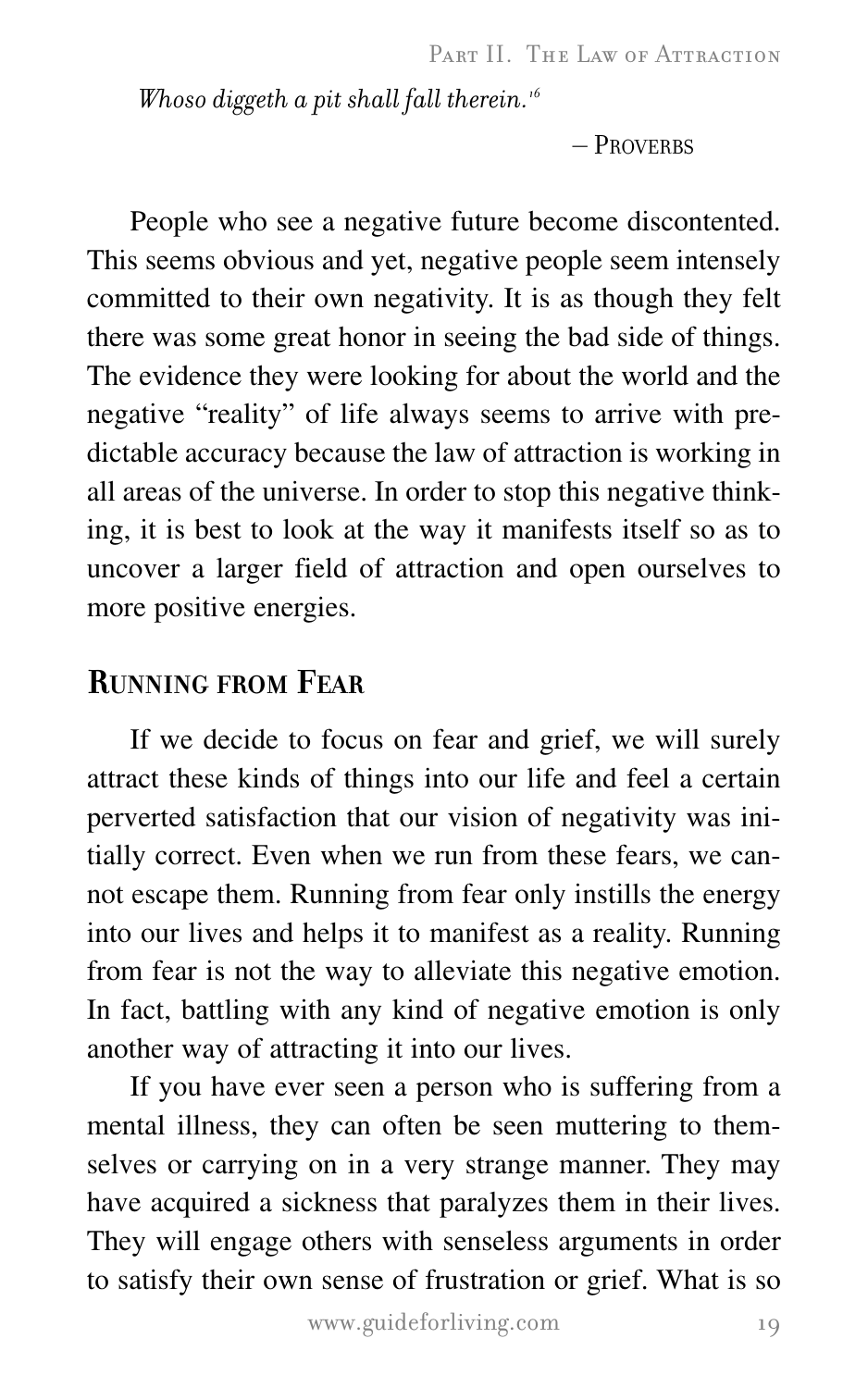#### THE LAW OF ATTRACTION

interesting is that others, who are less disturbed, will sometimes engage these people in elaborate discussions possibly in the hope of curing them or changing their minds. Quite often, the efforts are fruitless and only make the sane person appear worse off than when they began.

When a sick person and a well person get together, it is more likely that the two will both end up sick rather than the two of them both becoming well. Engaging in a battle over negative ideas is likely to only produce more negative ideas so that nothing is solved. This same idea holds true when it comes to fear. Engaging our fear as though it were something we should be afraid of is not the correct course. Instead of running from the things we fear or fighting against the things we dislike, we might choose instead not to waste our energy. We might take the high road instead and choose not to give in to the secret attraction that these arguments may have. We might turn the other cheek and look for something more positive to pursue.

Running from fear is only a way of expressing our own belief in the very power of fear. FDR's famous quote "We have nothing to fear but fear itself" profoundly suggests that fear is an empty idea with no power in and of itself. As long as we don't feed these fears, they will have nothing to live on and will eventually dissolve in the light of our own awareness. The law of attraction teaches us that this kind of positive thinking will only build on itself as we apply it in our lives. We begin to find that our courage is growing at enormous rates each day and the things we thought we should fear were only figments of our own imagination.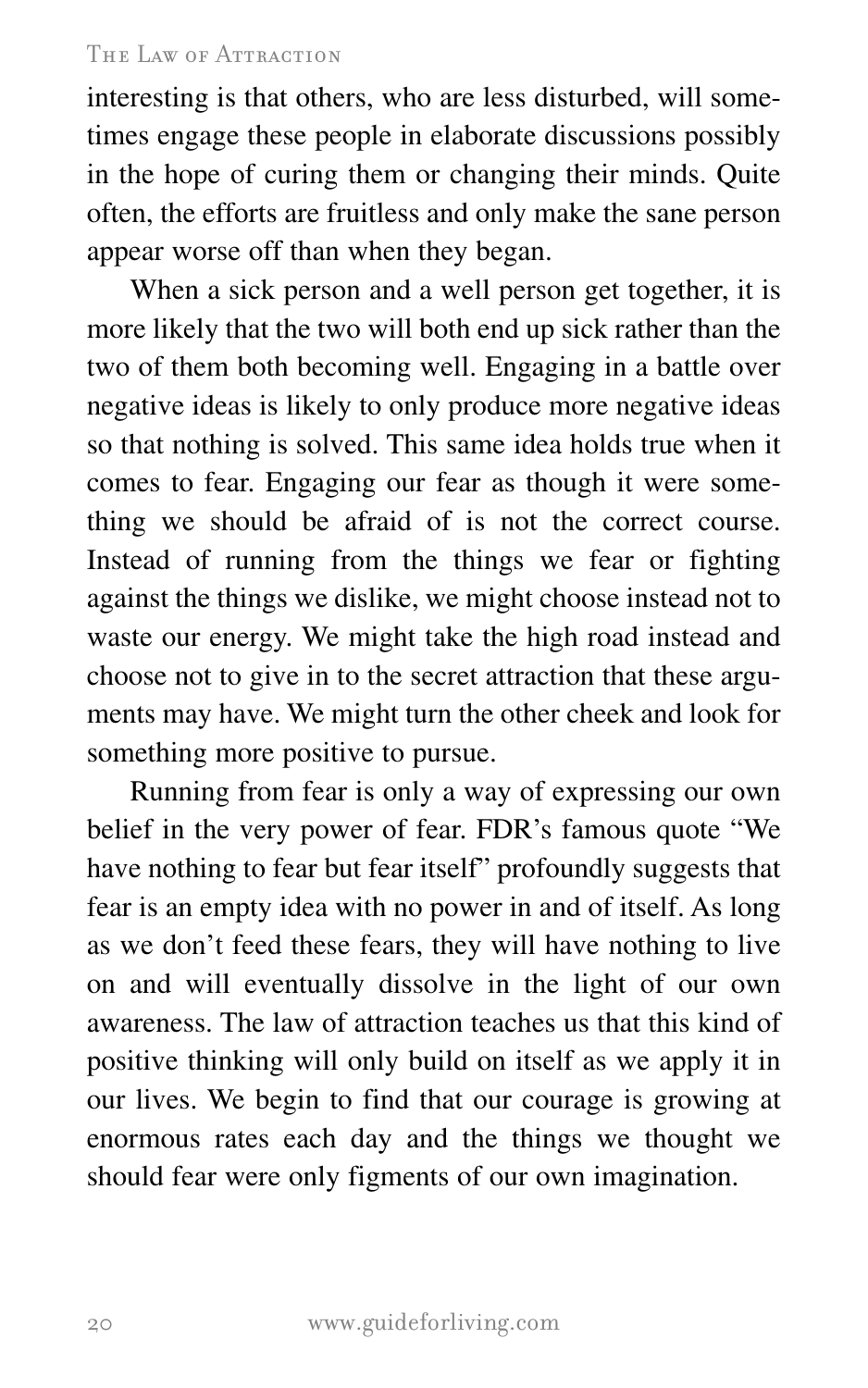#### **ACCEPTING OUR GRIEF**

Depression is a similar energy as fear but it is also a very common and natural phase of a person's development. As we learn to incorporate the negative ideas that we encounter in life, we also learn to reach for a larger context in which to understand these negative emotions. This larger context may eventually lead to a healthier attitude but this certainly doesn't happen overnight. As we begin to identify our negative emotions, fear and grief will begin to dissolve. The outside will eventually conform to our inner vision of things as we put the law of attraction into action.

It takes a lot of practice to overcome sadness and grief in our everyday lives and sometimes these emotions can go on for years. Oftentimes, people will turn to anti-depressant medication as a way of helping them get over these negative emotions. Anti-depressants can be very helpful in learning how to turn away from negative ideas and emotions and to incorporate more positive habits into our lives. Experiencing grief or depression can be seen as a positive step toward spiritual growth even if we need to turn to some help from science and medicine. We eventually discover that we were the inventors of those fears and that there wasn't any realistic basis for them in the first place. Looking at our own depression and sadness is a necessary phase of development and can be viewed in a positive light if we allow ourselves the chance to grow. The true reality in the universe is love but coming to this awareness is often a very long and arduous process. Eventually, we find the strength to view our grief as a temporary illusion that can also be dissolved in the light of consciousness.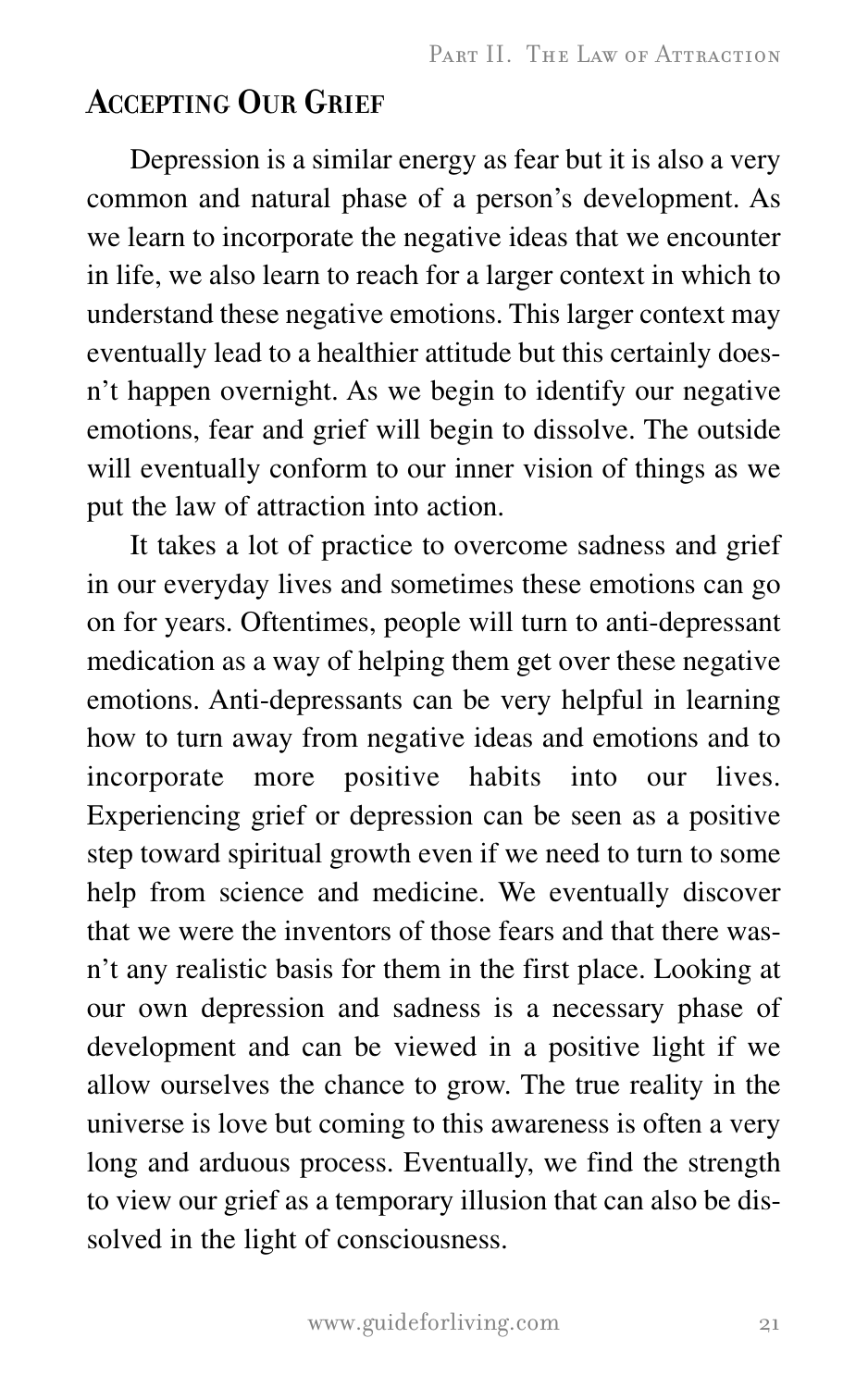*The opposite of love is fear, but what is all-encompassing can have no opposite.17*

– A COURSE IN MIRACLES

Many of our negative impressions come from an underlying belief that everything is useless, empty and essentially a large void. People often talk about a sense of emptiness in their lives and a void in their hearts that simply cannot be filled no matter what they do. If this void were truly the ultimate reality of the universe, then there would certainly be a good reason to assume that everything was ultimately negative. This, however, is simply not the case as both science and spirituality have come to show us. The one simple understanding that someone can have about "nothingness" is that, by its own very definition it is "Not".

#### **POSITIVE REFLECTIONS ON THE VOID**

According to the great masters and many of the more modern interpretations of science, anything that can be perceived or thought of is always considered to be subjective in some sense. This is why the law of attraction works so well in our lives. Ideas about "nothingness" or the "void" do not have any real existence apart from a person's subjective experience. We are the ultimate creators of our own reality and coming to this realization is the only thing we need to do before our own happiness can become a priority. We eventually learn that there could never be a "void" if there were not someone like us to experience it in the first place. The observer, our Self, is the subjective reality which becomes the very proof that the "void" does not exist. We become our own proof about the reality of the world around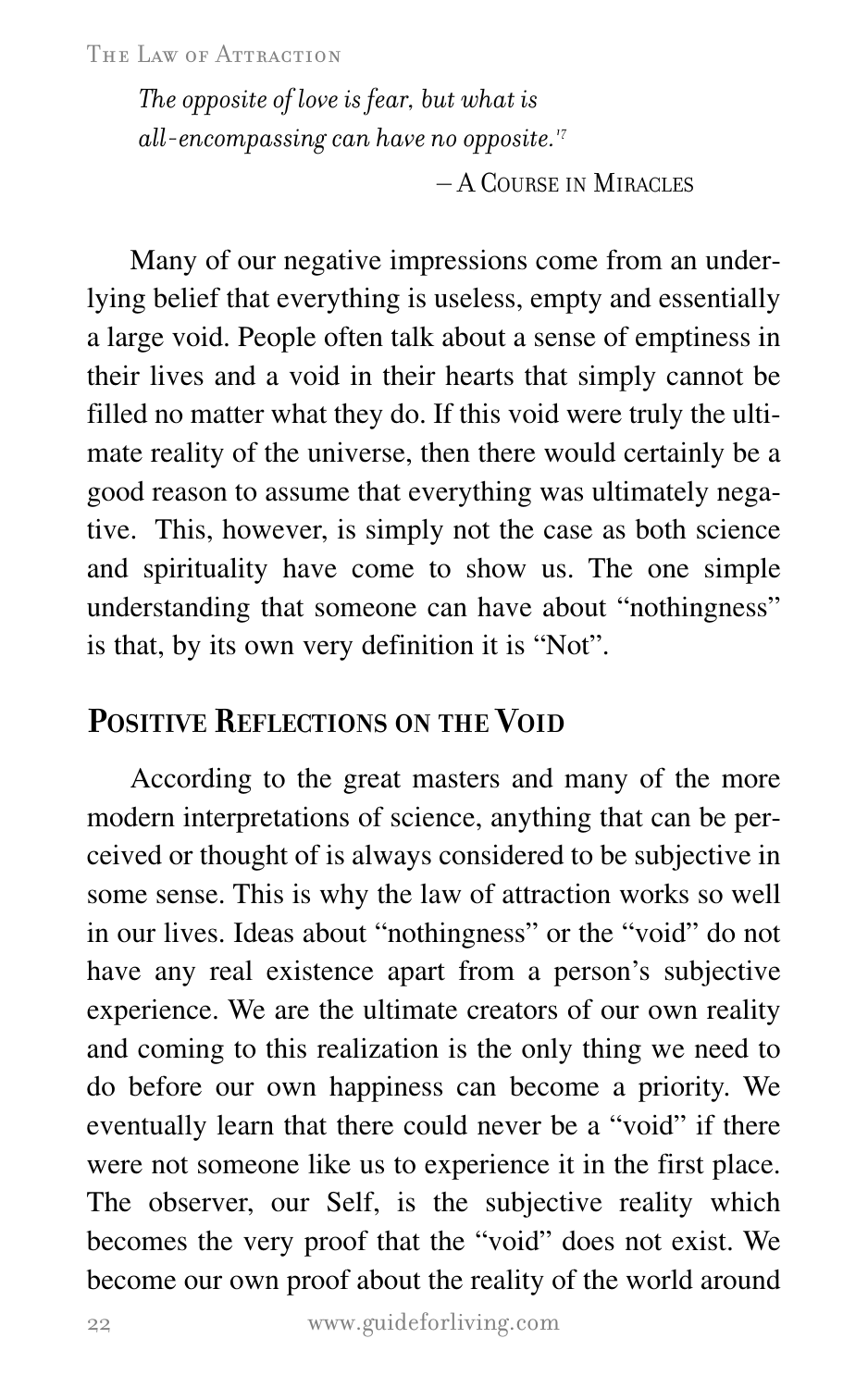us. This has been the natural progression of many great mystics over time, many of whom have experienced deep periods of depression or what is often called 'The Dark Night of the Soul' before they have reached Enlightenment. Eckhart Tolle has expressed this idea about his own fear and the idea of the "void" in his book The Power of Now.

*I could feel myself being sucked into a void. It felt as though the void was inside myself rather than outside. Suddenly, there was no more fear, and I let myself fall into that void. I have no recollection of what happened after that. I was awakened by the chirping of a bird outside the window. I had never heard such a sound before.....Tears came into my eyes.....I recognized the room, and yet I knew that I had never truly seen it before...For the next five months, I lived in a state of uninterrupted deep peace and bliss.18*

Eckhart Tolle's experience of the "void" was an extremely profound experience and one that he seemed to attract into his life before he found the ability to overcome it and thereby let it go. After his experience, it is plain to see that another focus took over his attention and the negative ideas were seen as truly non-existent. Tolle could not recollect anything from his experience of the void because such an experience is actually non-existent in ultimate reality. He went on to have many subsequent experiences which had a positive quality because he let go of his false conception of the void. Theodore Nottingham has also expressed a similar idea about negative emotions in his reference to the teachings of Peter Ouspensky.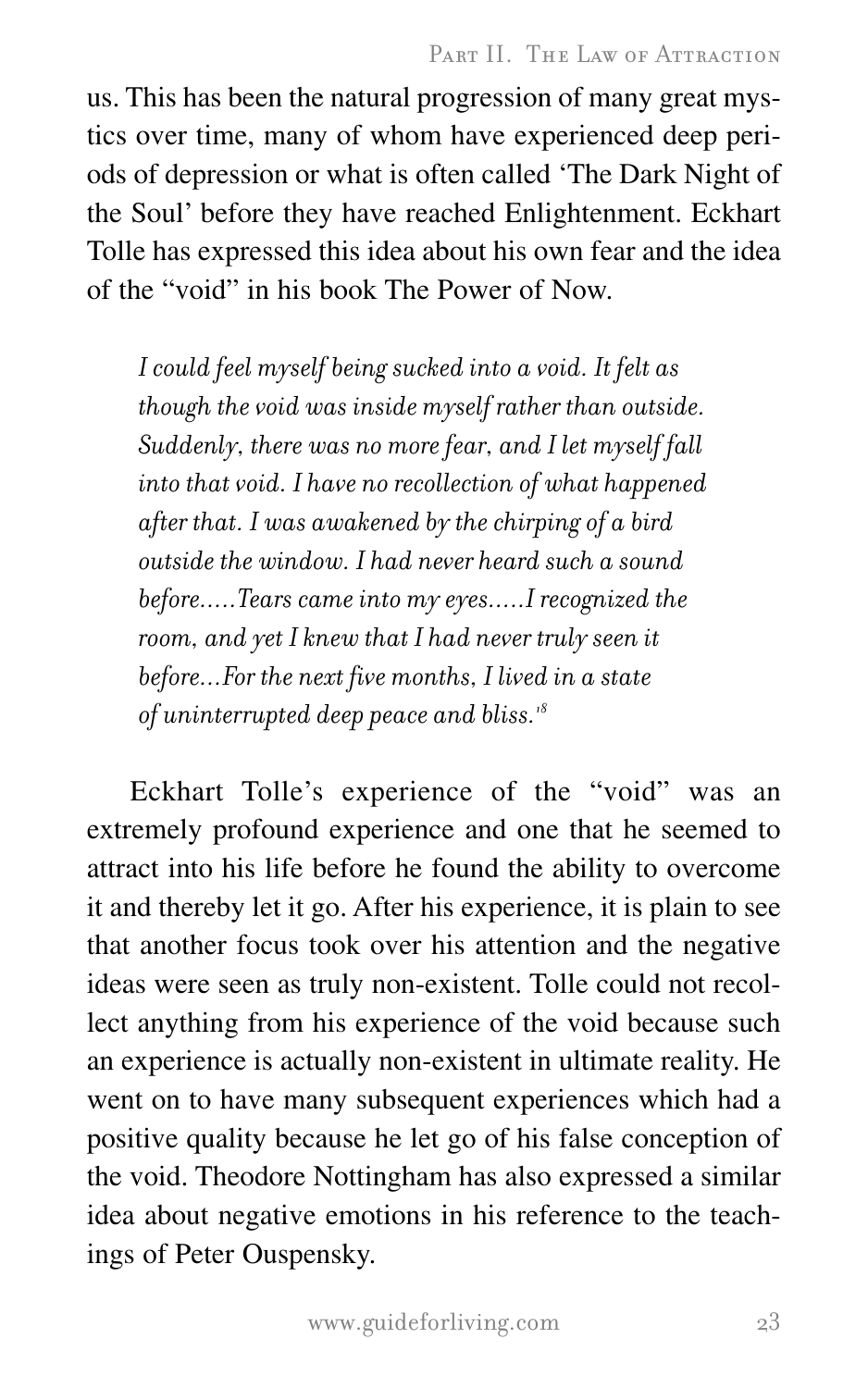*The purpose of dealing with negative emotions is to a) clean up our inner life so that b) we can use the energies precisely for experiences of higher consciousness.19*

– PETER OUSPENSKY

After working on our negative emotions for so long, a saturation point is eventually reached and a new realization crystallizes in our minds. In terms of the grand lesson that many spiritual teachers have tried to impart to us, Dr. David R. Hawkins' published works are widely recognized as evidence of a very advanced state of spiritual awareness such as the one being discussed here. Dr. Hawkins has also spoken extensively on the idea of the "void" and has given valuable insights into the interpretation of this idea about "nothingness" in spiritual experience.

*Void is a state created solely by the mind's belief in it as an actual possibility. The only actual possibilities in Reality are Is-ness, Allness and Beingness. It is obvious that theoretical opposites to these would then be conceived.20* 

– HAWKINS

Although theoretical opposites to what "Is" are often conceived, these opposites are only temporary diversions from the truth. They are not accurate pictures of reality. Dr. Hawkins explains that concepts such as "off" when used to designate the condition of a light switch, do not actually refer to a separate state. "Off" is merely a convenient idea that we use to designate what would more accurately be referred to as "not on".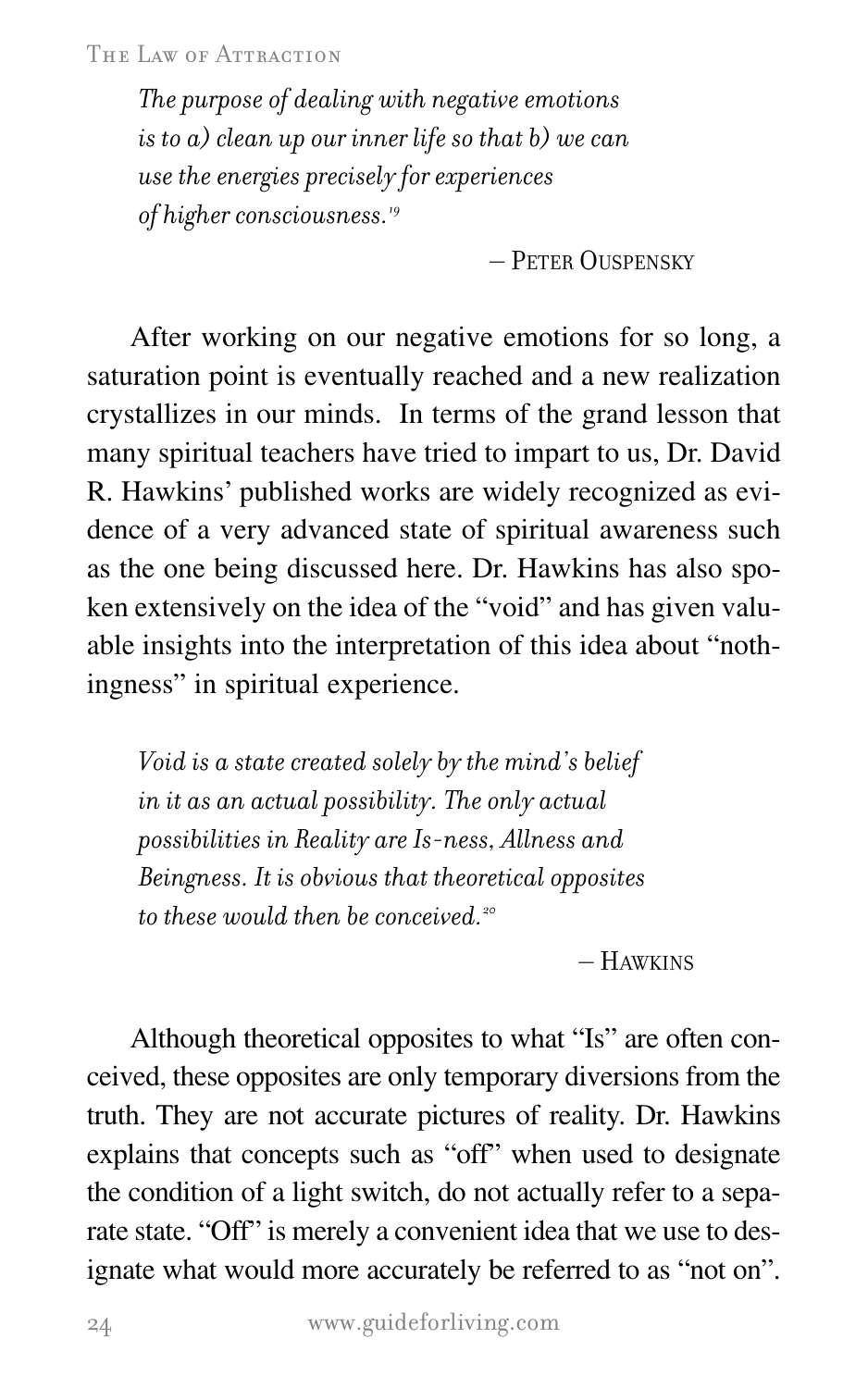Although this sounds like an insignificant point, Dr. Hawkins explains that it is actually very significant to our underlying perceptions about the world around us. We keep imagining that there are objective realities to the negative ideas we possess. Dr. Hawkins stresses the importance of understanding that there is never an actual state of "offness" in an electrical circuit but only the presence of *electricity* or the absence of *electricity*. <sup>21</sup> The problems that we experience between love and separation always stem from a misconception that there are certain states in our lives where there is "lack" or "emptiness". Lack or emptiness, however, is simply not a reality that holds any true existence beyond our own perception of it.

Without realizing what we are doing, we attract certain ideas into our lives. Oftentimes we cannot see this because we don't see the immense power that our minds possess. We find later that we are very depressed and experiencing a sense of emptiness in our lives but we don't know why. Many spiritual practices attempt to get us to a place where we are feeling good more of the time. If we can eliminate our negative tendencies, then we tend to attract more positive things that improve our feelings. Ideas, in general, tend to be magnetic. They attract more of the same and we see a momentum that eventually starts to go in the right direction. By gently guiding our thoughts and our feelings to a better place, we become more adept at this practice. We learn to take a nice walk when we are feeling bad or spend some time in appreciation of nature. We learn meditation and how to guide our thoughts and emotions into a more harmonious stream and the good events will only follow once we learn to change our minds. In a universe that is based upon the law of attraction, what could be more important than our own good feelings?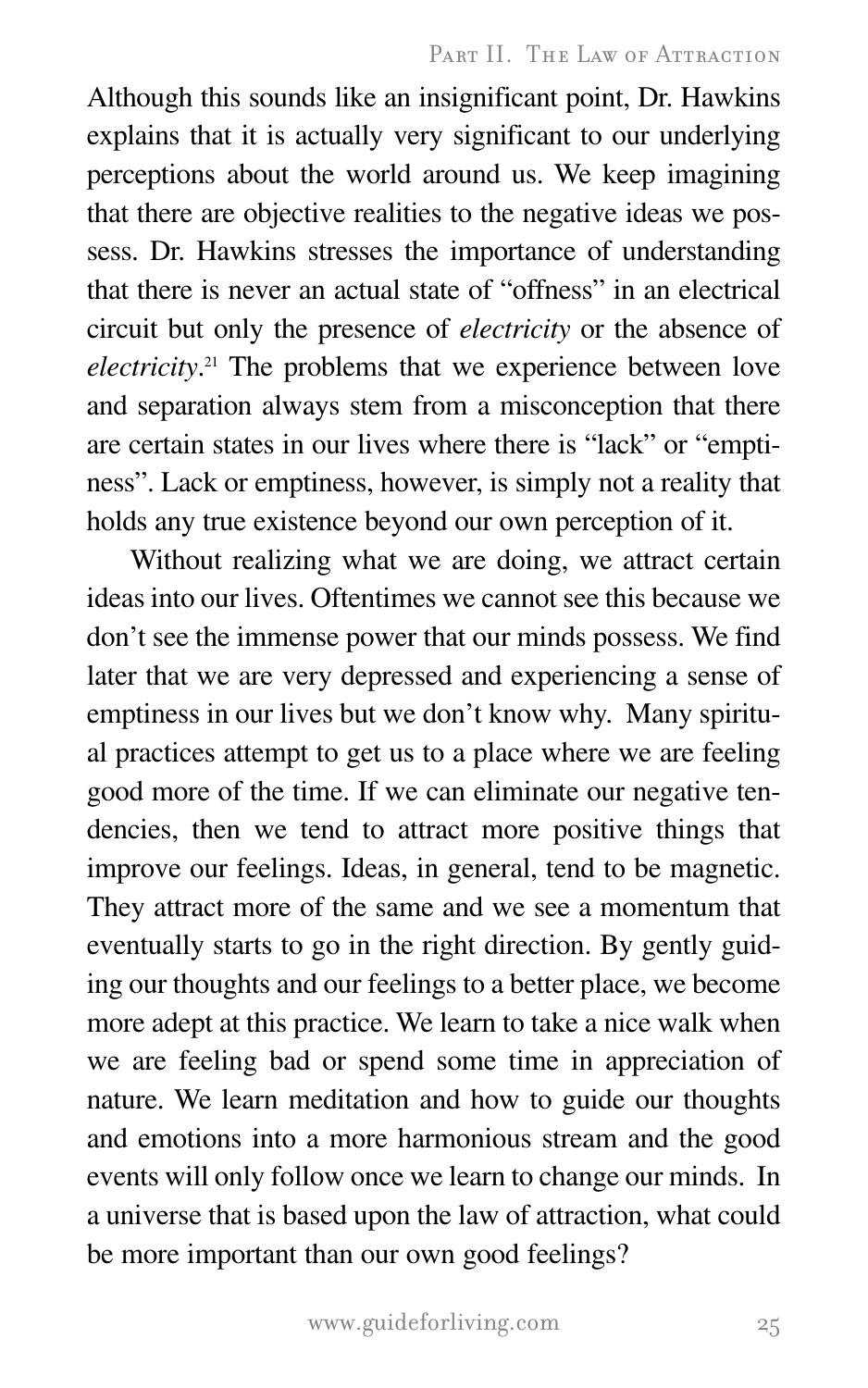# **ATTRACTOR FIELDS**

Although love is considered to be a power even greater than reason, science itself has certainly come a long way in explaining the power of attraction. Modern medicine can do wondrous things to help us along to a better vision of reality and help to boost us out of the negative thinking that we originally had entrained ourselves into. The tendency of more and more people to reach a more holistic vision of reality is getting closer and closer everyday. The progress of science has continued in recent decades with the advancement of non-linear dynamics and, what is known as, "Chaos theory" in science. Despite its inherent challenges, science has continued to press on and to champion more and more elaborate explanations about the power of attraction. In recent years, the new science of nonlinear dynamics has posed the idea of 'strange attractors' which help to explain more about our objects' behavior in the universe.

*'Attractor field' is a term derived from nonlinear dynamics and signifies that within what appears to be random or unconnected occurrences, there is actually an invisible, organizing pattern field of influence that affects the occurrence of phenomena*  within each level of consciousness.<sup>22</sup>

– HAWKINS

Scientists now believe that the universe may be just a large conglomeration of attractor patterns under which all of nature is guided. These attractor patterns might be viewed as the underlying cause or 'Mind' of the universe with which science is learning more and more everyday. In this sense,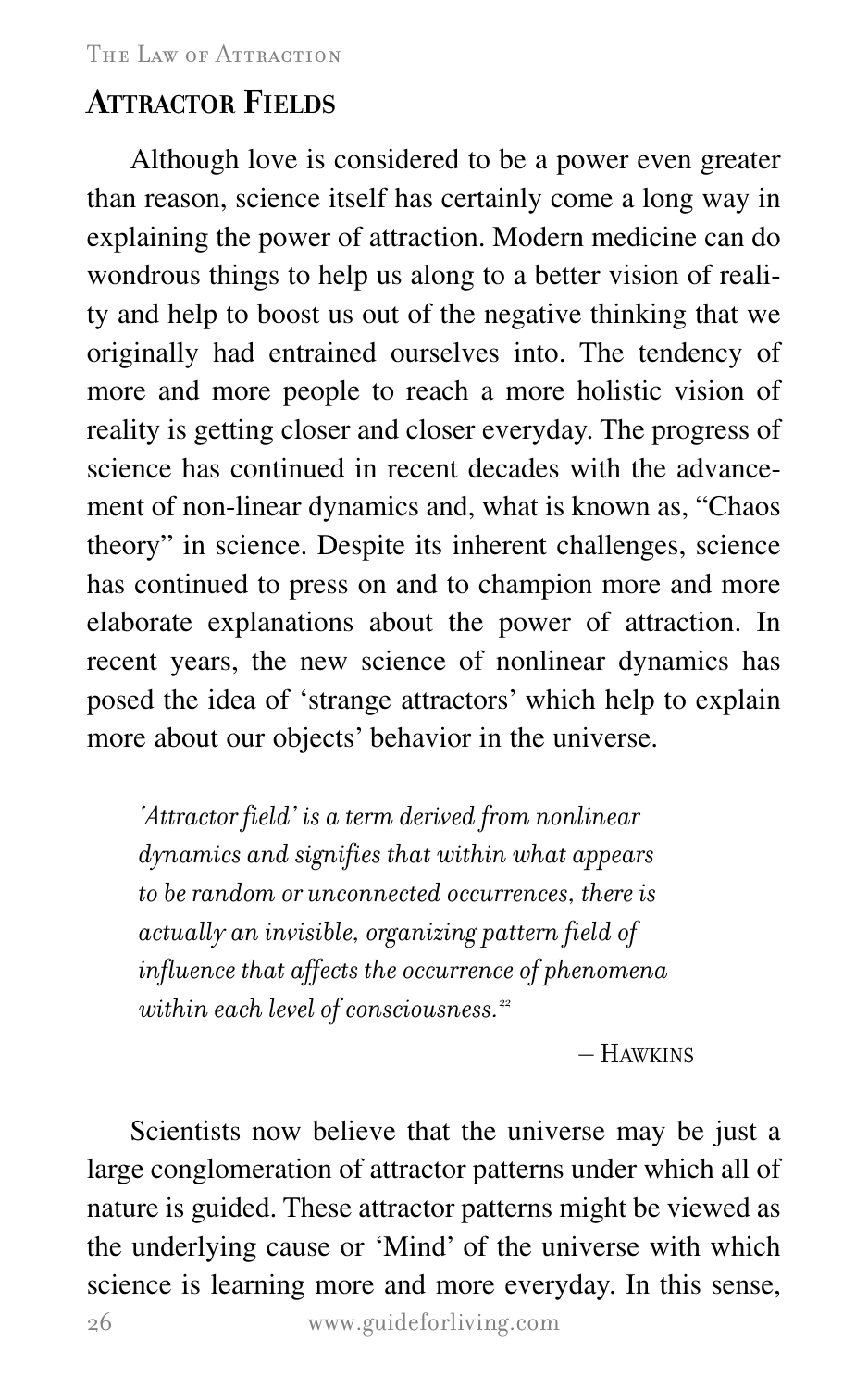the decision making process may be part of a much larger and more essential pattern of attraction that we are only just beginning to understand in our modern conception of scientific understanding.

*The decision making process is a function of consciousness itself; the mind makes choices based on millions of pieces of data and their correlations and projections, far beyond conscious comprehension, and with enormous rapidity. This is a global function dominated by energy patterns that the new science of nonlinear dynamics terms 'attractors'.23* 

– HAWKINS

Dr. David R. Hawkins is a leading scientist and lecturer on the topic of both science and spirituality. He has introduced the idea that the underlying cause of people's behavior, and of the activities in nature, are actually guided by these larger 'attractor fields' which are thought of as 'fields of consciousness'. These different fields organize the behavior of objects in nature and tend to attract things into their field according to a greater degree of order that they inspire. Although he is not an advocate of any particular field in general, one of the larger attractor fields that Dr. Hawkins has spoken of is the field of Taoism or "The Tao".

### **TAOISM**

Taoism is a great spiritual tradition which is based on the teachings of Lao-tzu. The Tao, in the broadest sense, is the way the universe functions, the path taken by natural events. It is characterized by spontaneous creativity and by the regular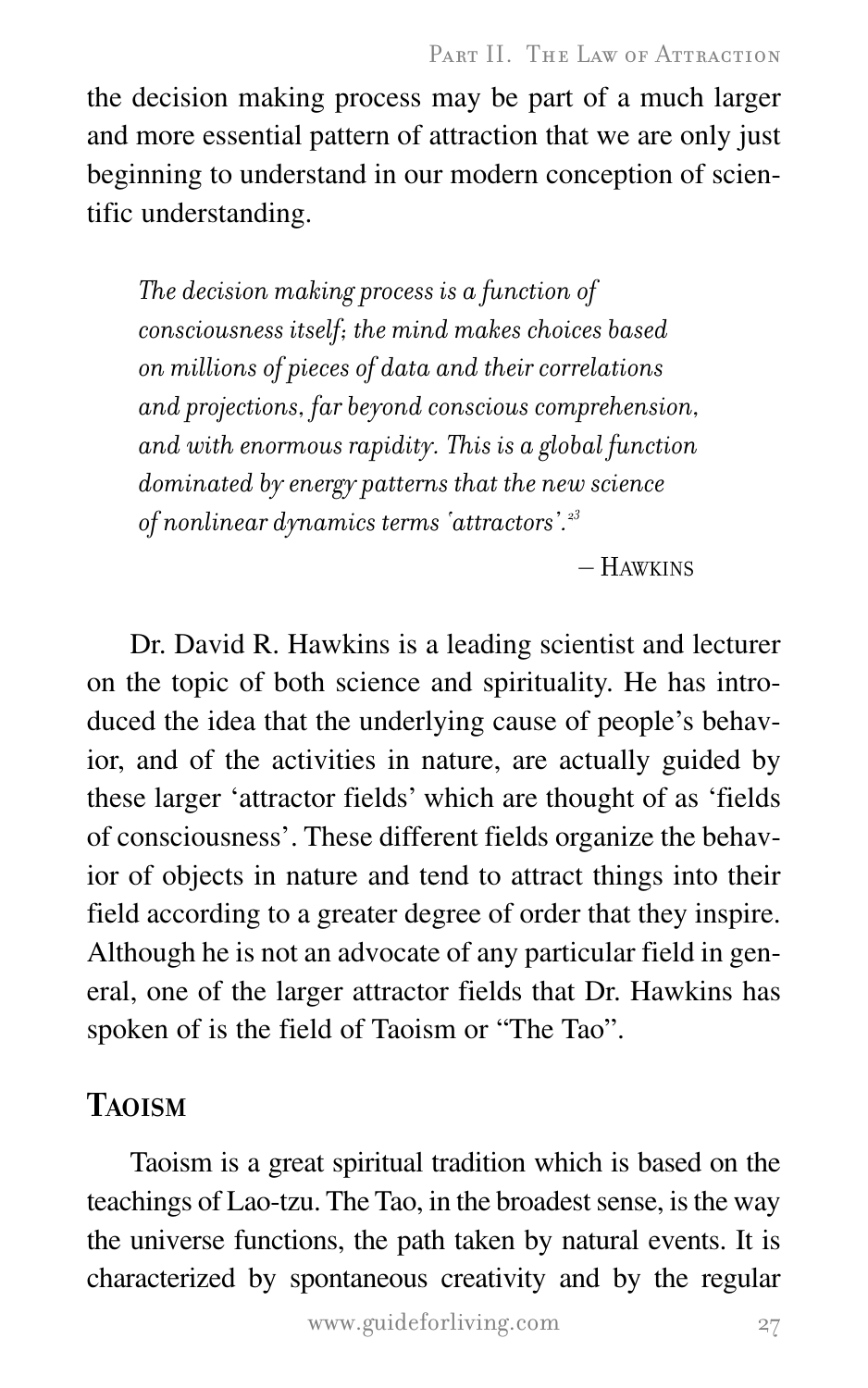changes of phenomena. Through the techniques and practices of Taoism, many dedicated followers have claimed to achieve a greater harmony in their lives and a wider expansion of consciousness. For them, the incoherent has become coherent and they have finally experienced a grand vision of peace and order in their lives.

To the mind that is still, the whole universe surrends.<sup>24</sup>  

$$
- \text{LAO-TZU}
$$

Taoism teaches that, in nature, spring follows from winter and day follows from night. These cycles, that we also learn about in our science classes, proceed without effort. The Tao has always been considered to be the way of the universe; the norm, the rhythm, and the guiding power behind nature. It is important to recognize, however, that the Tao is spirit, not matter. It is an inexhaustible energy that flows stronger the more it is drawn upon. It is an energy which is very similar to the energy of Love.

Love focuses on giving to others and transforming rather than controlling. If the power underlying all of nature were similar to the Power of Love, then Lao-Tzu would have been right even long before the scientists had begun theorizing about the workings of the stars.

*The reason why the universe is eternal is that it does not live for itself; it gives life to others as it transforms.25*   $-$ LAO-Tzu

The goal of Taoists is to attain harmony with the Tao. This attainment of harmony with the Tao is also seen as liv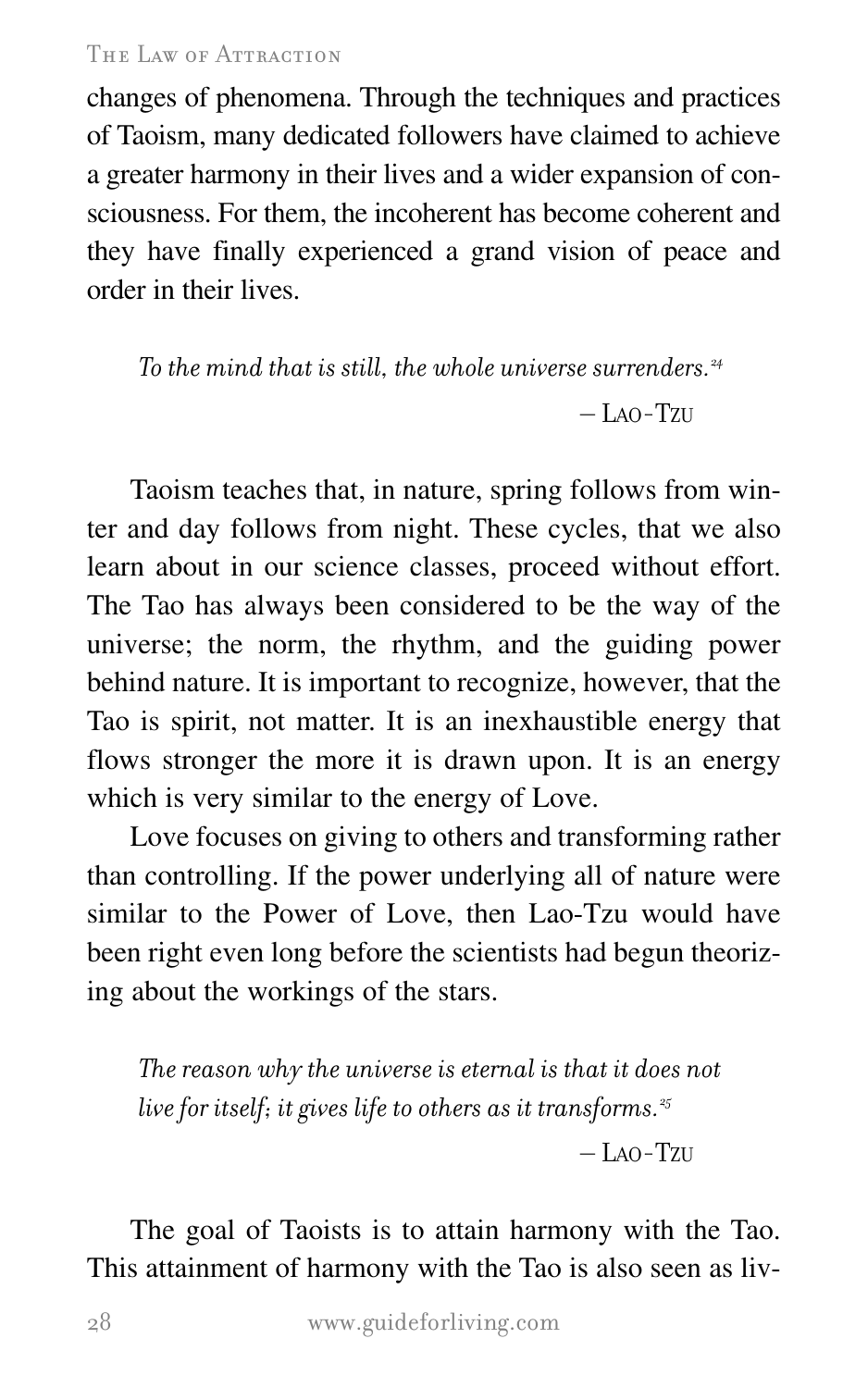ing in accord with nature. Nature is something that should not be exploited and abused, it should be befriended and appreciated. The ideal man in Taoism is one who, through the naturalness of his existence, becomes self-sufficient and not dependent upon wealth or social realms. In this way, true happiness can be found.

The yin-yang doctrine is based on the concept that there are continuous transformations within the Tao. The principle that embraces nature is divided into two opposites or principles that oppose one another. The principles of yang are light, heat, Heaven, male and sun. The principles of the yin are darkness, cool, earth, female and moon. Everything consists of this balance. The production of yin from yang and yang from yin occurs in a cyclical motion. It is continuous and it happens in such as way so that no principle ever dominates the other. Yin and Yang express the contrasting aspects and interrelationships of everything in the universe.

For a Taoist, the objective is to reach and maintain harmony with the Tao. When this harmony is reached enlightenment has been achieved. In Enlightenment, we accept the plainness of our life. The truths of the Tao cannot be found in any doctrine. Instead, they are found when a person's energy is balanced and their mind is clear. Taoism promotes simplicity, openness, and wisdom. Once you have realized it, you have openness to life, a tranquility of mind and a reserved genius. The Taoist sage is not arrogant and does not discriminate between opposites. They are indifferent to worldly affairs and are at peace.

*In such loving attraction live earth and sky: As when blessed rain falls soft upon the earth, Mankind and*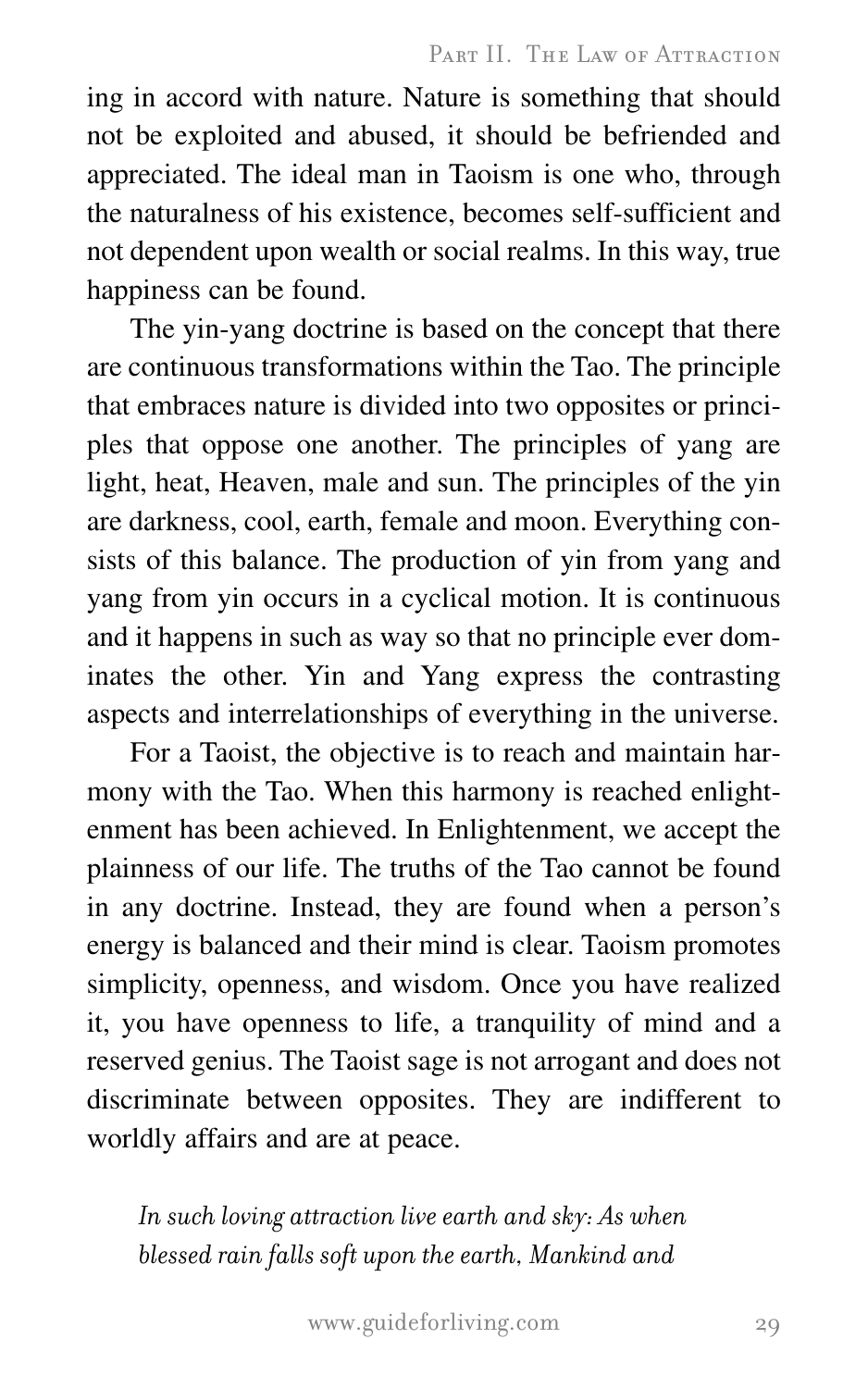*Nature could unite like lovers — Free of law, free of command, People would finally be at peace.*<sup>26</sup>  $-$  LAO-Tzu

As we develop our understanding of the Tao, we learn to incorporate its ideas into our own lives and to experience a more profound sense of harmony all around us. Things start to work much better in our lives and there seems to be a lot less problems to contend with. The power of both attraction and love are working in our life to bring us to a greater sense of wholeness and unity each day.

Although we are constantly attracted by the experiences that these higher fields of consciousness can bring, we also find that our old habits tend to return to us and are always pulling us back down into the more narrow energy fields that we initially experienced in our lives. These lower fields of energy still exist in other people and other places. We only learn to change our lifestyles by aligning ourselves with the wider attractor fields of both love and peace.

### **COMMITMENT**

Choosing a direction is the first step in aligning ourselves with wider attractor fields. Commitment is the element of attraction that makes the journey a likely success because things start to take on a quality of permanence. This is obvious in human relationships but not as commonly understood in terms of spiritual pursuits. Commitment can keep a marriage together but can also make a spiritual journey a grand success.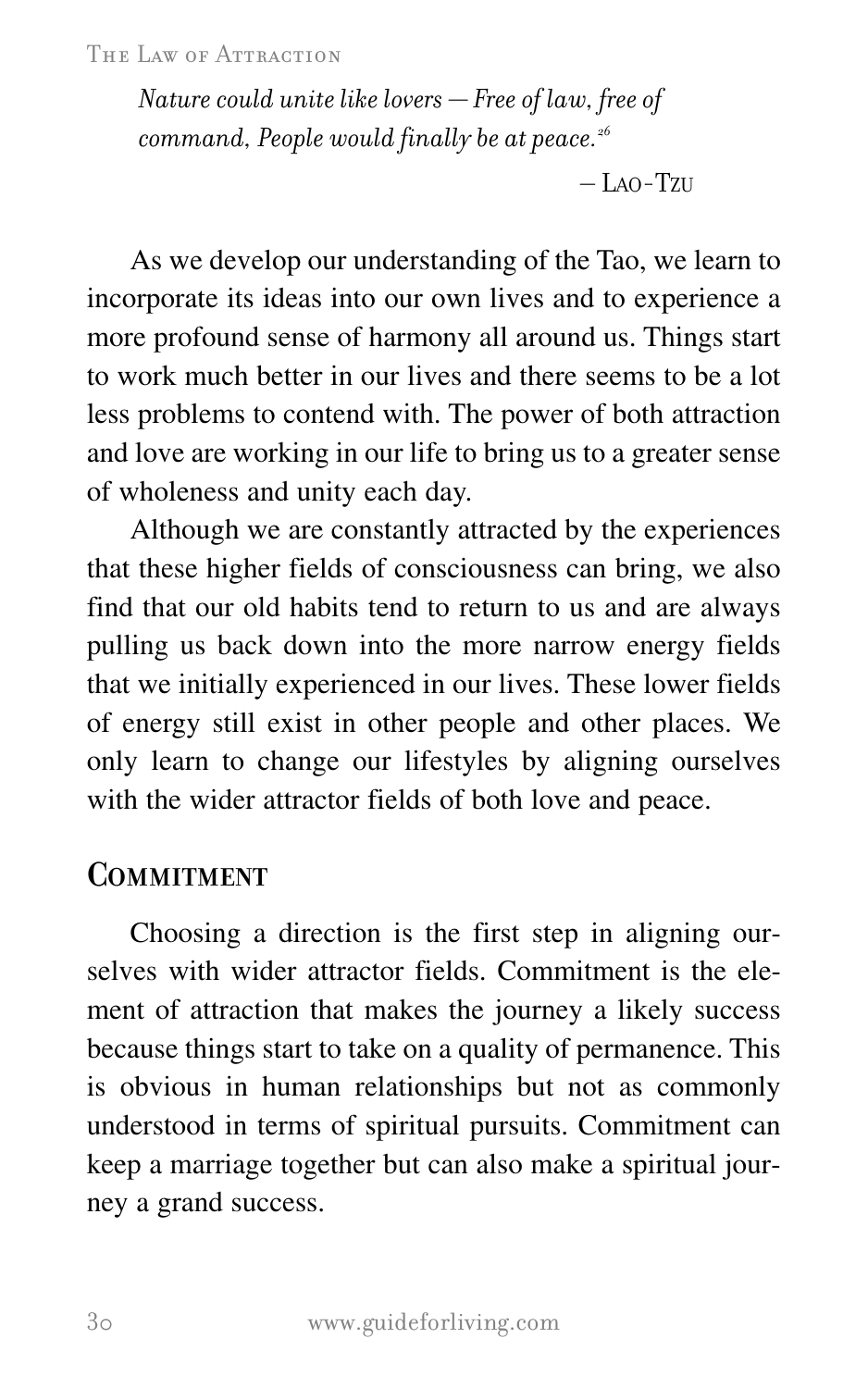*Until one is committed there is hesitating, the chance to draw back, always ineffectiveness. Concerning all acts of initiative (and creation), there is one elementary truth, the ignorance of which kills countless ideas and splendid plans. That the moment one definitely commits oneself, Providence moves, too. All sorts of things occur to help one that would never otherwise have occurred. A whole stream of events issues from the decision, raising in one's favor all manner of unforeseen incidents and meetings and material assistance which no man could have dreamed would have come his way.27*

– JOHAN WOLFGANG VON GOETHE

Goethe knew that nothing can come about until there is commitment. This is true because the law of attraction will only allow us to have the things we think about each day. Until we are committed to placing our energy in one certain area, the success of our endeavors cannot be realized. Goethe also expressed this sentiment in relation to the power of love when he said, "We are shaped and fashioned by what we love." It would seem from his ideas that we are not only affected by the things we focus on in our minds, but especially by the things we love.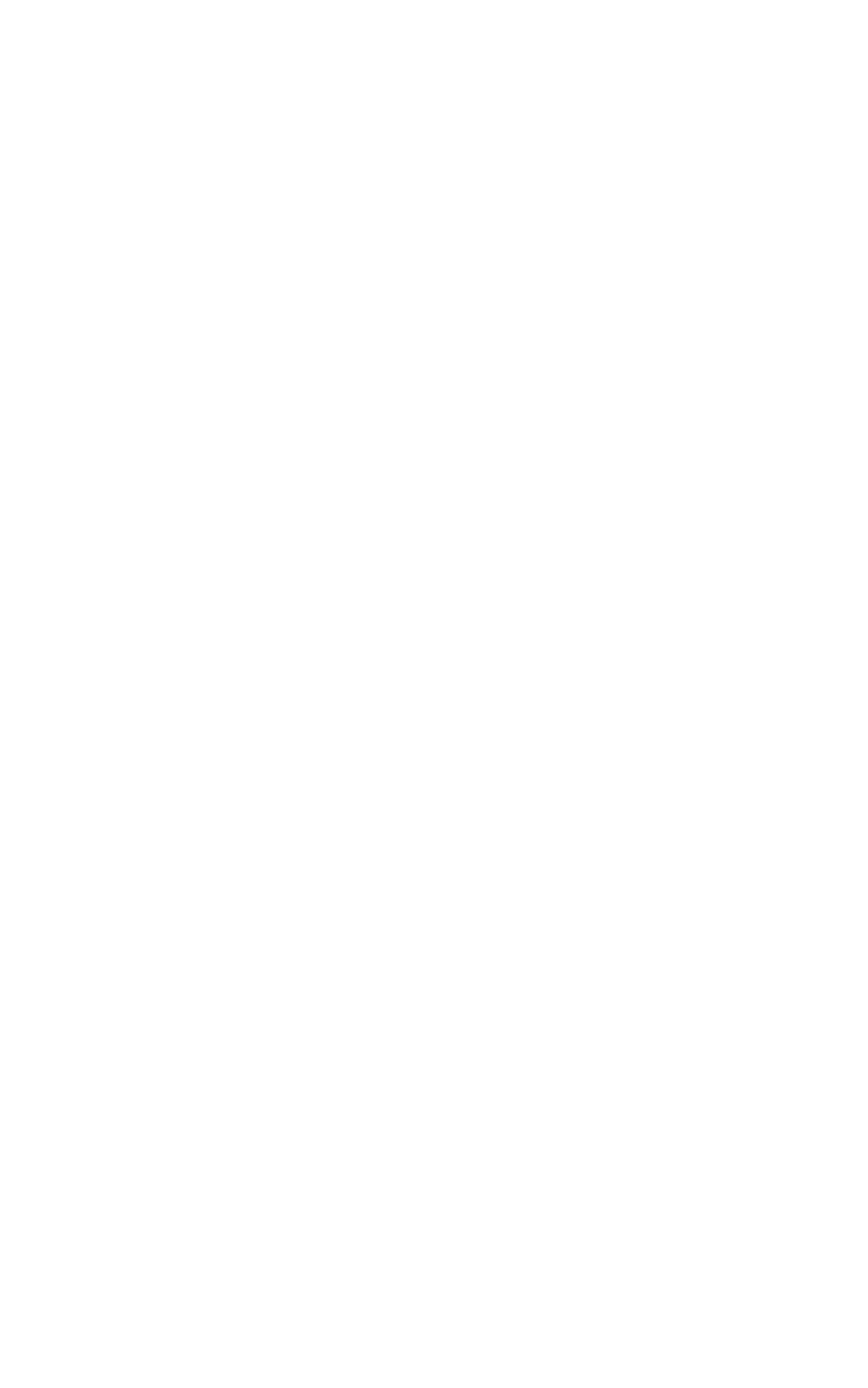$\sim$ 

# $-$  Part III $-$

# **CAREER**

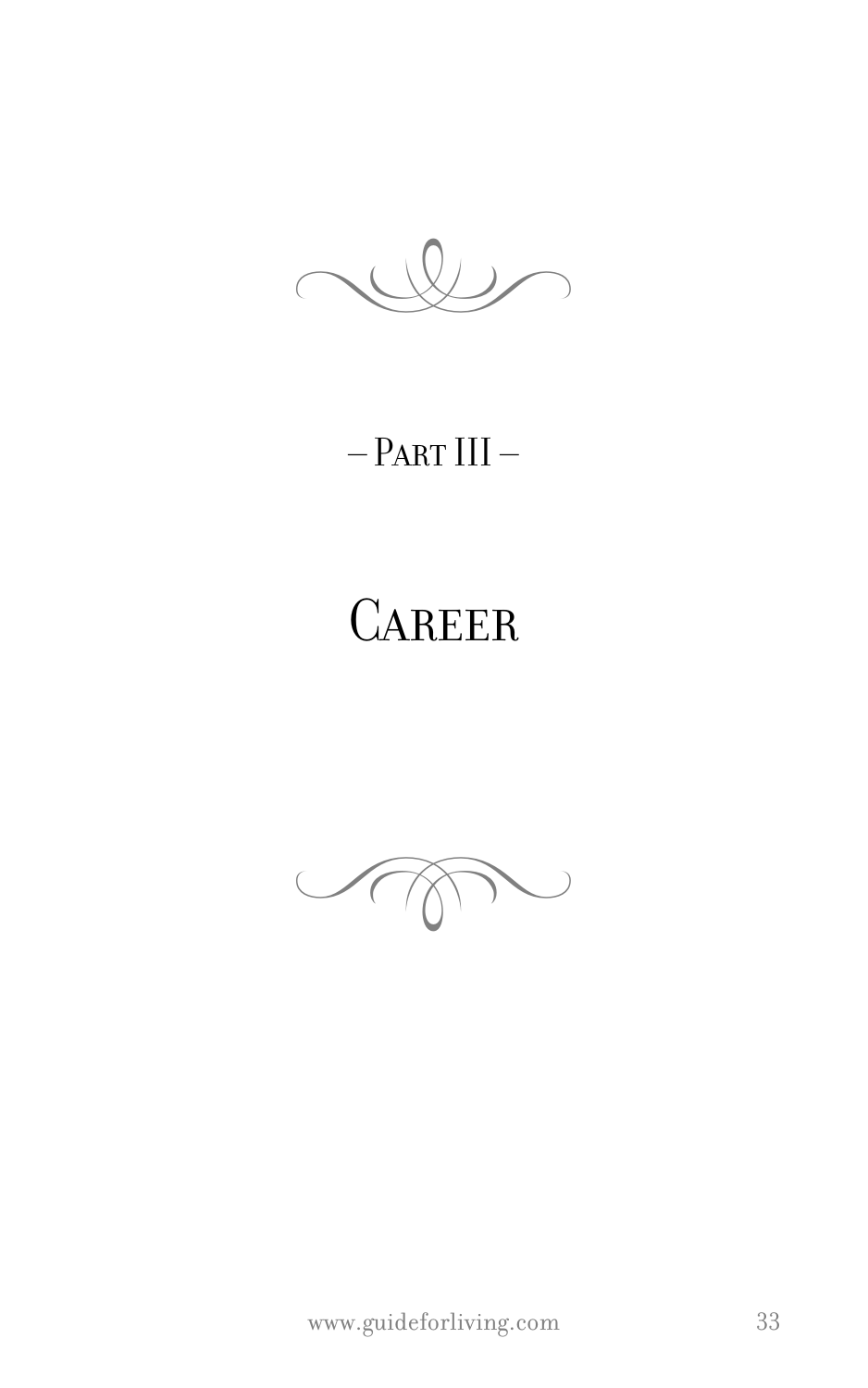nce we begin to recognize that our old way of seeing things is attracting negative things into our lives, we begin to feel the attraction to become something else. We begin to focus on the things we love and this takes place in greater and greater intensity as we adopt a wider view of the world around us. We learn to accept things and to even experience gratitude for the way things are because this brings more joy and happiness to us. It is a difficult task at first as our old ways of seeing the world tend to permeate every area of our lives and negativity has become a very bad habit. It is even hard, in the beginning, to root out our negative emotions as their source tends to be very cunning and hidden from our view. In our work and at home we can especially see that we have established many bad habits that keep us stuck in the more narrow fields of consciousness and the magnetic power of these old ways is very hard to overcome.

*The difficulty of inner work results from the great effort required to escape from the familiar gravity of lower attractor fields and move to the influence of a higher field.28*

– HAWKINS

In order to arrive at this higher level of consciousness, we eventually find that we must begin to apply a new awareness to every aspect of our lives. The spiritual effort becomes a daily practice that we apply to our careers and our relationships. At first the efforts seem very difficult but eventually we come to see that something else has been working in our lives which is far beyond our own personal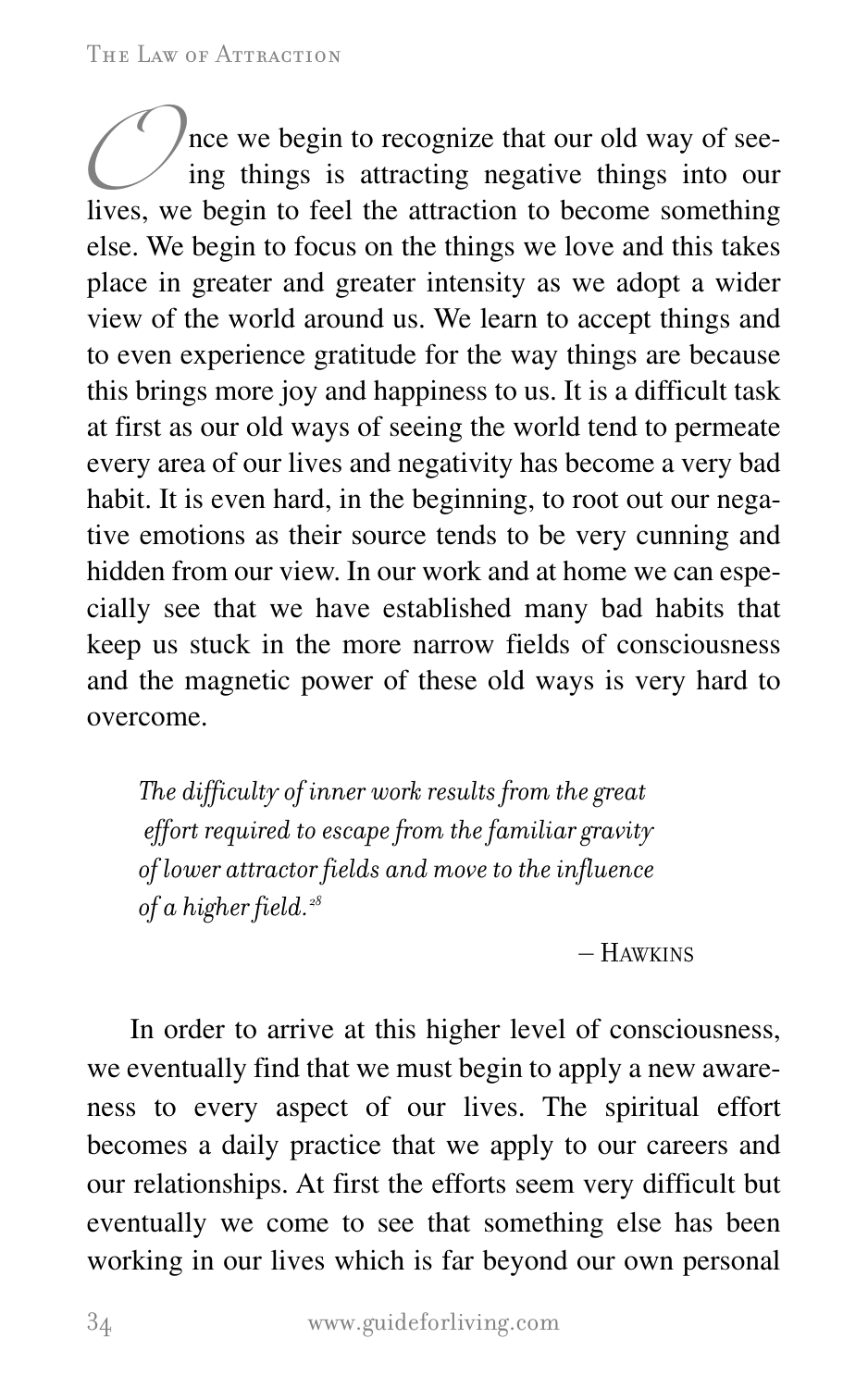power and has begun helping us along the way. In fact, this power has been there all along but we were not aware of its presence until now.

Our careers require extreme amounts of time and effort in our lives and yet, this area is often relegated to the 'back burner' when we think about spirituality. We think of our spiritual lives as a time to read or meditate and our careers as a time to make money and survive. Nothing could be further from the truth. Our careers are an intricate element of our spiritual lives and an area that needs considerable attention if we are going to attract positive energy into our lives. We will have to learn to think more positively about our careers if we are going to attract positive energy throughout our entire day.

A career involves more than just a job. A career involves a progression or an increase that brings us toward a greater level of success in our job. This happens by becoming more advanced in our spiritual pursuits. It is often a surprise to many people who practice spirituality that some of the most successful career minded individuals are also some of the most spiritual people in the world. It is the underlying drive to succeed that fuels people's desire to have a career and facing the daily challenges of a career is a great way to improve ourselves.

## **DESTRUCTIVE THINKING**

Many people are dead set against money and careers. A common sentiment is that "money is the root of all evil" and many Americans believe that the corporations and the government are only out to exploit people for power and control. Money is often set in a bad light by those of us who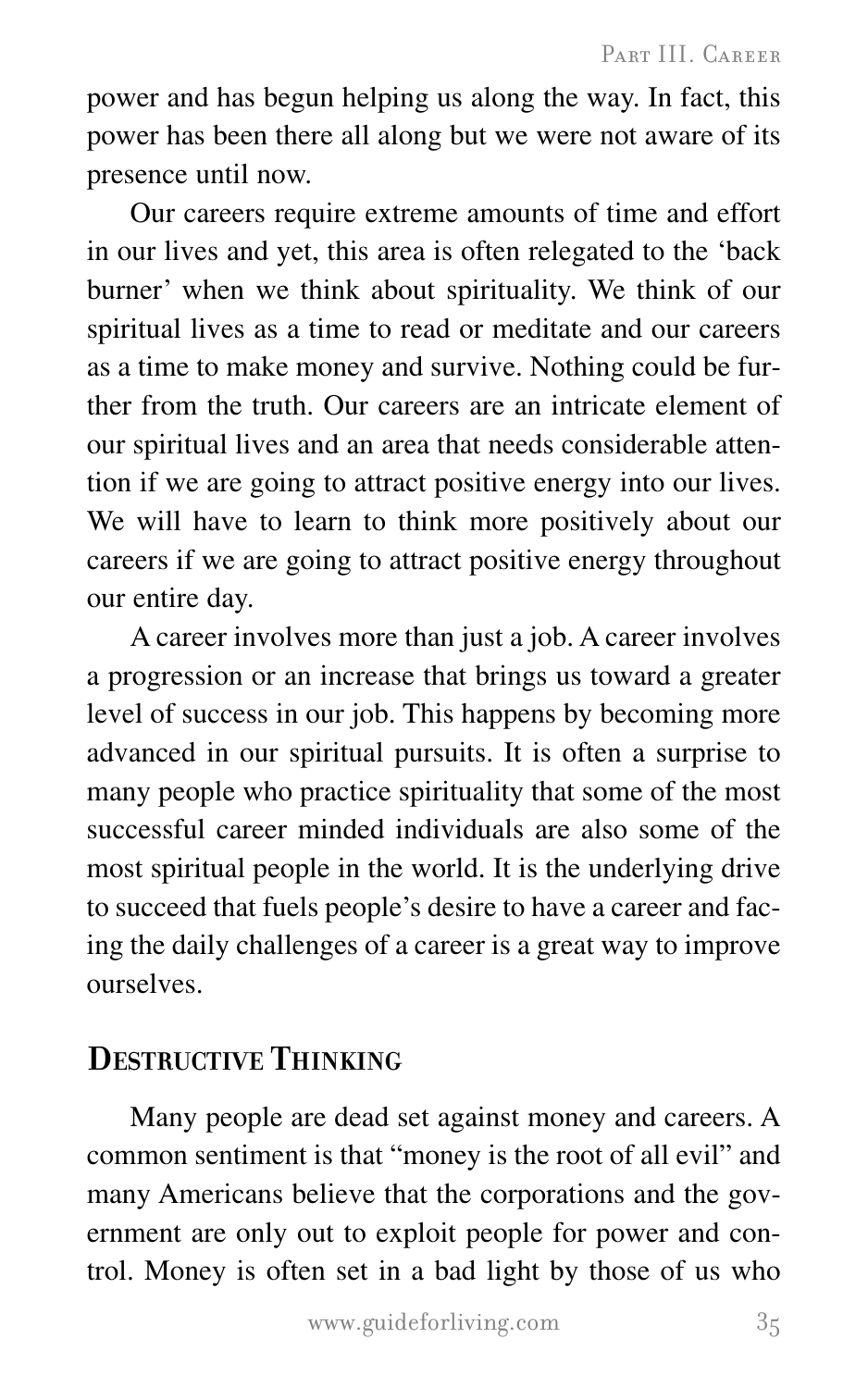### THE LAW OF ATTRACTION

may study spirituality or religion. The Eastern traditions often emphasize the importance of being "unattached" to wealth and success so that many people misunderstand the intentions of corporations or millionaires who are in possession of great wealth. Having a lot of money does not necessarily mean that there is going to be an attachment to money. Indeed, the Biblical quote alluded to above actually reads "The **love** of money is the root of all evil."<sup>29</sup> (1 Timothy 6: 10, my emphasis) Many great millionaires become philanthropists and help to solve enormous problems all over the world. It is the attitude that we carry toward wealth and power that creates the attachment that many religions often speak of. This is an idea which is very often misunderstood and which often leads to destructive thinking.

This misconception about the meaning of "attachment" often leads many people to think that you have to be poor and unemployed in order to be spiritual. A reverse sort of egotism can even set up with this kind of thinking where people will oftentimes see themselves to be 'better' than the rich and successful simply because they don't have any money or success themselves. As time goes on, these less fortunate people become unhappy in their lives because the rewards they imagined themselves to eventually gain for their commitment to poverty were somehow not materializing in the way they had hoped. They become angry at the world as if some mysterious enemy had taken over their lives and made them fall into a terrible misfortune. This problem only comes about as a result of people's negative thinking. They imagine a future when everything will fall apart for the rich and successful and they will get their just rewards. The future never arrives for having lived a life of poverty and unemployment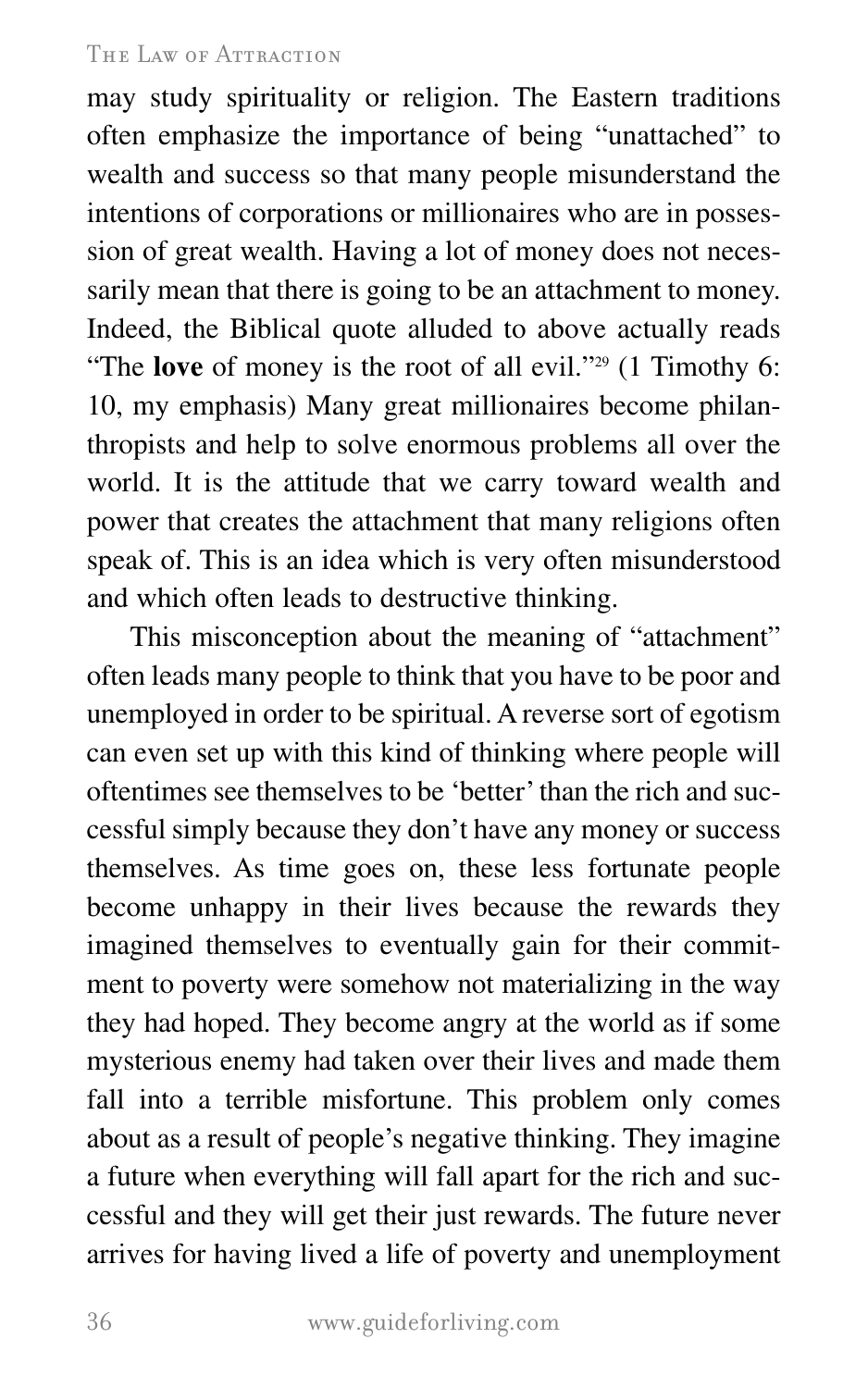and they wonder "What went wrong?"

The attachments of the ego take place in all areas of the world and not just for the rich and successful minded people. A career can certainly become a place where people abuse their powers and exploit the less fortunate people of the world but it is also a place where the less fortunate can become bitter and resentful. The world around them simply becomes dark and hopeless because they never made the effort to overcome their unfortunate state. They hate the people in power and resent the larger order that has come to exist around them. Overcoming this kind of negative thinking is extremely hard. We have to start to consider the possibility that powerful people may only be doing their best to make the world a better place. We may not understand who the corrupt people are and who the philanthropists are until we have walked a mile in their shoes. A better place to focus our energies would be in our own lives and on our own negative thinking. In this way, we may learn to overcome these destructive thoughts and lead ourselves out of the negative patterns we have set up in our lives.

### **CONSTRUCTIVE THINKING**

A career is the perfect place to set up your spiritual workshop because it is an area that requires a great deal of time and energy everyday and involves almost every aspect of spiritual principles in order that you make it successful. Even if you are starting out at the very bottom as a dishwasher in a hot and dirty kitchen, you can make your career into an intensely spiritual pursuit that will eventually lead to other jobs and a more productive career that brings happiness and joy. Everyone needs a job of some kind in order to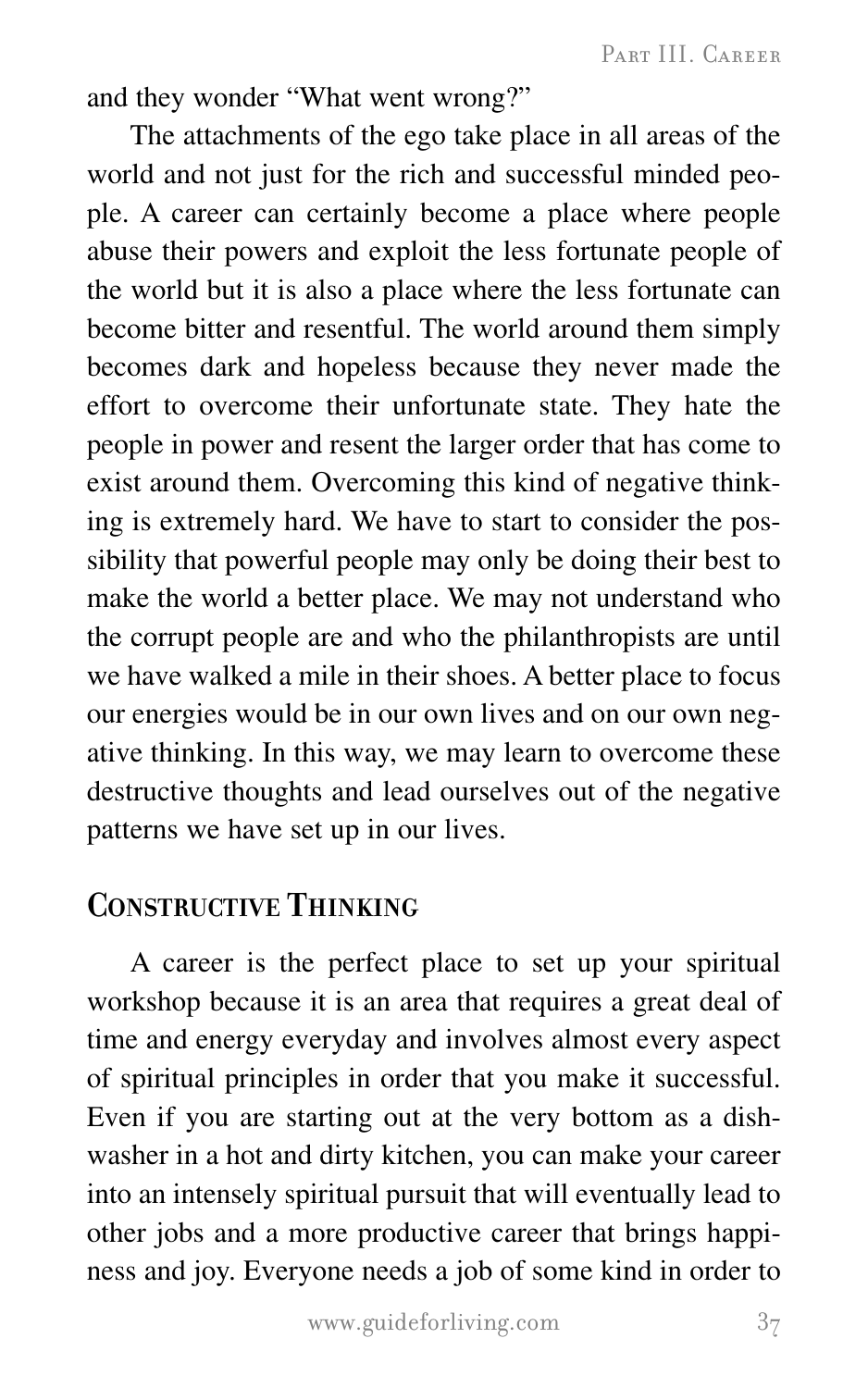feel productive and the simplest or the most complex jobs are equally fertile ground for spiritual practices.

The key to long term success is not in the particular job that you are doing. The key is in working on yourself as you do your particular job. This is constructive thinking because it makes it possible to use your time even more productively. When there is not an extremely important task immediately at hand, you can focus your mind on the present moment and simply experience your own inner consciousness. This effort will eventually widen the attractor field in which you find yourself and open up greater amounts of energy into your life. If you make sure and work harder on yourself than you do on your particular job, success will surely follow wherever you go. Once you begin dedicating hours a day to your personal development, your success will not be far behind.

## **THE DETAILS OF LIFE**

Oftentimes, spiritual enthusiasts may tend to think that it is 'ok' to avoid the details of life because spirituality is associated with keeping things 'simple'. We think we should live simple lives and we can ignore the details. We don't worry about mortgages or going to the dentist or sorting through the mail. We like to wear sandals and meditate. We like to feed the pigeons and sit on a park bench. Keeping life simple is certainly an essential spiritual principle but paying attention to the details of life is also something that we shouldn't be afraid of. Looking at the details doesn't have to mean looking at the details of 'worry' and 'fear'. The details can in fact be extremely beautiful.

Here are a few details that we certainly don't have to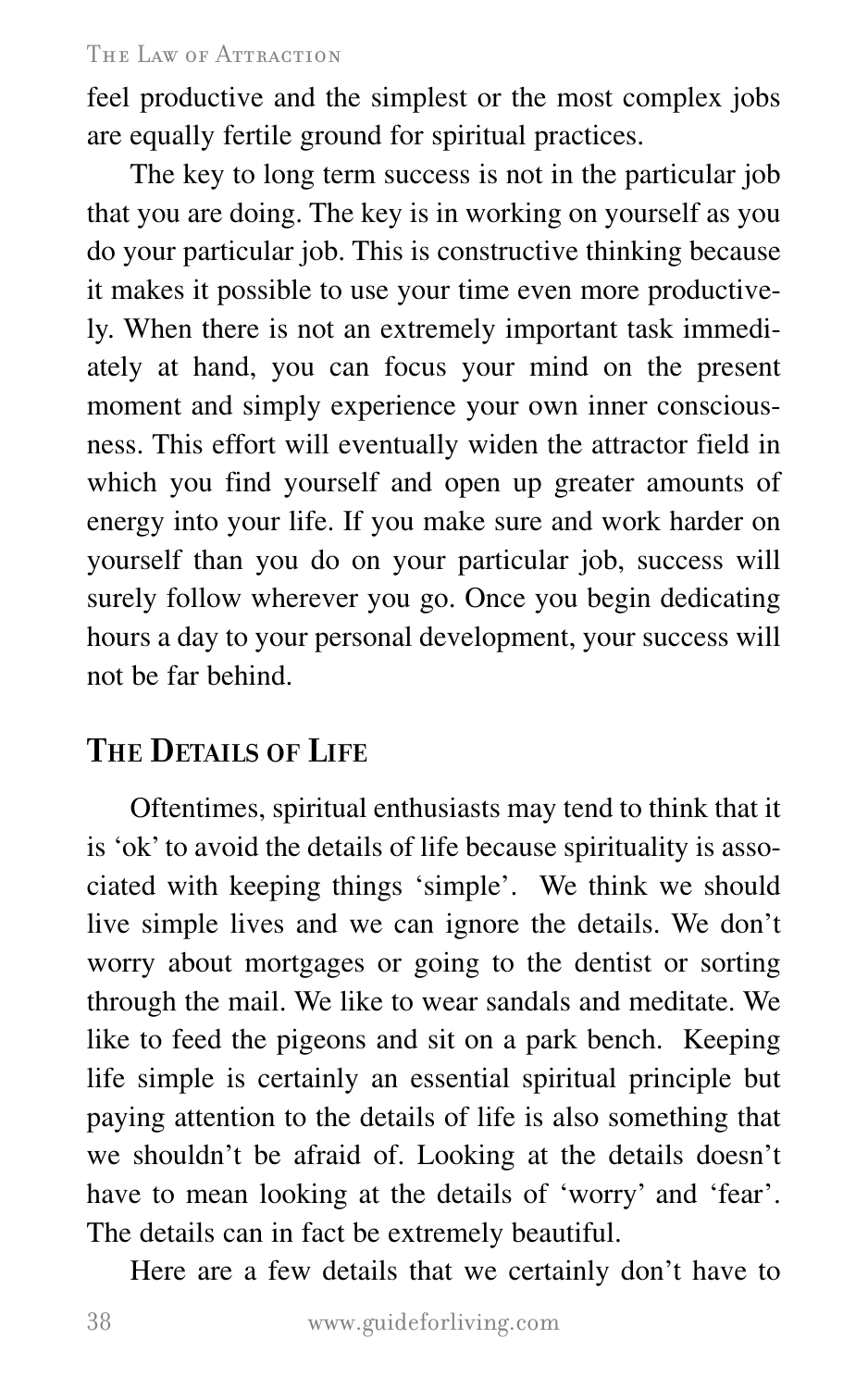#### PART III. CAREER

worry about and that don't help us to move forward in our lives. First of all, we don't have to worry about the detail of "urgency". Urgency suggests that things aren't exactly as they need to be and therefore the universe has somehow been created 'wrong'. This is a negative idea that only feeds the flames of our discontent. We don't have to worry about the detail of "being in a hurry" because we now feel confident that everything is happening for a reason. Similarly, we don't have to worry about the detail of "recognition" or the detail of "popularity" when we go about making a career for ourselves. If we have faith in the larger attractor fields, we know that our just rewards will eventually come to us after we have taken care of the more important issues at hand. Finally, we don't have to worry about the detail of "tomorrow" and this idea is very eloquently expressed in the first book of the New Testament.

*Can any of you by worrying add a single hour to the span of your life? ... So do not worry about tomorrow, for tomorrow will bring worries of its own. Today's trouble is enough for today.30*

 $-MATT. 6:27.34$ 

Details that consume us never help to accomplish anything worthwhile in the end and it is easy to overlook the important details when we are running around like a chicken with our heads cut off. We may simply be trying too hard to control the wrong things and so the more important details tend to elude us. Eventually we have no energy left for the most important things which are the experience of joy and happiness in our lives.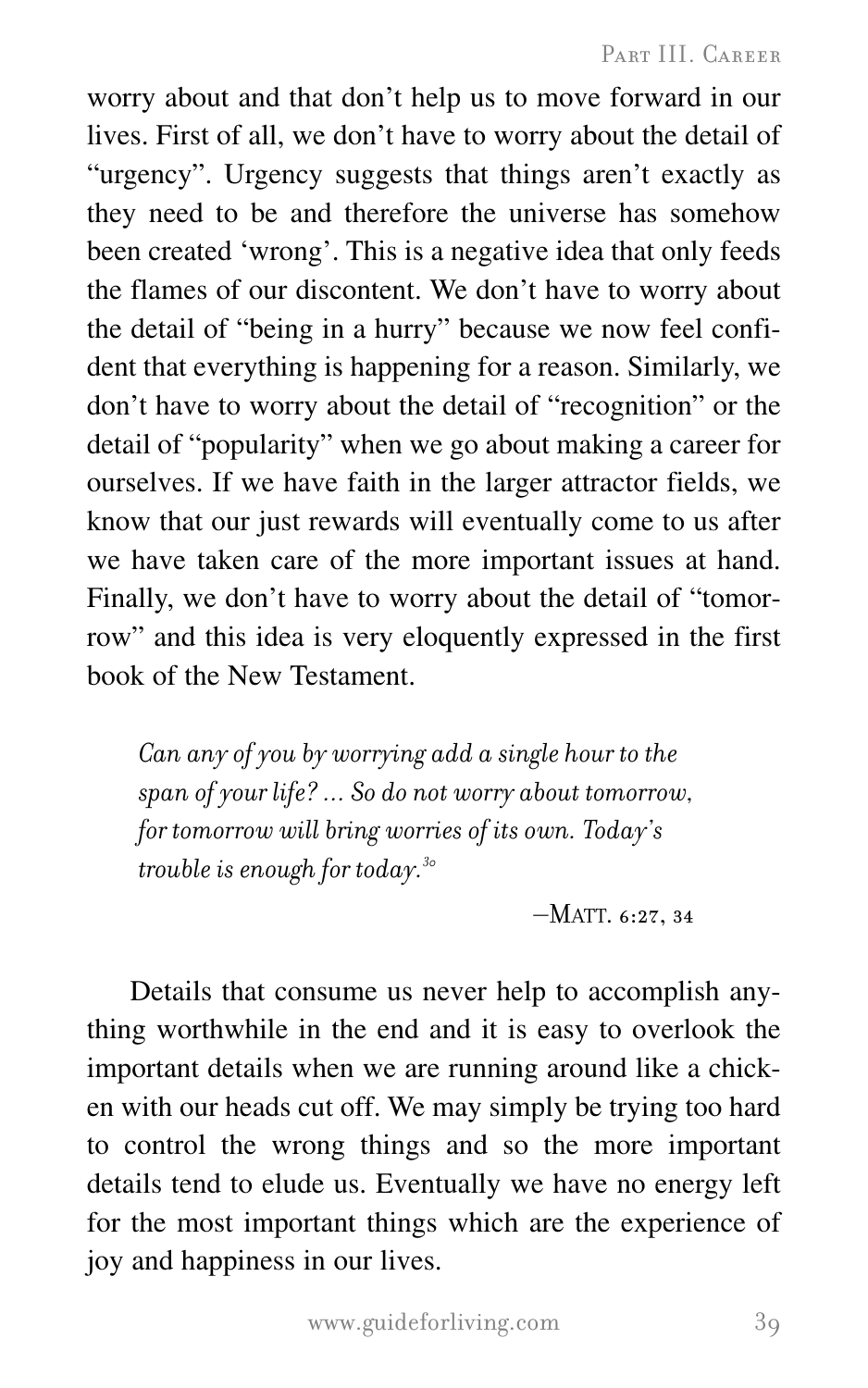Once we've learned to look for spiritual truth, we will begin to find it in every area of our lives. This will especially be true in terms of the details. The details of a beautiful flower will be seen in the same way as the details of the pile of mail at the front door. Even a can of garbage can be seen as beautiful, as Dr. Hawkins notably states:

*One adds the pathway of the heart by making a decision to be unconditionally loving to all that is encountered….. This means one has to learn to love even a garbage can. When seen correctly, garbage cans are not only loveable but beautiful and perfect…… When the beauty and loveableness of the beat-up old garbage can reveals itself, the spiritual seeker can affirm that they are well along the way.31*

– HAWKINS

After we have calmed down and begun to attract more positive energies into our lives, all the details of life become stunningly beautiful and full of promise. We can return to the details about the mortgage and the dentist which at first seemed so fraught with worry and fear. We may begin to see great opportunities in the pile of mail instead of endless problems and worries in each bill. The details of life provide us with a great opportunity to experience beauty and joy but only if we approach them with the right attitude. If we carry an attitude of worry and fear, the details will also express this back to us as objects of worry and fear. If we carry an attitude of joy and gratitude, the details of life will express these more positive ideas instead.

Little jobs can also be a joy if we learn to practice a spir-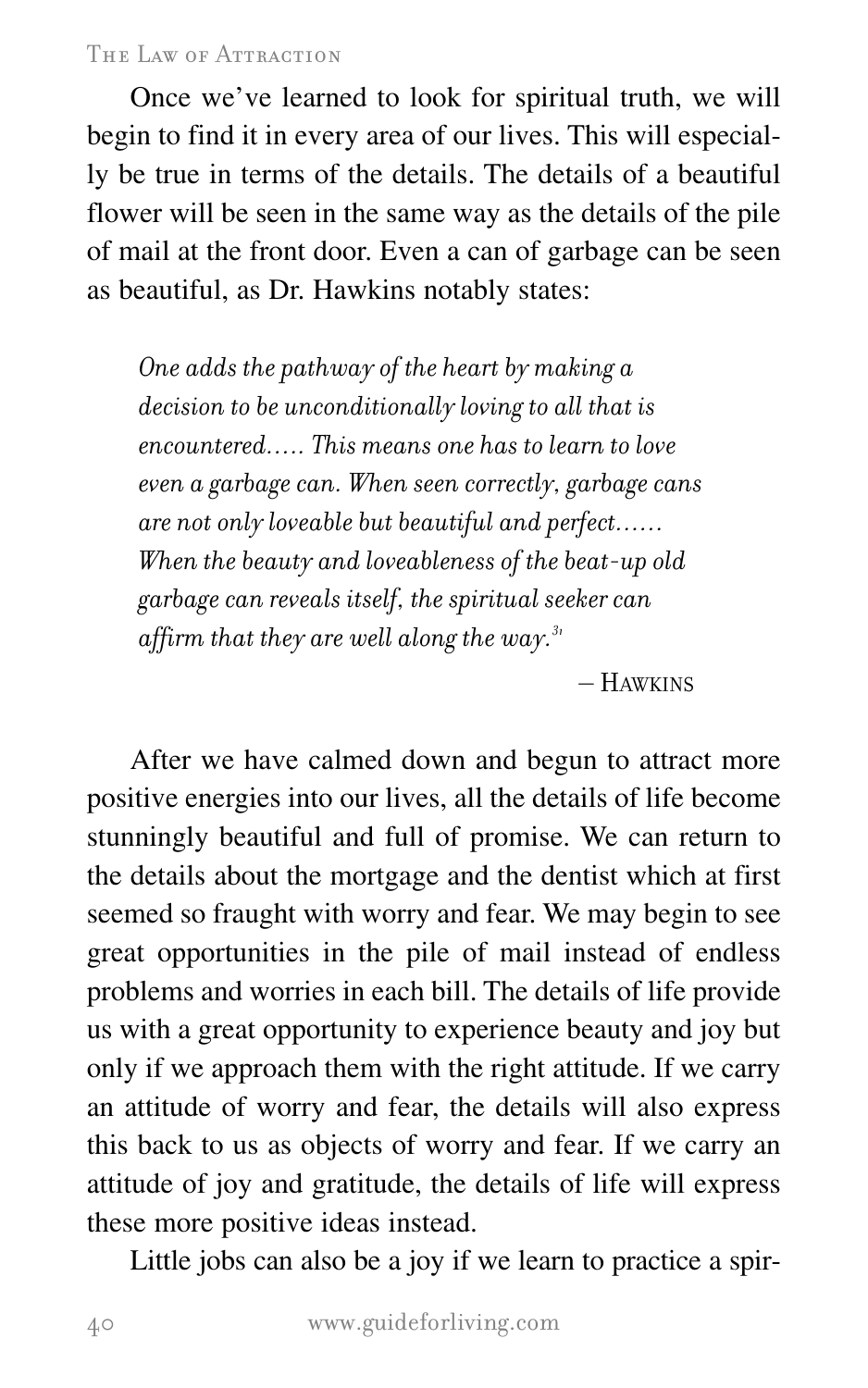itual presence in our lives. A wider success will eventually come from what first seemed like an unimportant detail in life and success will become the rule instead of the exception.

*Don't be afraid to give your best to what seemingly are small jobs. Every time you conquer one it makes you that much stronger. If you do the little jobs well, the big ones tend to take care of themselves.32*

– DALE CARNEGIE

Letting the big jobs take care of themselves is a profound idea but something that should not be misunderstood in terms of being 'lazy' or apathetic. We don't ignore the importance of the big jobs when we take on the attention to the smaller ones. It simply becomes the case that we understand we aren't in control of the big jobs. We control only the little things and keep the big jobs at the forefront of our awareness. By staying aware of what is ultimately most important, we actually call this into our lives according to the law of attraction.

One of the greatest examples of this kind of behavior can be seen in the activity of thousands of individual ants. Each of them has one small job to do but they also have a larger pattern in mind as they work together to create an elaborate ant colony. Underneath the seemingly small attention to detail that each ant displays, is the larger vision of the colony. The queen ant is often seen as the 'leader' and yet she never gives any direct orders to the ants. The queen doesn't "tell" the ants what to do. Each ant reacts to its own individual scent and leaves its own chemical trail which provides a stimulus to the other ants. This is the law of attrac-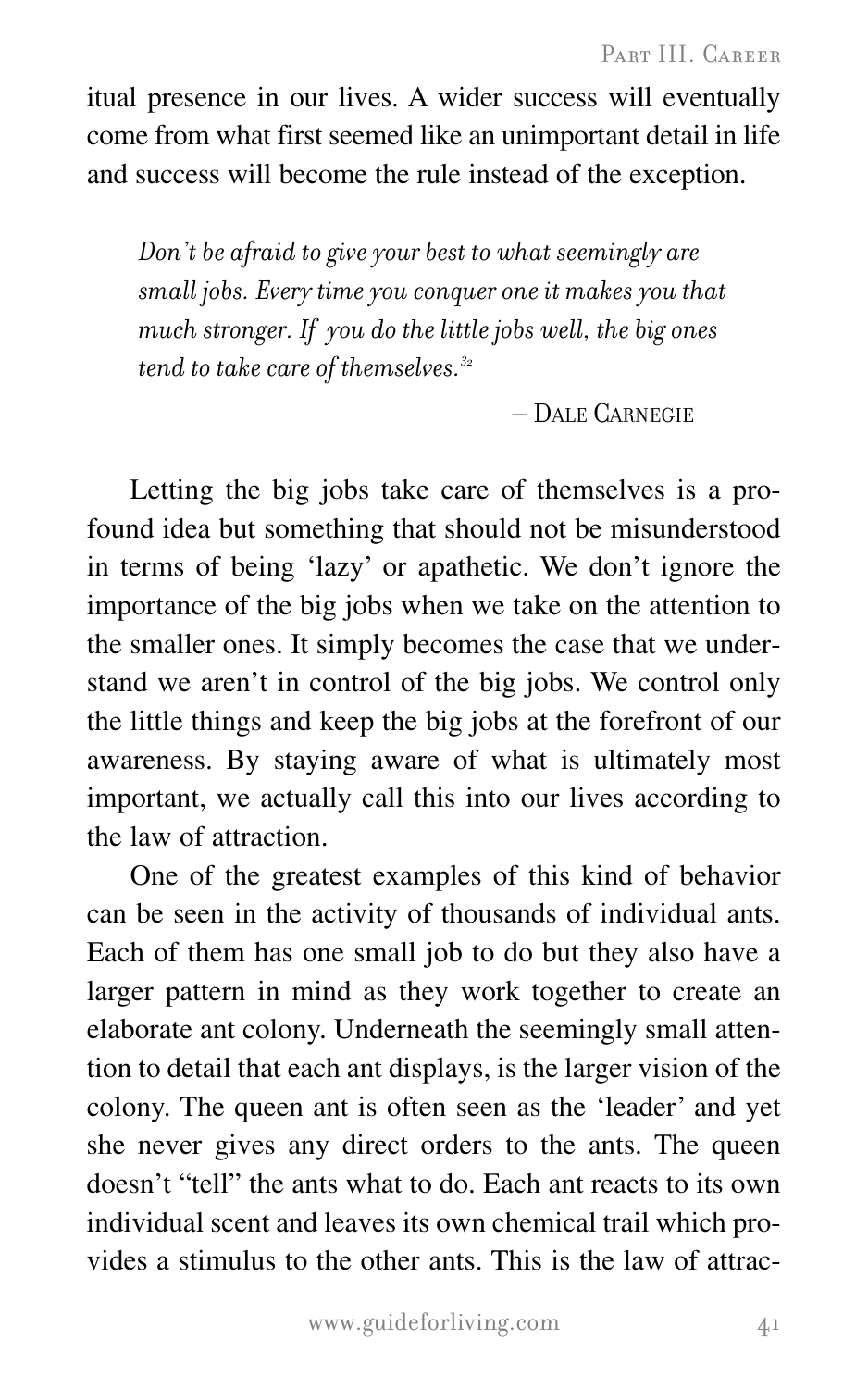tion working in each ant's life. Genetics and other factors certainly play a role in the "decisions" of each ant but there is still an autonomous presence in each ant so that they can make their own decisions within the larger framework.

Despite the lack of a central "leader", ant colonies still have an amazingly complex pattern of behavior and individual ants have even been shown to be capable of solving complex geometric problems. An example of this is the fact that ants commonly determine the furthest distance from each of the entrances to their hills in order to know where the best place to dispose of their dead. The ants individually measure the distance between hills in order to locate the grave sites for other ants. This is a higher order of consciousness at work and something that reflects the greater good of each member of the colony.

This larger vision of order and harmony that can be seen in the behavior of ants and many other groups of animals, is a necessary element behind the energy which contributes to the completion of even the smallest jobs in our world. The larger spiritual energy fields are acted on through the individual attention to the smaller details in life. These more detailed jobs become the active purpose of our daily experience through their connection to the larger purpose. The larger vision fuels the smaller attention to detail and each of us can then move along to a greater and greater awareness of what is.

## **EMERGENCE IN CAREER**

In science, the concept of 'emergence' can be used to describe the way small jobs are ultimately related to their larger attractor fields. This concept of emergence helps to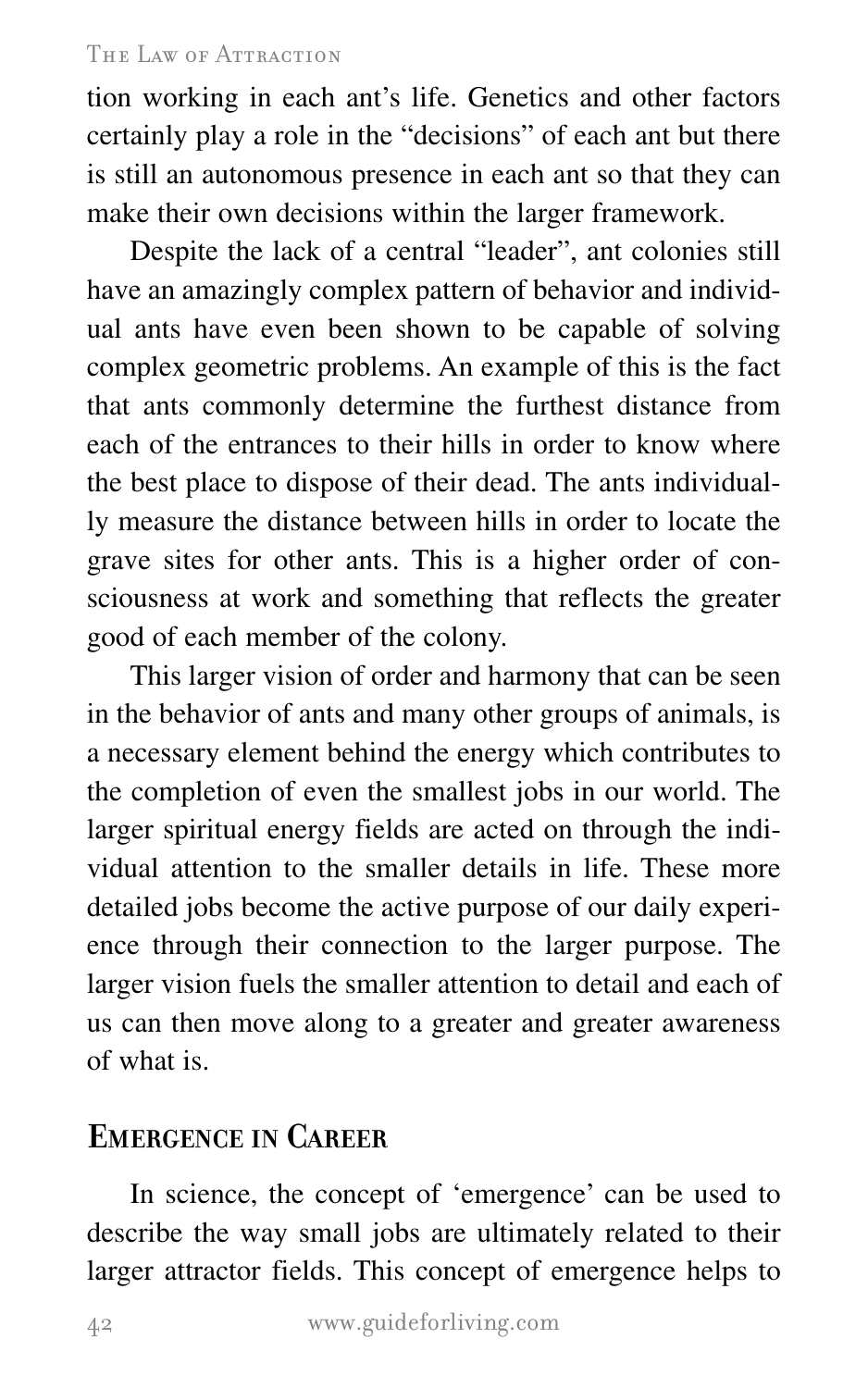PART III. CAREER

explain how these smaller, simpler tasks receive a spiritual energy through their connection to the larger whole. This is the idea that more complex patterns arise from the more simple details of our behavior.

For an activity to be thought of as 'emergent' it is generally seen as unpredictable from a lower level. To the casual observer, it may appear as though the person is simply doing a very menial task that is unimportant. It is unpredictable and unprecedented, however, when the reasons for this simple behavior beome more apparent in terms of a larger scheme. Although they cannot be explained by reference to typical explanations, a more complex explanation helps them to make sense.<sup>33</sup>

In a typical job, a common reason for taking that job may be 'money' or 'opportunity for promotion'. These are common ideas that serve as simple reasons for going to work. They are fairly simplistic but are still commonly held to be the driving force behind many people's careers. If a person is doing the job in order to increase their spiritual connection, however, this may represent a new level in the system's evolution. This would be an example of an emergent pattern that could not be readily observable from simply looking at the individual person. It is a pattern that gives a greater significance to the person's job and would ultimately become more apparent as time went on because the persons career would begin to visibly reflect this hidden dimension. As the person's career progressed, the emergent pattern would be an extremely helpful and productive pattern of activity that could be seen more as a property of the collective whole rather than just a simple financial pattern.

In many cases, a person's behavior in their job cannot be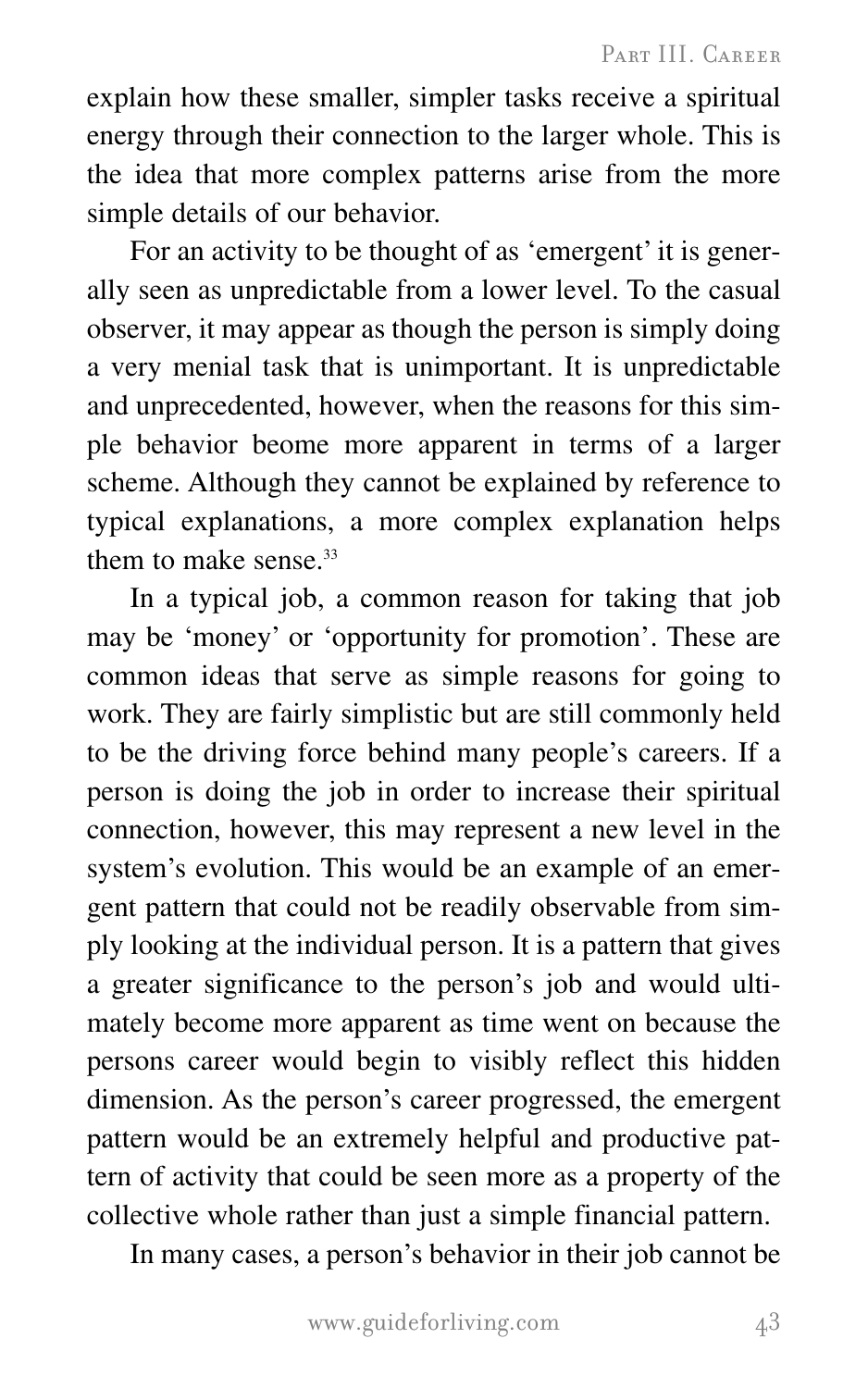explained according to lower level reasoning. Many physical properties in nature are the same such as that of molecules which transmit sound. There aren't any specific qualities in the molecules which explain the larger pattern of behavior such as the transmission of sound. Emergent structures are patterns seen from a single event or a simple rule and yet they are still inherent in each individual part of the system. Although there is nothing that is immediately evident as an explanation for the behavior, the interactions of each part in relation to the larger whole lead to an order and harmony that can be seen by each person.

### **MONEY**

Money is one of the most common explanations that people use to describe the reasoning behind their job. It is an extremely simple explanation and yet it is often considered less than adequate to bring complete happiness in their lives. "I've got to pay the bills" is a simple yet insufficient reason for obtaining joy and harmony in our work. If we are to experience real happiness and a strong purpose in our jobs, we must typically involve ourselves more intimately with our job performance and make some kind of alternate contribution either to the larger purpose of the company or to ourselves. Money plays an important part in this sense but other factors such as improving our quality of life also plays a role.

*Successful people make money. It's not that people who make money become successful, but that successful people attract money. They bring success to what they do.34*

– WAYNE DYER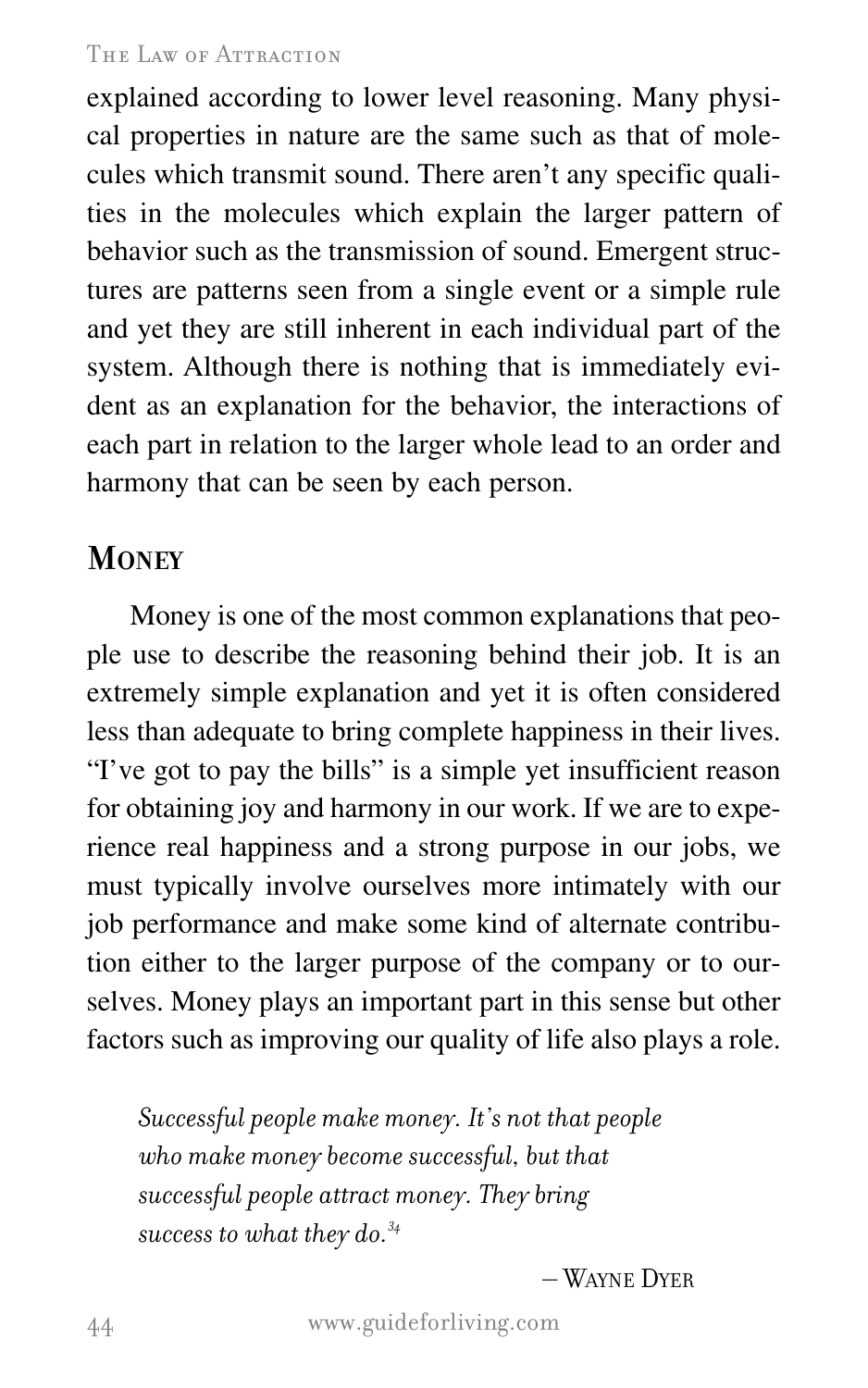Donald Trump has expressed the importance of money in terms of "a scorecard that tells me I've won and by how much". Trump is one of the most successful real estate developers of the modern age. He is more associated with wealth and money than even Bill Gates, who is the richest man in the world. Donald Trump has explained that his happiness really doesn't come from the money but from the business dealings themselves. Trump obtains his joy in 'making the deal' and this only happens to generate large amounts of money as a byproduct. He certainly pays attention to the money but the real joy is located in the 'deal'. If Donald Trump couldn't make deals, he simply wouldn't be happy.<sup>35</sup>

The pattern that emerges in the career of Donald Trump is one of many successful 'deal makers'. At first glance, people see the money as the motivating factor because it is the simplest and most easy explanation. Of course, the money scorecard is definitely important but it isn't the whole picture. When we look closer, we see a more complex pattern emerging.

In other fields, money may also have a certain ability to serve as a scorecard but this scorecard may become less useful as we move into more subjective fields of work. Art, for example, is not always judged so well through its monetary value and yet, it can still be a very good way to make some initial judgments. In terms of money and our careers, we will always have to take into consideration the importance of this simple explanation but this is only an initial way of seeing the larger pattern in a career. As we begin to focus our spiritual efforts in our job and career, a larger pattern may eventually emerge which can bring even greater success.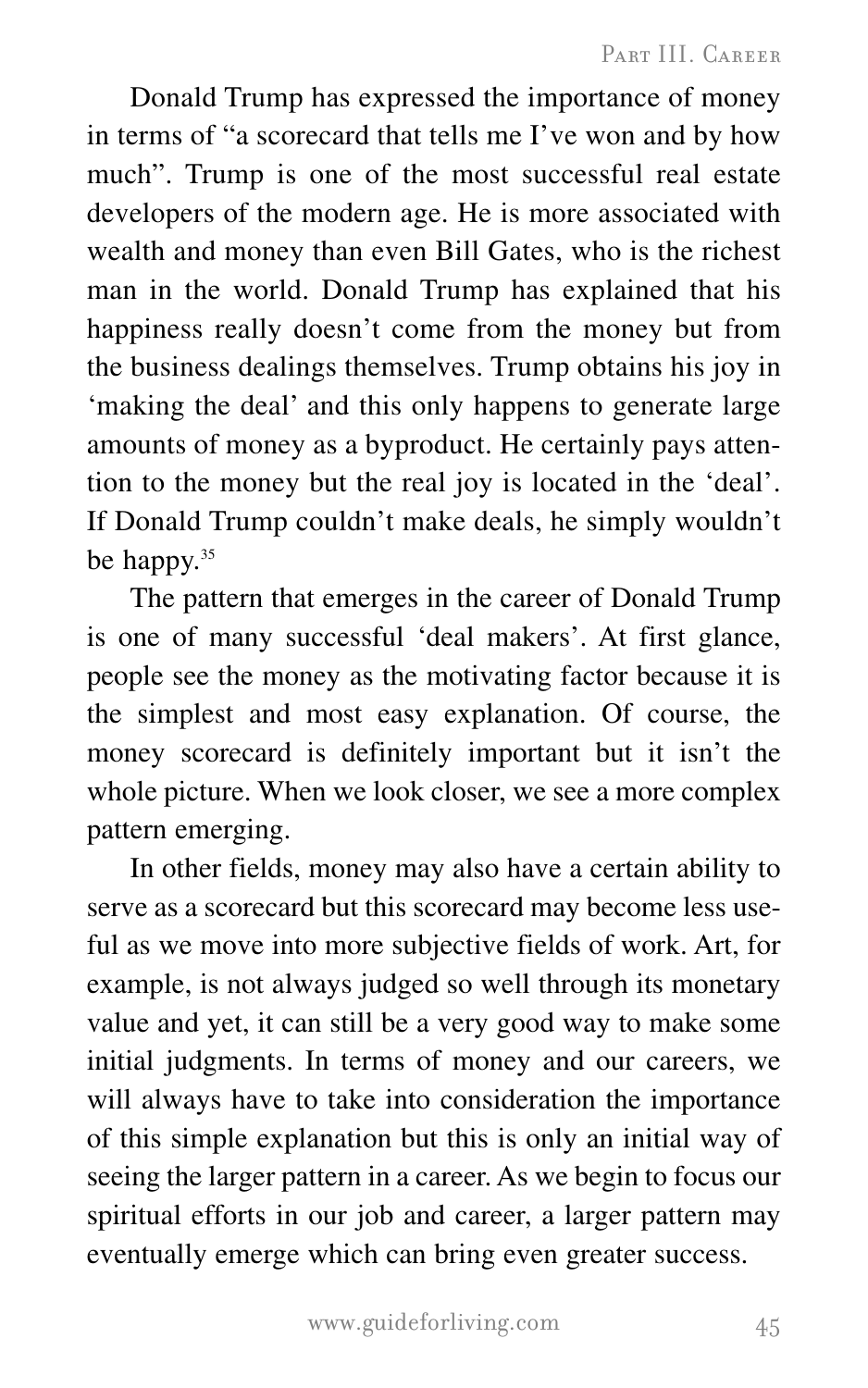# **GOAL SETTING**

One of the most important elements to having a successful career is to think big. The more you are able to put into your mind, the better things you are going to achieve. Earl Nightengale has also said that a person's common problem is not that they can't achieve their goal, but that they never set the proper goals that they need to be successful. Setting the right goals is a very big part of achievement itself. A goal is sort of like having a dream that includes a specific deadline. The more detailed the goal is, the better. "Having a million dollars" is a great goal but it isn't a very detailed one. A goal needs to explain the useful aspects that are going to assist you in your achievement.36

Daily habits are a great way to fill out the details of a realistic goal. We have to make sure our work ethic will match with our dreams and ask ourselves if we are dedicated enough to carry through with the effort. The financial rewards are only one small part of a realistic goal. They will not typically work as a sole motivator in our career. Attention to spiritual values in our careers can bring about a more comprehensive practice which can then return to us as a worthy investment in the future. We will eventually learn to function in a productive way with the other people in our lives who will help to make us more successful as we move along our career path.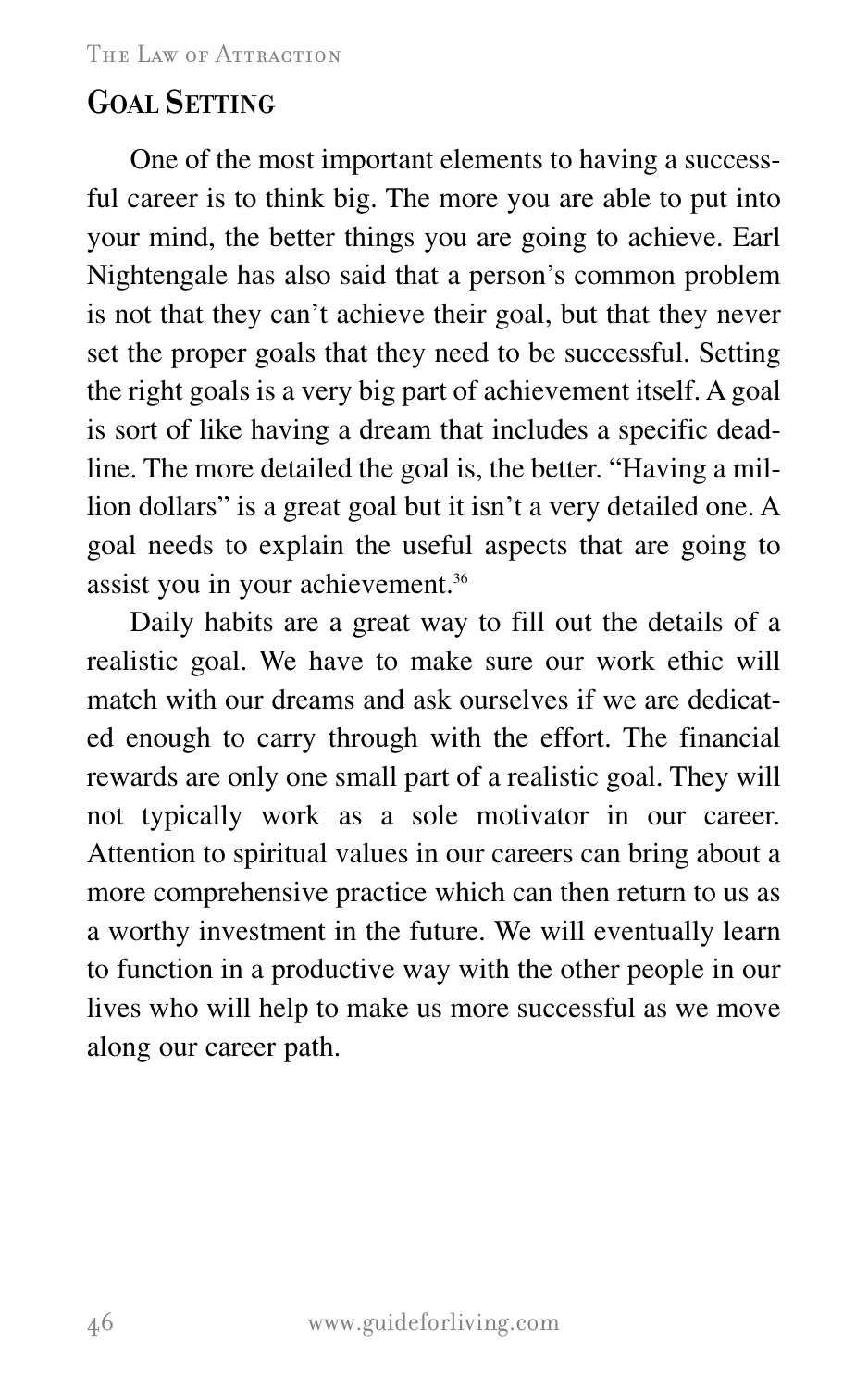$\sim$ 

# $-$  Part IV  $-$

# Relationships

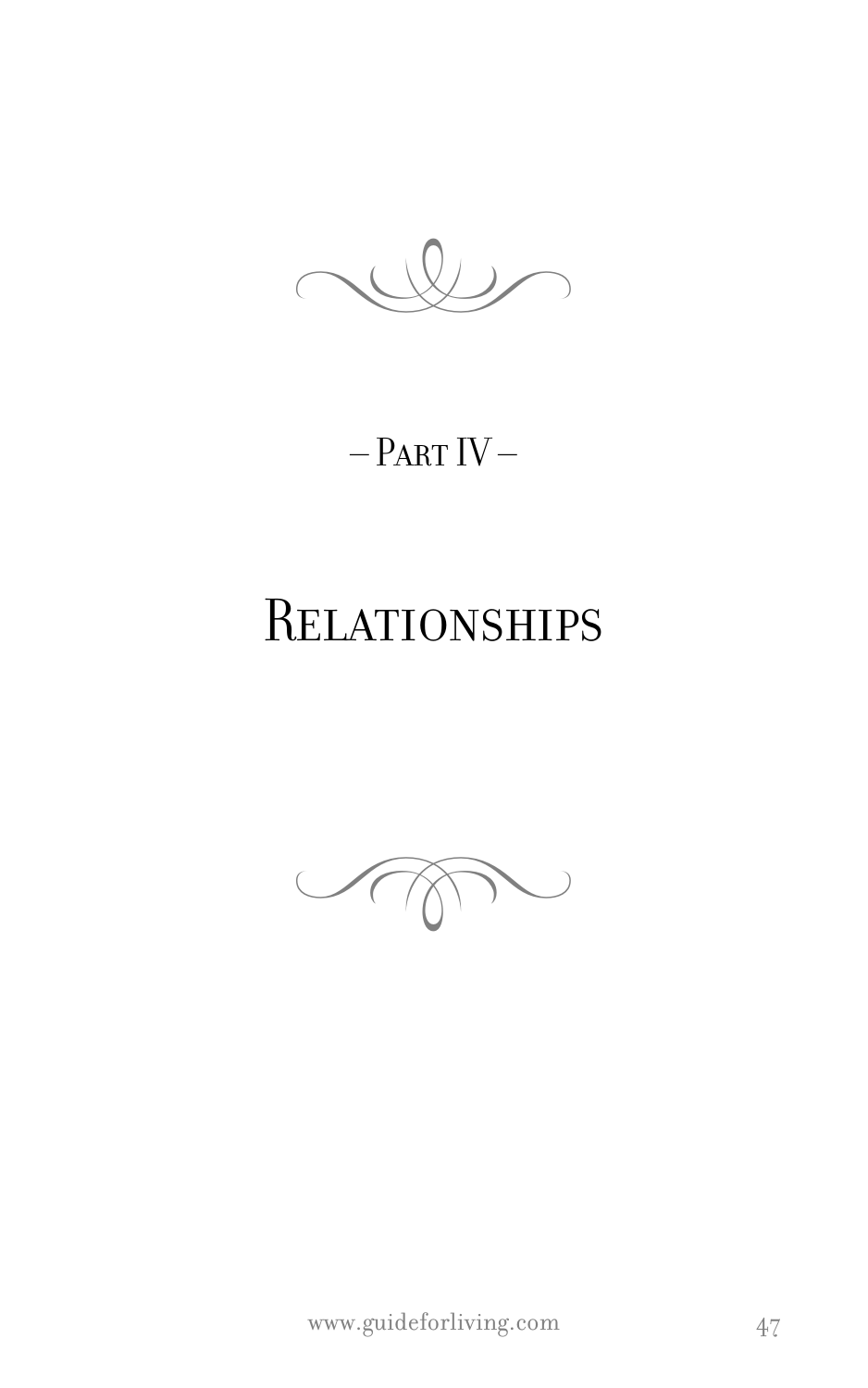elationships are often what inspire us each morning to get out of bed and make an effort to improve our lives. The power of attraction is never more obvious than in the case of two people in love. This power makes each of us more eager and willing to make that extra effort in our lives and to go on with each successive day. The power in a relationship is also the thing which fuels people's sense of spiritual effort in their lives and gives them a sense of gratitude for their life.

### **ROMANCE**

Romance is one of the most powerful energies that inspire an interest in the spiritual life. It is the romantic ideal that is so intimately tied to our experience of love and ultimately to the greater meaning behind life.

*– how fortunate are you and I, whose home is timelessness: we who have wandered down from fragrant mountains of eternal now to frolic in such mysteries as birth and death a day(or maybe even less)<sup>27</sup>* 

– E.E. CUMMINGS

Some of the most romantic ideas have been expressed to us through art and poetry and these fields are especially disposed to inspire a greater vision of what is sacred and most important to us in our lives. Romance is also closely associated with love as it helps to express the challenges that are encountered when two people strive to have a loving relationship. Love is always fraught with challenges and romance helps us to express these challenges in a more positive light.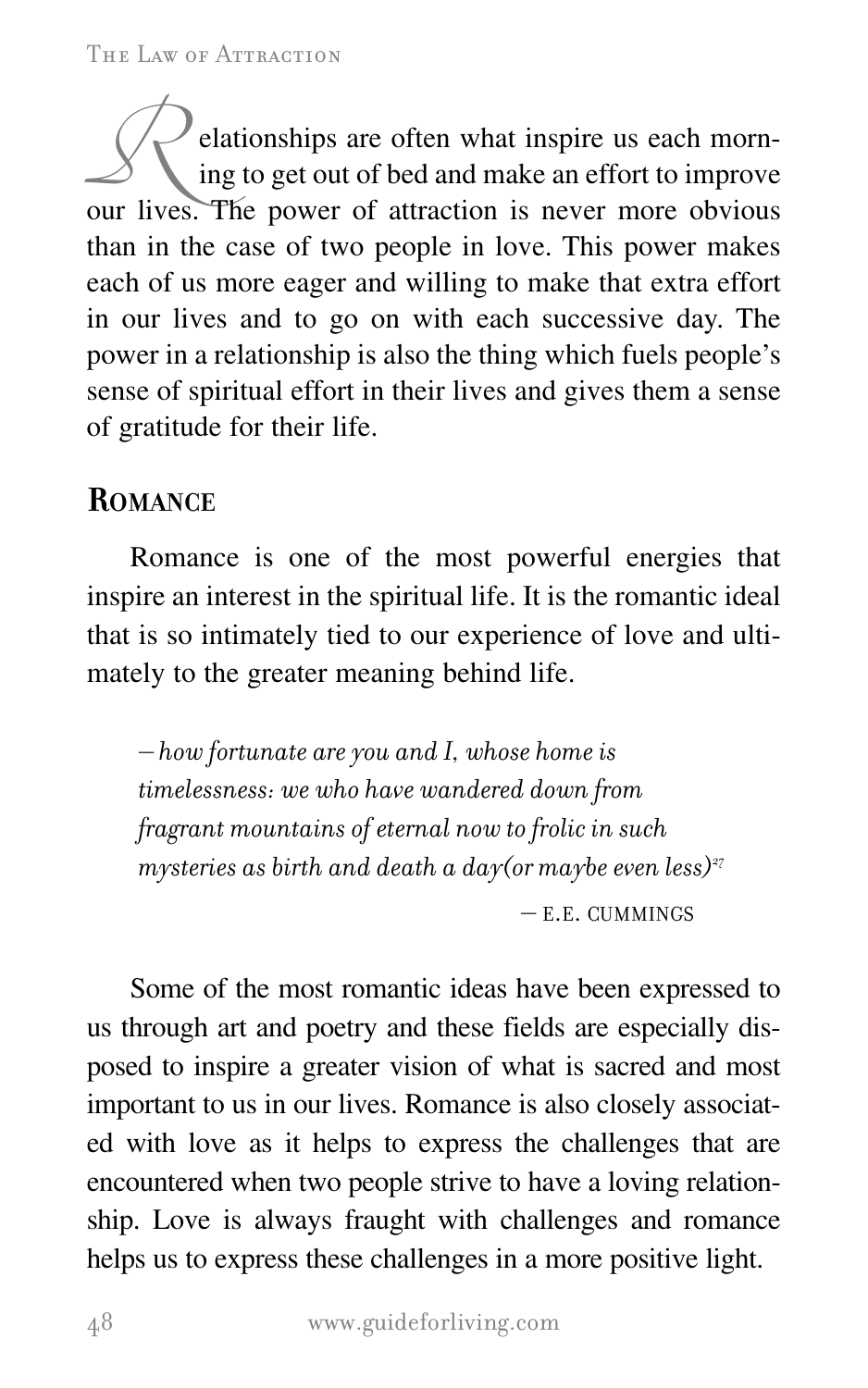One of the more widely held beliefs about romantic love is that there is often a mere 'randomness' to the encounter which eventually can be seen to have a wider significance in the more meaningful pattern of love. Romantic love is also commonly thought to involve an overcoming of obstacles in which the larger pattern is somehow threatened by a less meaningful element. Romantic love cannot be controlled and is therefore thought to be something beyond the individuals themselves.

The pattern of romantic love initially emerged in the Middle Ages when it was often the case that insurmountable barriers would separate two would-be lovers from their true destiny of eternal union. This is the typical image that we have when we think of romantic visions. The overcoming of age-old barriers often results in a strong regard for 'winning the love' of the other person and it has motivated great efforts to be expressed through poetry, songs and heroic battles since the earliest ages. Even today, writers go to great efforts to express this ongoing struggle and to revive the old passions of the earlier romantic ideal. We strive to express these ideas in the same way that we always have because the themes are always the same and will never change.

*We think, sometimes, there's not a dragon left. Not one brave night, not a single princess gliding Through secret forests, enchanting deer and Butterflies with her smile…… What a pleasure to be wrong. Princesses, knights, enchantments and dragons, mystery and adventure …..not only are they here-and-now, they're all that ever lived on earth!38*

– RICHARD BACH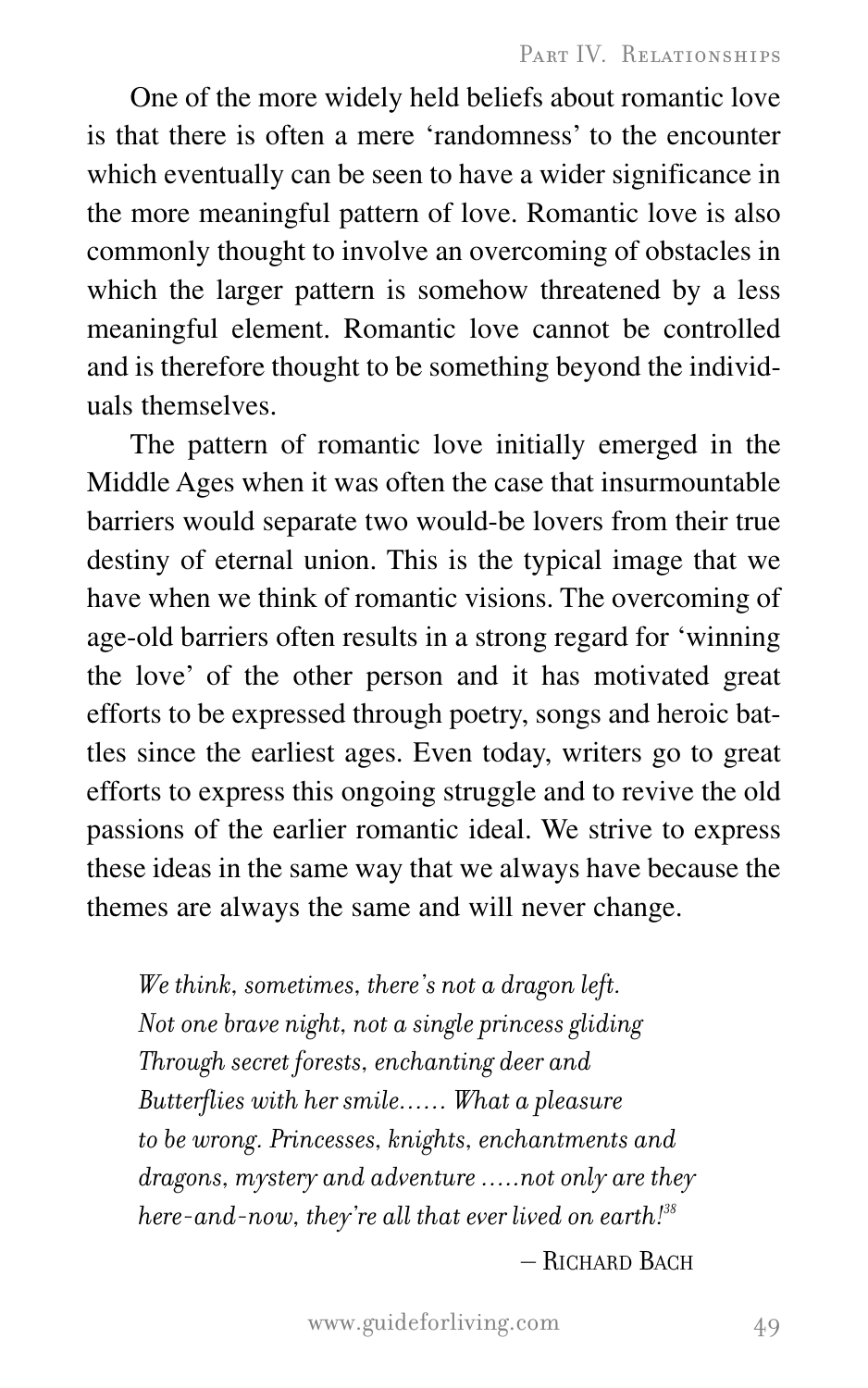In our modern age, romantic love is still the theme of many forms of art and entertainment. Popular culture, as it is expresses through films and music is rich with romantic love. While romantic love is still the dream of many, some claim that the more modern presentations of the media are still not realistic. Romantic love, as depicted in books and movies, is thought to be extremely rare and may not ever occur at all. Critics point at the modern dating practices in which sex is really the only true goal of the partners and a lasting relationship is almost never the case. Many people also suggest that the rigorous demands of money and careers often rob people of the romantic ideal and that the wider vision of love can never be realized.

### **MODERN DAY DRAGONS**

Modern statistics and the many observations of psychologists also paint a somewhat dim picture about romantic love. Although love is certainly thought to be a reality that is possible in our age, it is often represented in the mass media as something other than realistic. The dragons of the modern age may still be alive and well but their imaginary quality may now come to us in a completely different way. Many argue that the modern day dragons are intimately connected to the mass media in the way that it presents love as a romantic fantasy rather than a higher level of spiritual awareness.

*Love as depicted in the mass media is not what this level is about. What the world generally refers to as 'love' is an intense emotional condition, combining physical attraction, possessiveness,* 

50 www.guideforliving.com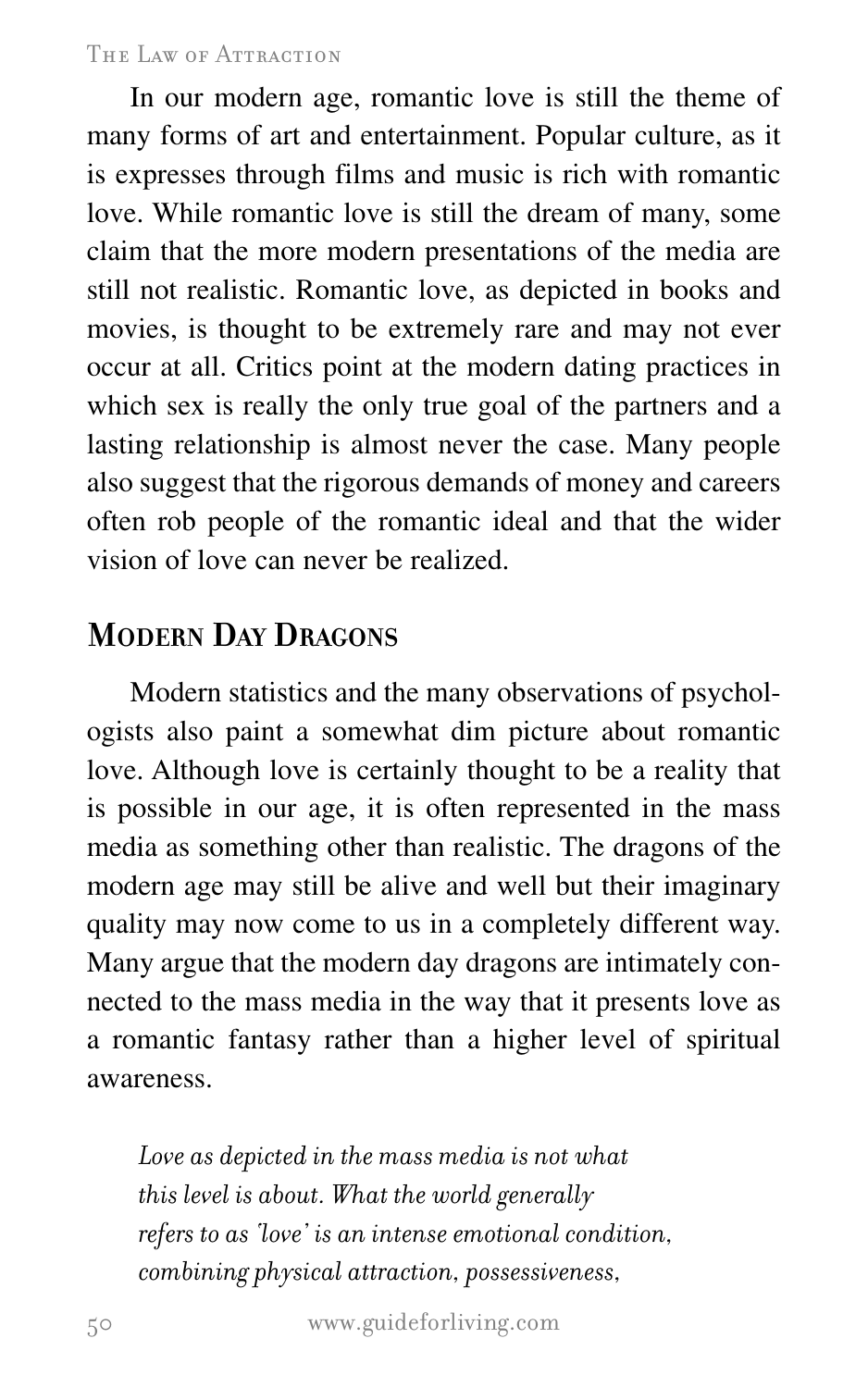*control, addiction, eroticism and novelty. It's usually fragile and fluctuating, waxing and waning with varying conditions.39*

– HAWKINS

It may certainly be that love is still a realistic goal to obtain in our lives but many of the false ideas about romantic love may have to first be addressed if we are to overcome its obstacles in the modern age. We may need a new way of looking at romantic love that will help us to find our true destiny and a lasting relationship. Hidden underneath the temporary attractiveness of the common romantic notions will hopefully lie an attention to our own spiritual practices and a more serious concern for the law of attraction.

### **GROWTH IN RELATIONSHIPS**

As the attraction to the higher levels of awareness intensifies in our lives, an underlying vibration will become the glue that holds a relationship together. Attraction becomes more than just a temporary relationship between two people but rather a balancing force that continues to make each partner attractive to the other. The individuals move out into the world and begin to establish relationships in their careers and social lives so that they learn to practice the principles of love with everyone they meet. This is a further advancement in awareness that could be understood as the tendency toward unconditional love.

Love is often considered to be a power that can endure for eternity because it strives toward a unity between all things rather than just two people. This eternal nature is also a tendency toward unconditional love as it incorporates not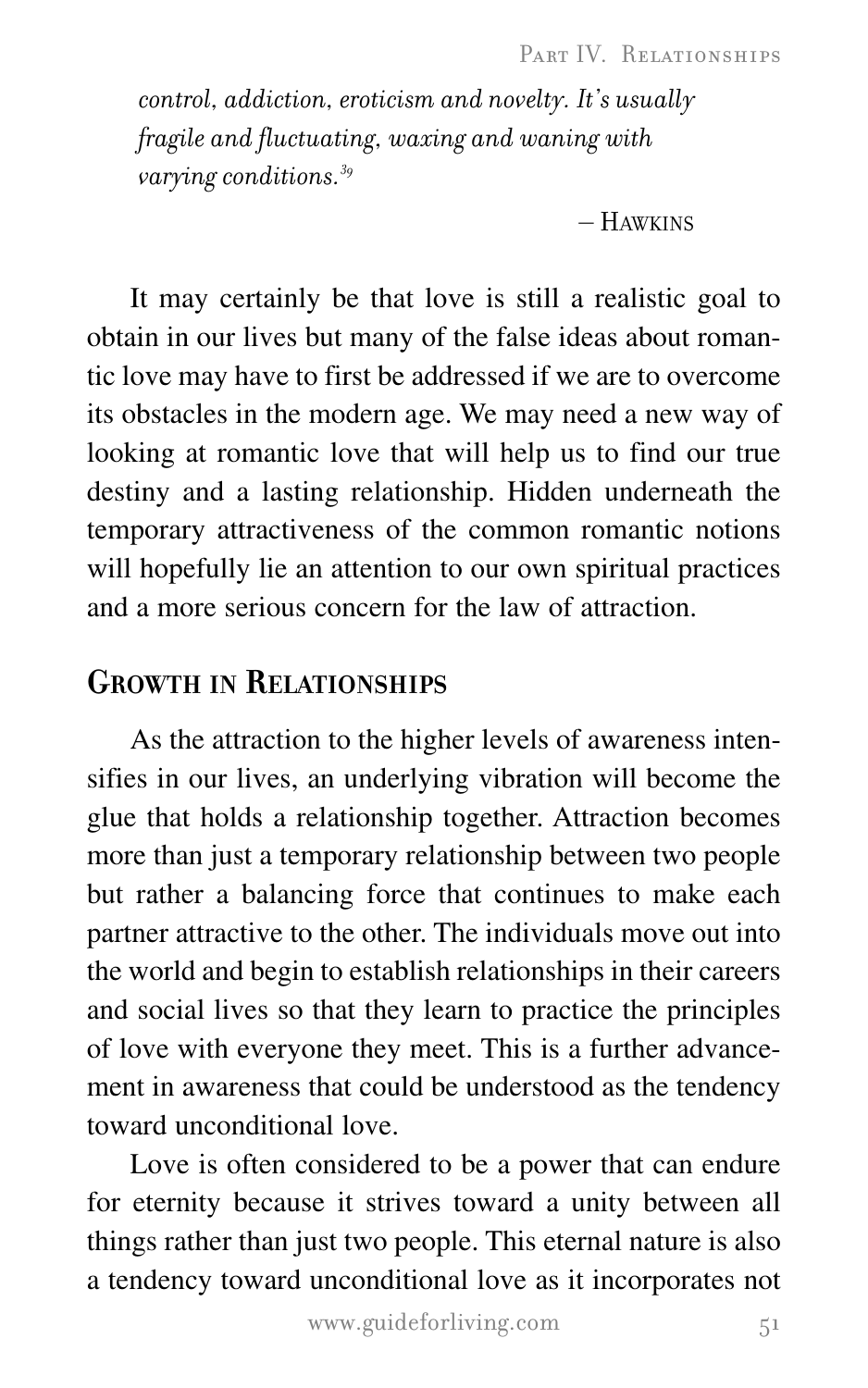only the two individuals who were first attracted to each other but others whom they meet after they have first fallen in love. Growing couples learn to share their love with the others around them and move forward toward a more eternal vision of love. The tendency toward unconditional love may begin when a couple decides to move forward as individuals, either in their careers or in the case of a family.

### **FAMILY**

Starting a family has always been the natural progression that a couple in love will embark upon. Just like the challenges they first face in their romantic love, the challenges they face with children are often profoundly underestimated. A mother and father must endure many more responsibilities than they ever imagined and arguments over how to raise the children are often at the top of the list when it comes to disagreements between spouses. The law of attraction applies here just as it has applied in every circumstance before. We become what we think about as individuals and as a family.

It is interesting to see the way children often take on very different roles from their parents. They have minds of their own and there really is no way of controlling them. In the same way that couples tend to create a balance between them, families also tend to move toward a balance and various roles will come into play so as to carry on this underlying vibration of wholeness and totality in the family. It is important to remember that we can only control the small things but not the big things. Family members will all have different visions of what is right for them and we must be open to the individual differences of each person. If the par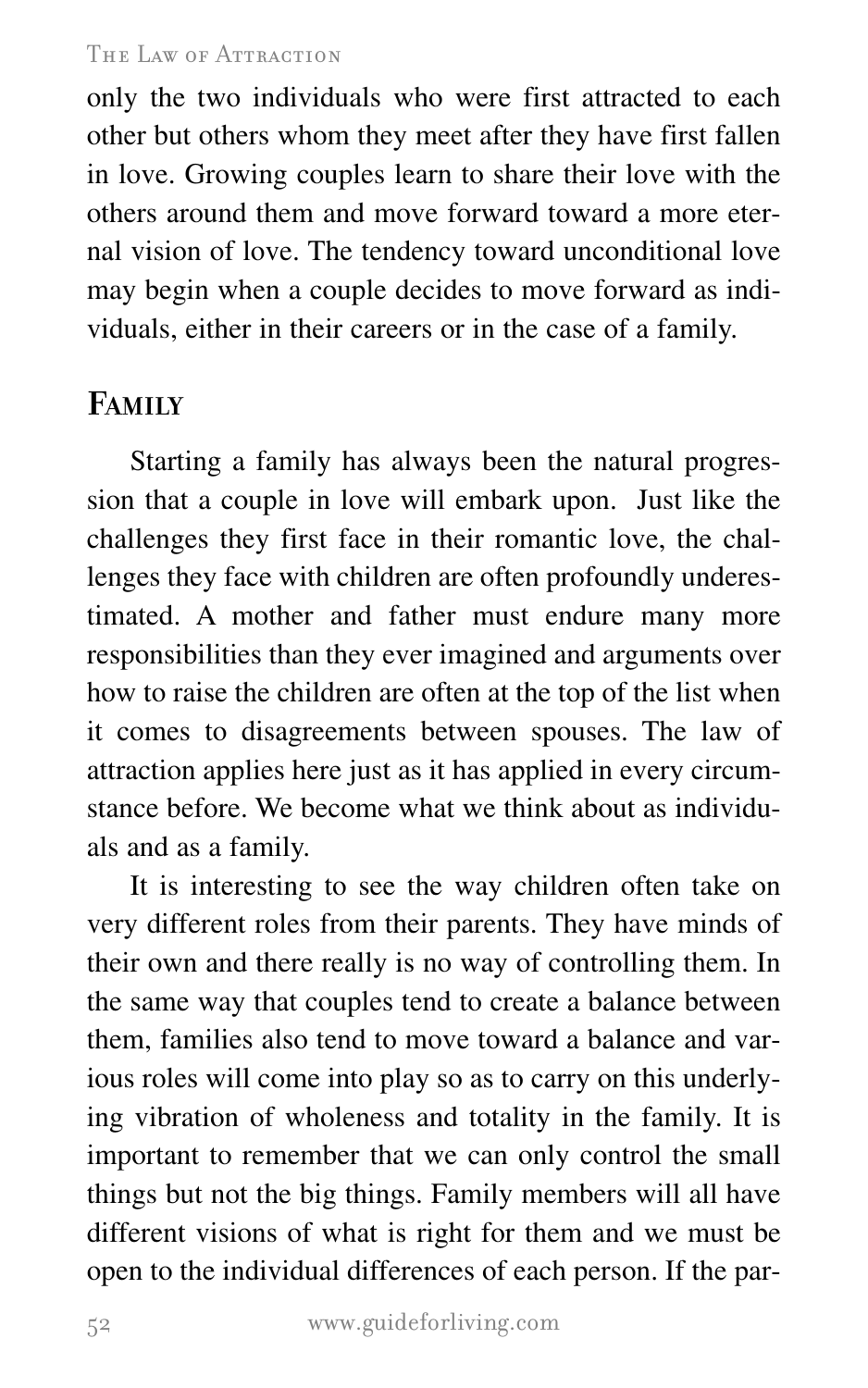ents are to continue to strive for the higher level of awareness that they reached in their own relationship, they will have to continue to apply this to their children who eventually introduce new challenges to the family dynamic. It seems as though the original idea that opposites attract would be showing its colors once again and yet a family will not stay together unless there is an underlying set of values which hold the entire unit together.

Family patterns and family structure have changed alot in the past few decades. However, it is still a great advantage for children if they are encouraged to pursue positive and worthwhile values in their everyday lives. Some of the more basic core values that help to promote a positive attractiveness are the pursuit of personal development, independence and responsibility, leadership, citizenship, respect for others and a positive enjoyment of life.

In the case of personal development, children should be encouraged to develop physically, emotionally and mentally. They should learn positive values that are related to their health, learning, creativity and exploration. These may include the ability to trust themselves and others through the use of open communication and genuine concern. Healthy competition that springs from a mutual support can also be emphasized. These attractive values help to contribute to the positive development of any individual and they are essential to promoting a better quality of life.

In terms of independence, a child should be provided with an individual sense of freedom but should also learn personal responsibility and self-control. Activities that allow them to act independently and responsibly will encourage an attractiveness toward these values in greater proportions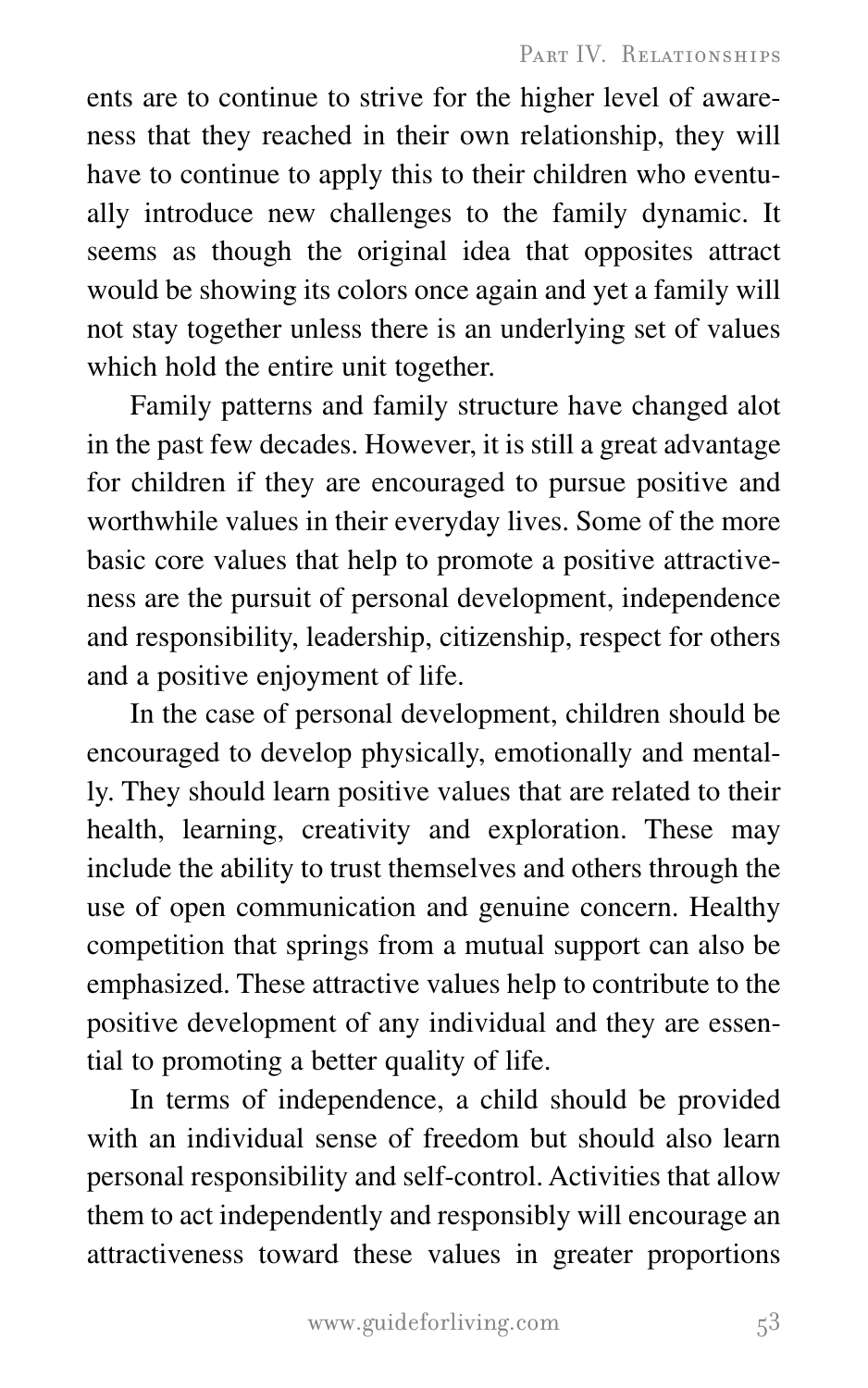over time. Parents should allow children to make mistakes and then to learn from those mistakes. The children can learn to become involved in the planning and execution of their own future in a manner that promotes their own independence and personal responsibility.

Leadership is also an important value to promote in the family as it is closely tied to independence and responsibility. Many experts believe that leadership qualities emerge naturally as long as parents promote the values of being positive and enjoying the many opportunities that life has to offer. Parents can reinforce these ideals, however, by modelling the more positive and constructive values in their own families.

Citizenship is a higher level value that children can benefit from as it helps them to recognize the value of the democratic process and their own role as a citizen in a democracy. Parents should recognize that their opinions, ideas and values will strongly affect the perceptions of their children and eventually affect their overall attitude about their own careers and work ethic in the larger community.

Learning to respect others is probably one of the most important values that children can benefit from as it teaches them how to become attractive and to ultimately love another person. Respect is intimately connected to responsibility. Our responsibility to each other is what makes our relationships both lasting and loving. Children can learn that it is their own responsibility to see their behavior as having an impact upon others in either a positive or negative way and this will teach them to develop better relationships.

Finally, a positive enjoyment of life is probably the most central value that a child can learn. Life can be seen as great! It can have adventures, surprises and lots of joy. Eventually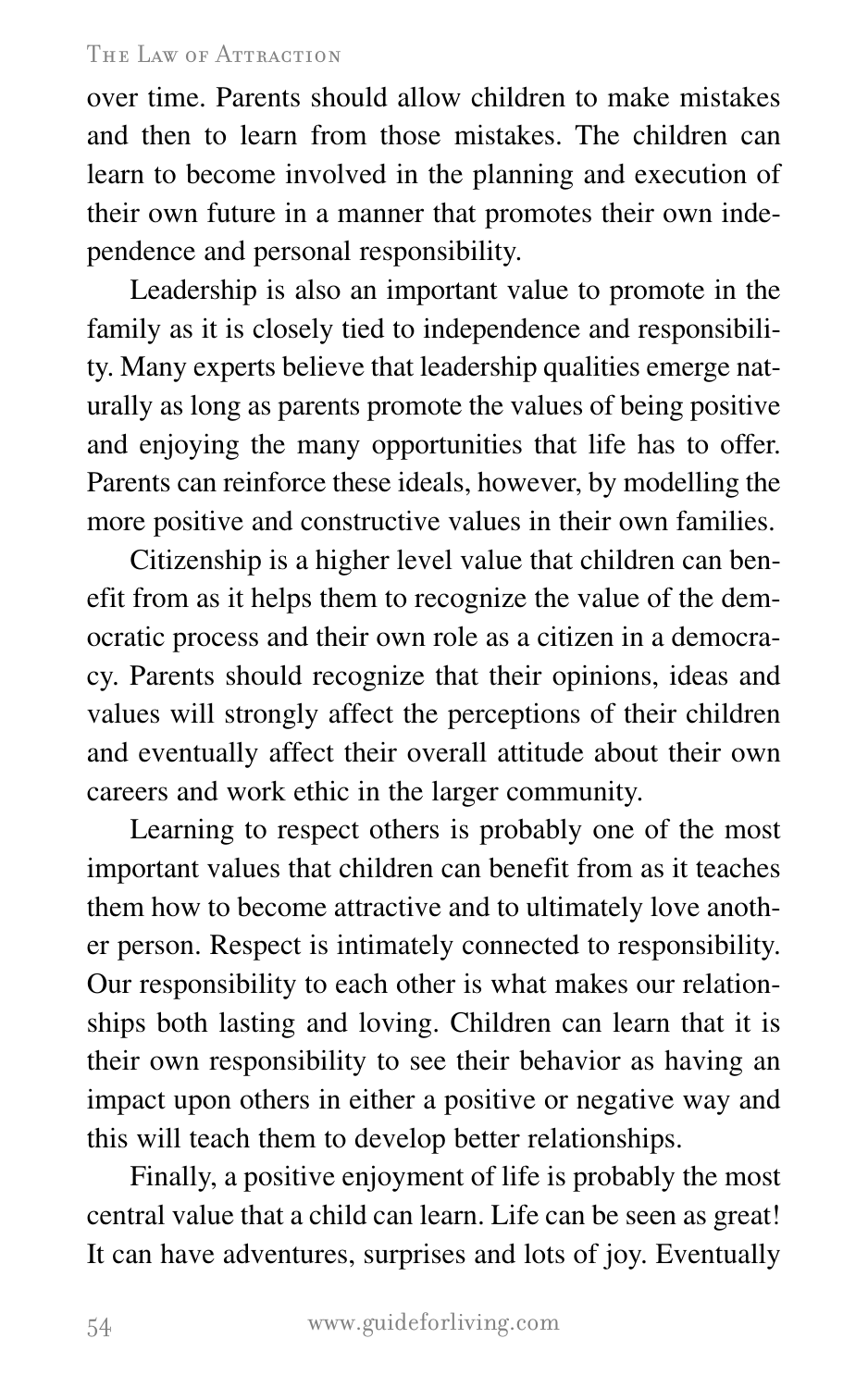they may become leaders who inspire others by the way they perceive life. Problems can be seen as challenges to be overcome and as positive learning experiences rather than permanent obstacles.

By incorporating the many values already mentioned and others such as courtesy, acceptance, compassion and integrity, a family will become an attractive field of spiritual values where the members can thrive and grow. The law of attraction can be implemented in a positive way for both individuals and families so as to bring about a healthy manner of living.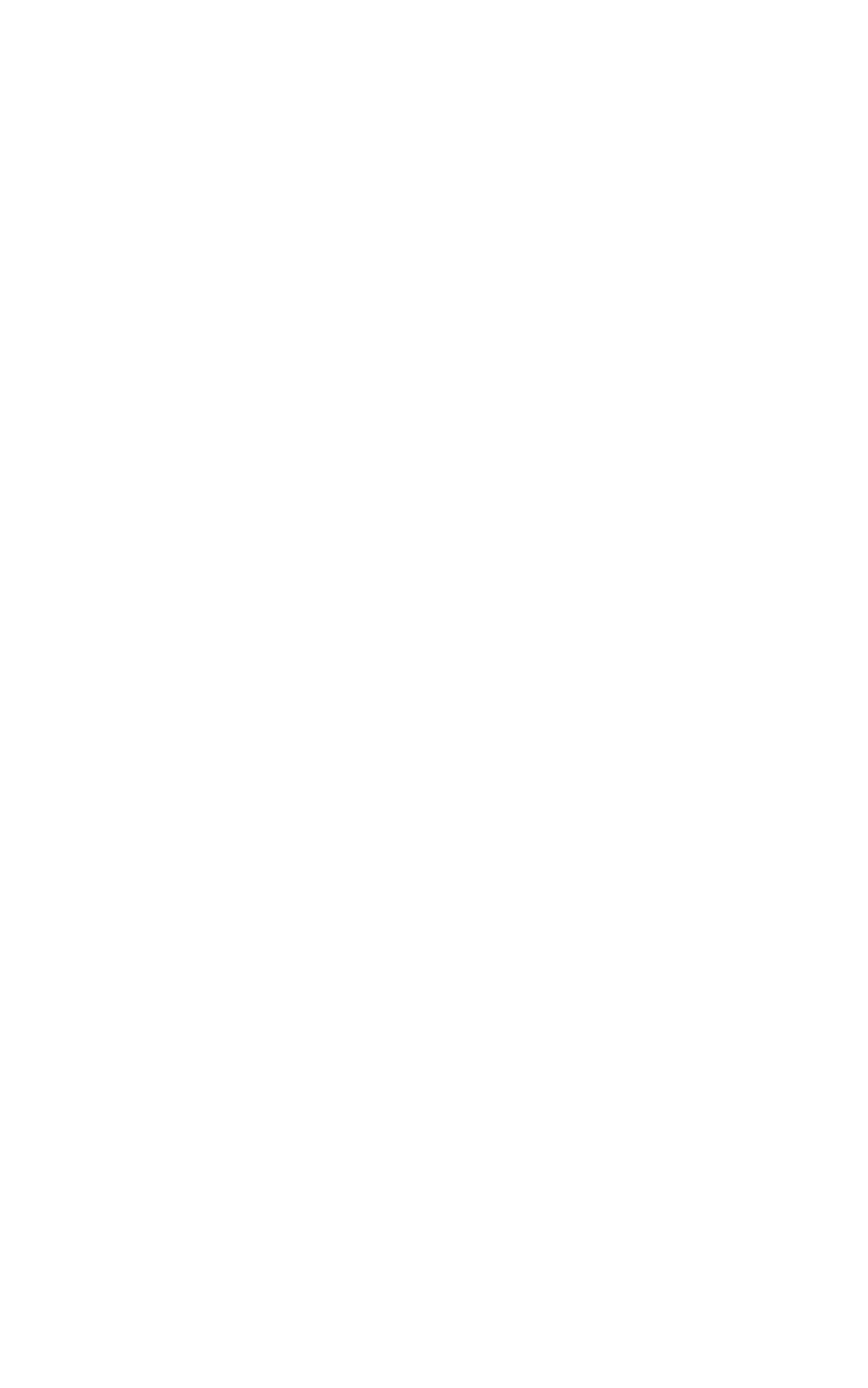$\sim$ 

# $-$  Part V $-$

# **HEALTH**



www.guideforliving.com 57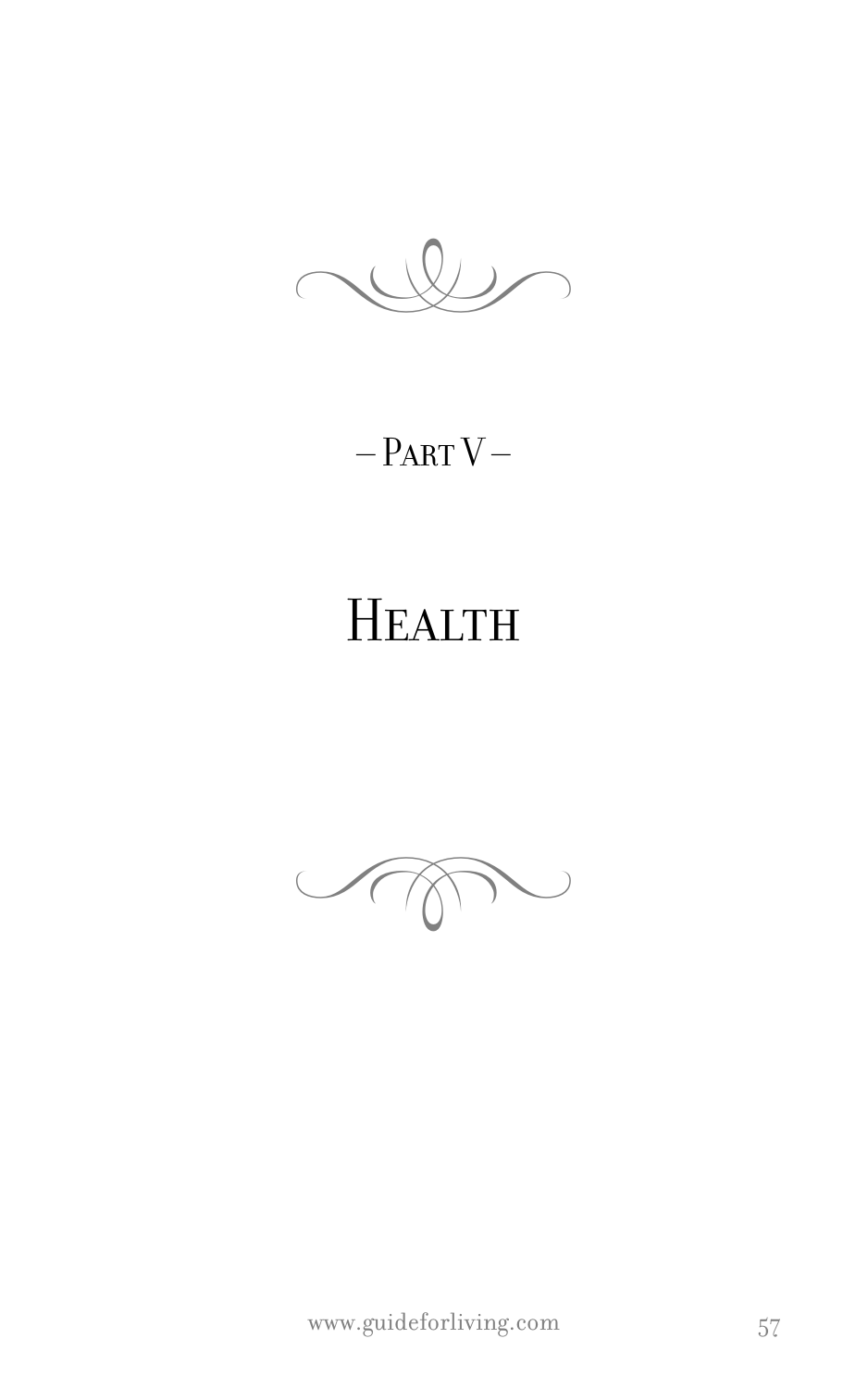pplying the law of attraction to our physical bodies  $\overline{\phantom{a}}$  is probably one of the most common applications that people use. We commonly think of attraction as something that has to do with personal appearance and we associate a healthy body with an attractive person. Maintaining our health will certainly make us more attractive and will also promote more positive thoughts and emotions. A healthy body leads to a healthy state of mind and maintaining these two things is all part of a positive spiritual approach.

## **NUTRITION**

Nutrition is one of the most important elements of maintaining a strong body. A positive attitude toward nutrition will attract more information into your life about better and easier diets so that eventually your daily eating habits will become effortless. It is extremely important to have a good diet that will ensure the proper ratio of macro and micronutrients in the daily regimen. This nutritional concern will aid the body in its recovery process after a strenuous exercise and also maintain a general level of health and well being. Adhering to a low-intake diet takes a lot of the stress off the bodies internal functions and makes it a lot easier to maintain a healthy weight over time. This is just another example of the law of attraction taking effect in our lives.

## **EXERCISE**

Physical exercise is also one of the most highly recommended ways of achieving a good overall health in the body. This can be focused in various athletic abilities or just a regular physical exercise. Whichever method we choose, it is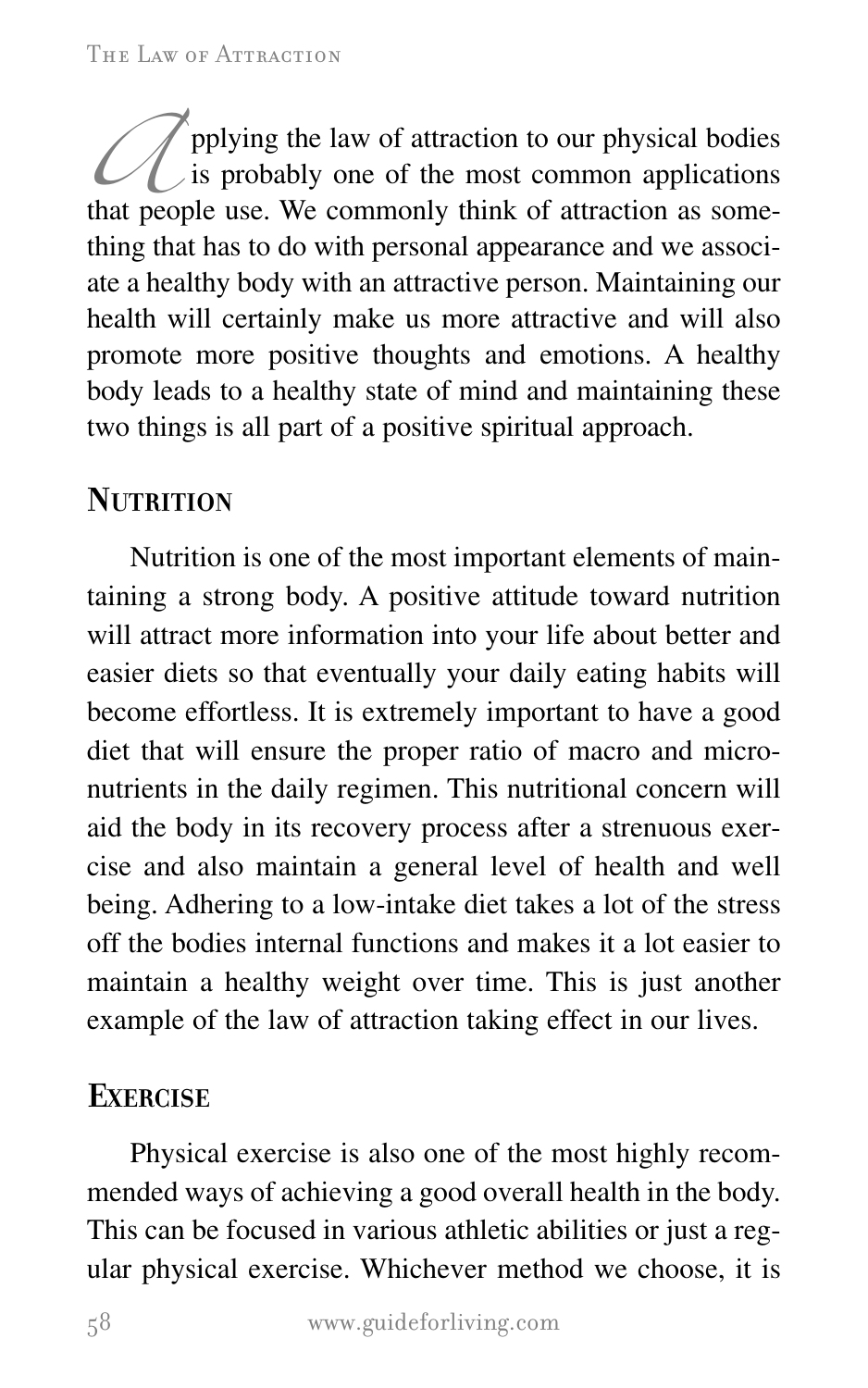proven that physical exercise is paramount in the prevention of many diseases such as cancer, diabetes, cardiovascular disease, and obesity.

Exercises can be divided into three groups; flexibility exercises, aerobic exercises and anaerobic exercises. As we learn more about each form of exercise, we will also be presented with more opportunities to improve and widen our horizons in the xercise world. Flexibility exercises include the stretching of the muscles and joints to improve flexibility while aerobic exercises include walking, running or swimming to increase the cardiovascular endurance. Anaerobic exercises include more rigorous muscle exercises such as weight training or sprinting to increase the strength of the muscles. Physical exercise helps a person to maintain a healthy weight, healthy bones, muscles, and joints and promotes overall physiological and psychological well-being It also increases the strength of the immune system and may prevent the need for surgery or other invasive medical procedures down the road.

Exercise has been proven to aid in proper brain function by increasing the flow of the blood and oxygen to the brain. It also increases the growth factor of nerve cells in the body by increasing the chemicals that are needed for cognition. The active breathing that takes place during exercise can help to increase a person's lung capacity and oxygen intake. This brings about a greater cardiac efficiency because the heart will do less work when it has to oxygenate the muscles. Conscious deep breathing during aerobic exercise will help to develop heart and lung efficiency. All of these things work together to promote further advantages to our overall health and to give us even greater opportunities down the road.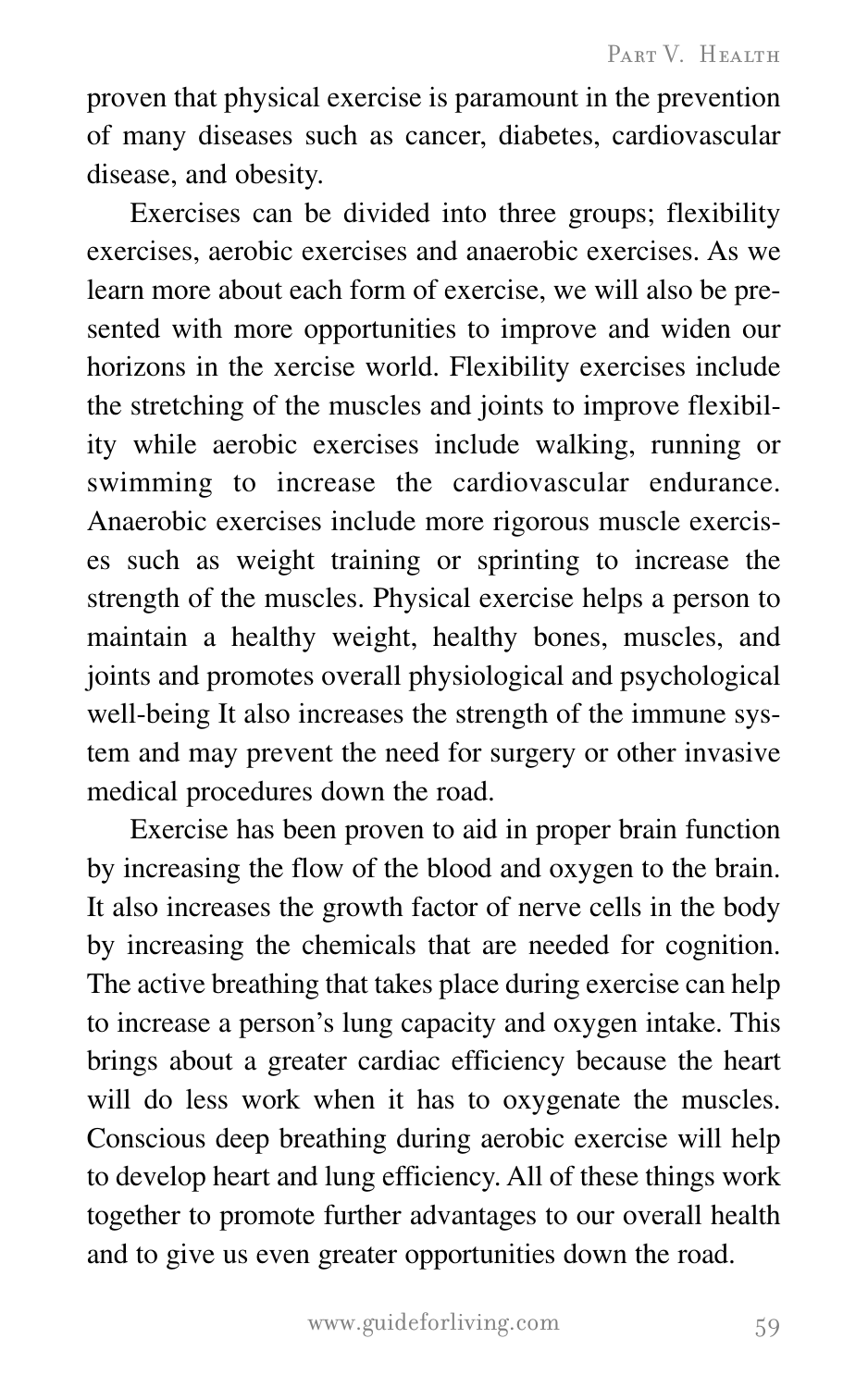# **YOGA**

Yoga is a Sanscrit term meaning "union". It is an ancient spiritual practice that began in India thousands of years ago where it is still practiced as a great tradition. There are many forms of yoga such as Karma, Bhakti, Jnana and Raja, but in the West it has become more associated with various postures and fitness exercises which can eventually lead to a more advanced form of relaxation.

Yoga is a practice which certainly adheres to the law of attraction in that its advocates develop greater and greater expertise and eventually become attracted to the most advanced forms of yoga. These more advanced forms are practiced in the form of deep meditation and the ultimate experience of Samadhi or Enlightenment. It is said that the energies which an advanced student obtains from yoga will eventually and spontaneously attract the experience of Enlightenment through their own inherent powers and this is the ultimate goal of yoga. As a way of achieving Enlightenment, yoga is considered to be an essential part of both Hinduism and Buddhism and has also spread to many other religions around the world.

Traditional yogic techniques not only incorporate stretching and breathing exercises but typically include moral and ethical principles and a spiritual philosophy similar to that which is contained in the law of attraction itself. We call those energies toward ourselves which we meditate on everyday and this is basically an advanced application of the law of attraction. Eventually students may find themselves attracted to the specific teachings of a guru and may find themselves chanting specific mantras such as the sound "Om" which is considered by many enlightened masters to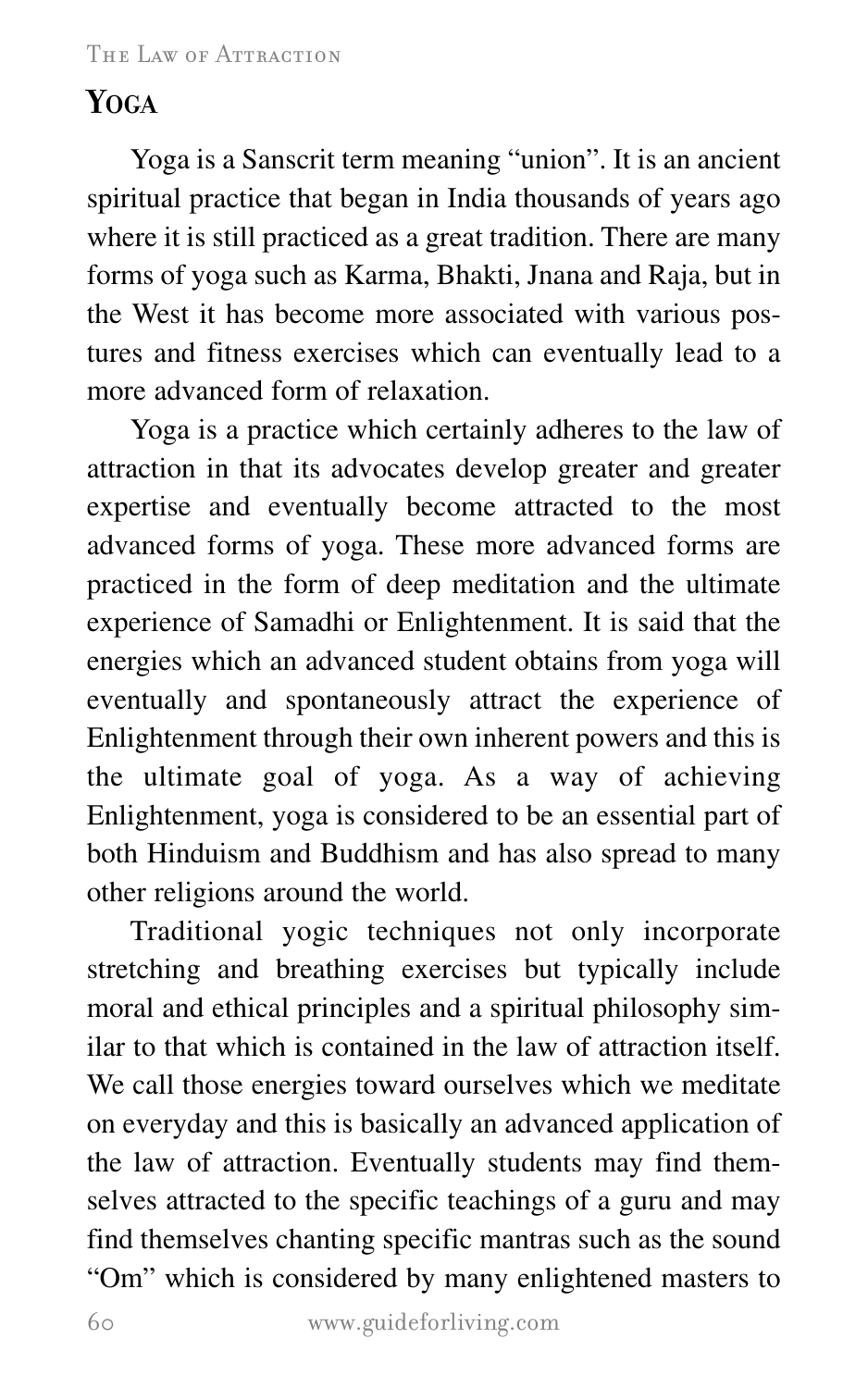be the sacred sound of the universe.

Many people now see yoga as a daily practice that is beneficial because it leads to an improved health, emotional balance, clarity of thought and a joy of life. Students of yoga may also be attracted to several breathing exercises and a stilling of the mind through the technique of meditation and this is merely a more focused aspect of the many yogic practices.

### **MEDITATION**

Meditation is a specific element of yoga which generally involves the turning of a person's attention inward to the workings of their own mind and thoughts. It encompasses a lot of different spiritual practices but generally focuses on the mental activity and an achievement of internal peace. Many practitioners of meditation see it as a great way to become friendlier and healthier in their own lives.

A derivative of meditation which is more commonly practiced in the Christian religion is that of contemplation where the mind is encouraged to reflect upon certain ideas so as to bring it into a more harmonious alignment with healthier attitudes and directions. An example of Christian contemplation might be the contemplation of the sufferings of Christ. Generally speaking, however, meditation tends to be a practice which focuses the mind on a single object or idea such as the breath or a sacred mantra. By practicing meditation, people become better at opening up to the powers of the divine and these powers become even more attractive as they develop inside each person.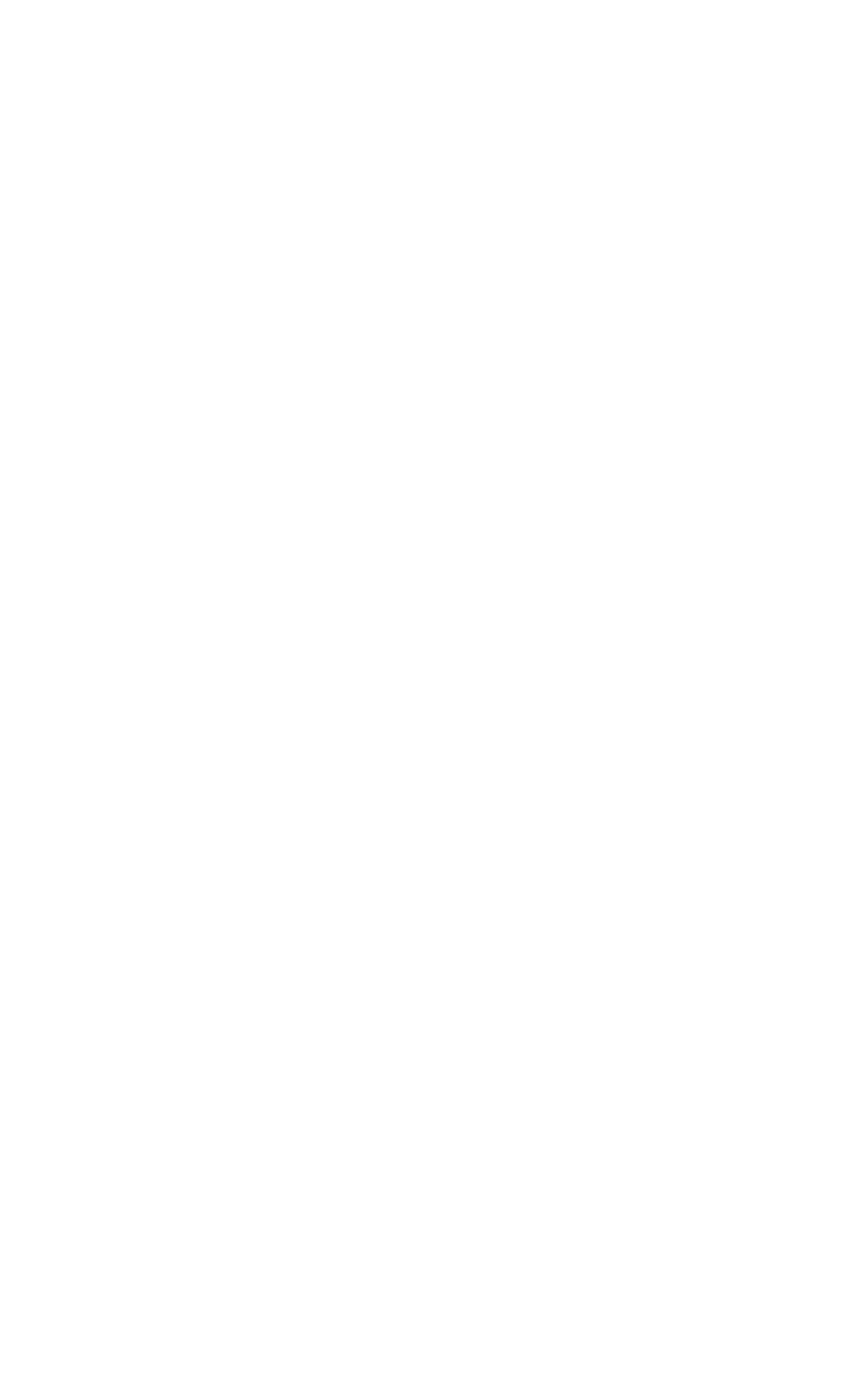$\sim$ 

## $-$  PART VI $-$

## **CONCLUSIONS**

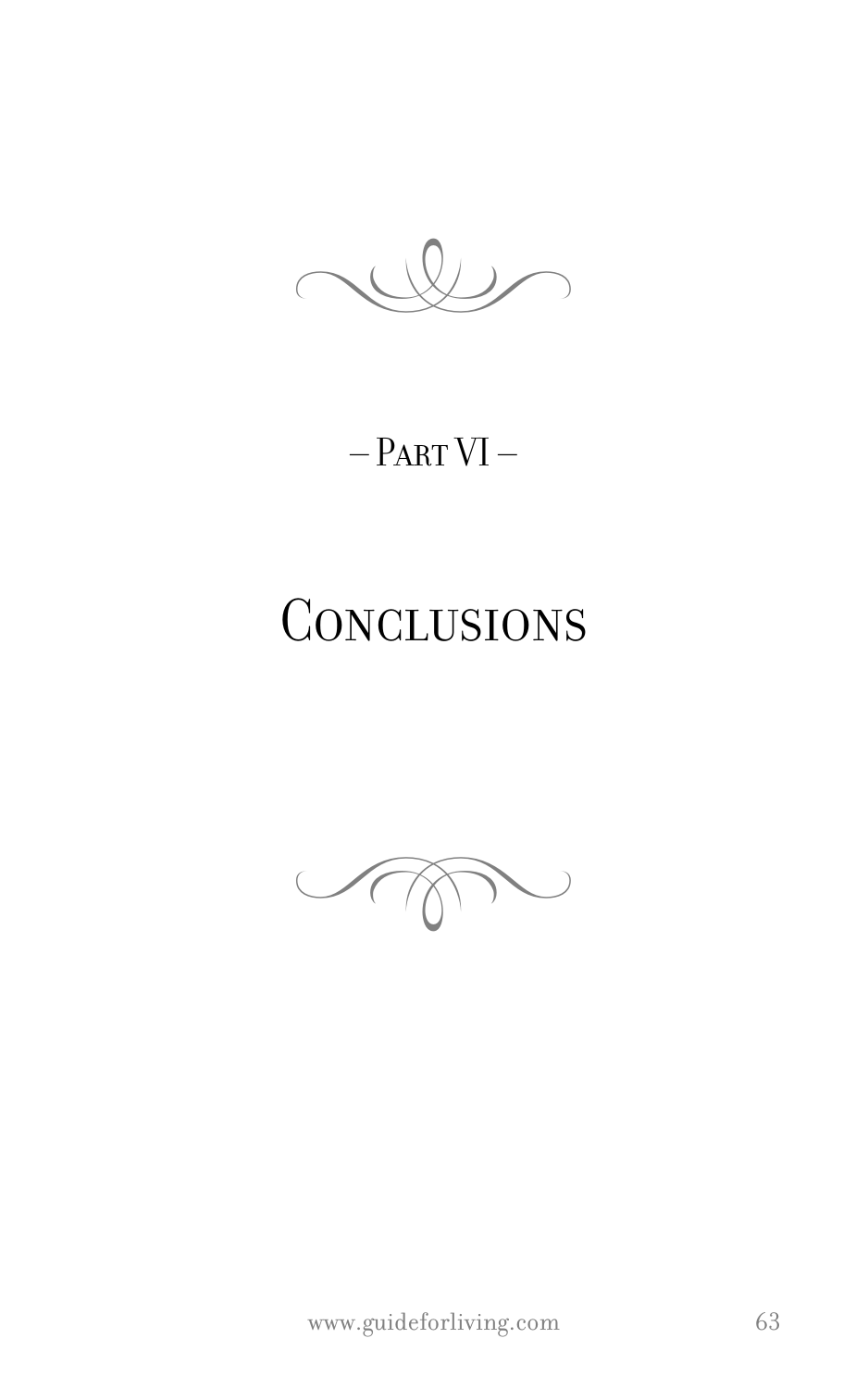The law of attraction is a profound truth that has<br>the Buddha and through numerous other spiritual traditions<br>through numerous other spiritual traditions been passed down to us through the teachings of throughout history. It has been explained to us that our actions don't just have an effect in this life but in future lives and that this is the reason for our fortunes and our sorrows each minute. Even science has shown us that the power of attraction is extremely significant in every aspect of our lives and is akin to the very glue which holds the entire universe together. If we wish to harness the immense strength of this power of attraction, it can only be through our own will that we strive to change our direction and enter into a larger field of attraction which can bring a more comprehensive experience of joy and happiness in our lives.

"As ye sow, so shall ye reap" is offered to us both as Christians and Buddhists alike, and Earl Nightengale has given us a modern wake-up call to this pervasive truth in his "Strange Secret" philosophy. He has aptly told us "We become what we think about" and indeed, this law of attraction is becoming more and more understood each day. As we advance forward and come to know the great powers that lie within our own consciousness we learn that they only need to be unlocked in order that they reach their fullest potential. Once this happens, the "Strange Secret" that Nightengale speaks of may no longer be a secret and there may be nothing strange about it to anyone.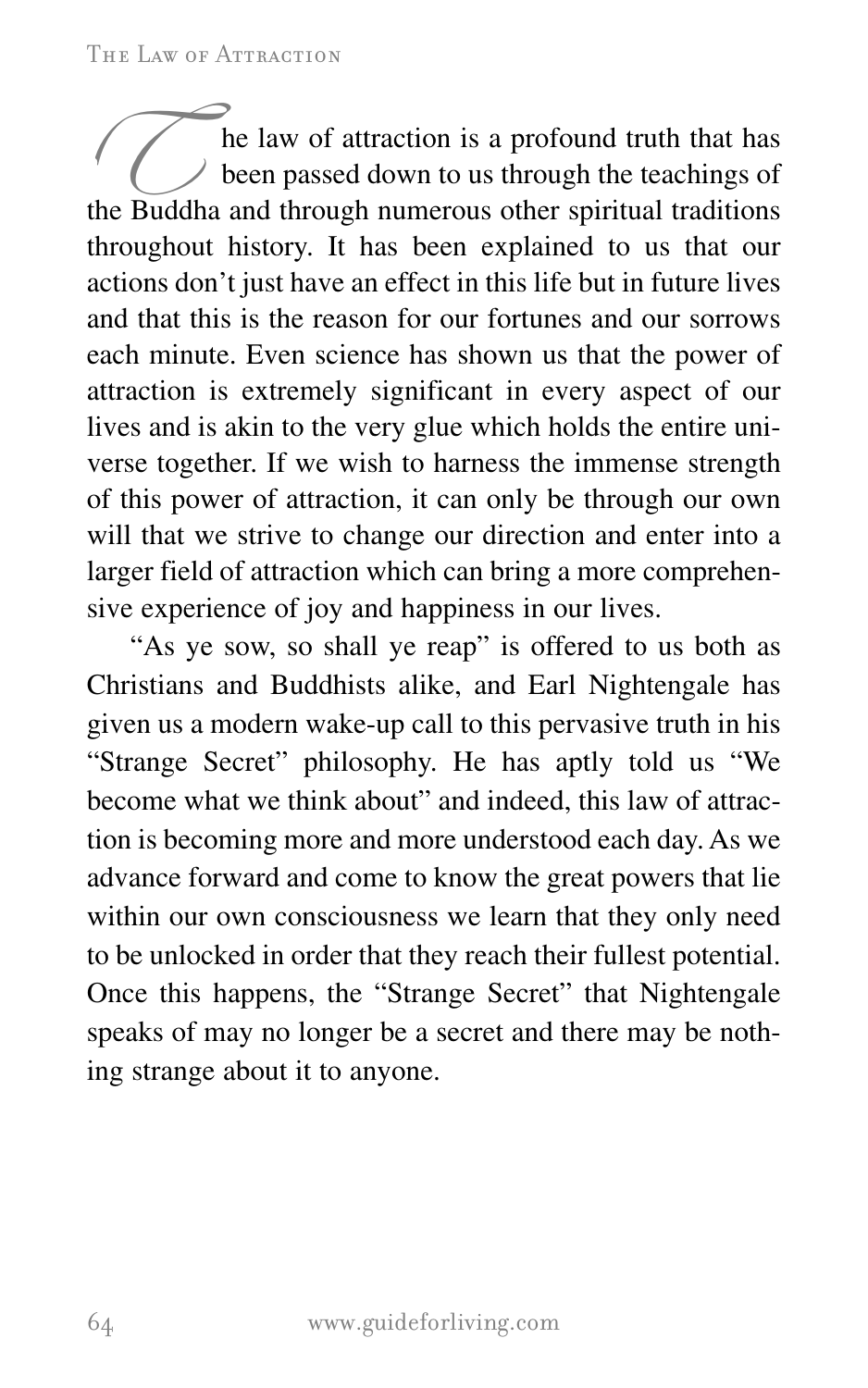$\sim$ 

References

- 1 Unknown, Josephson Institute of Ethics, josephsoninstitute.org.
- 2 Buddha, *How Karma Works: The Twelve Links of Dependent-Arising*, by Geshe Sonam Rinchen.
- 3 Luke 6: 37.
- 4 Earl Nightengale, *The Strangest Secret*, Millennium 2000 Gold Record Recording (Audio CD).
- 5 Clark, John, O.E. (2004). The Essential Dictionary of Science. Barnes & Noble Books.
- 6 Cline, David B., "The Search for Dark Matter," *Scientific American*, March 2003.
- 7 Michael Moncur's Collection of Quotations, September 23, 2006, www.quotationspage.com.
- 8 Alice Bailey, *The Consciousness of the Atom*, 1922.
- 9 Dr. David R. Hawkins, *Power Versus Force*, 1995, Veritas Publishing, p. 90.
- 10 *A Course in Miracles,* Foundation for Inner Peace, p. 20.
- 11 Peter Mertvago, ed., *Dictionary of 1000 German Proverbs*, New York: Hippocrene Books.
- 12 A. Koestler, *The Ghost in the Machine*, 1967.
- 13 Deepak Chopra, *The Path to Love: Spiritual Strategies for Healing*, Harper Collins, 1993.
- 14 Napoleon Hill, *Think and Grow Rich: The Andrew Carnegie Formula for Money Making*, Random House, 1960.
- 15 Shakti Gawain, *Creative Visualization: Use the Power of Your Imagination to Create What You Want in Your Life*, Nataraj Publishing, 2002.
- 16 Collection of Proverbs, josephsoninstitute.org.
- 17 *A Course in Miracles*, Foundation for Inner Peace, p.1.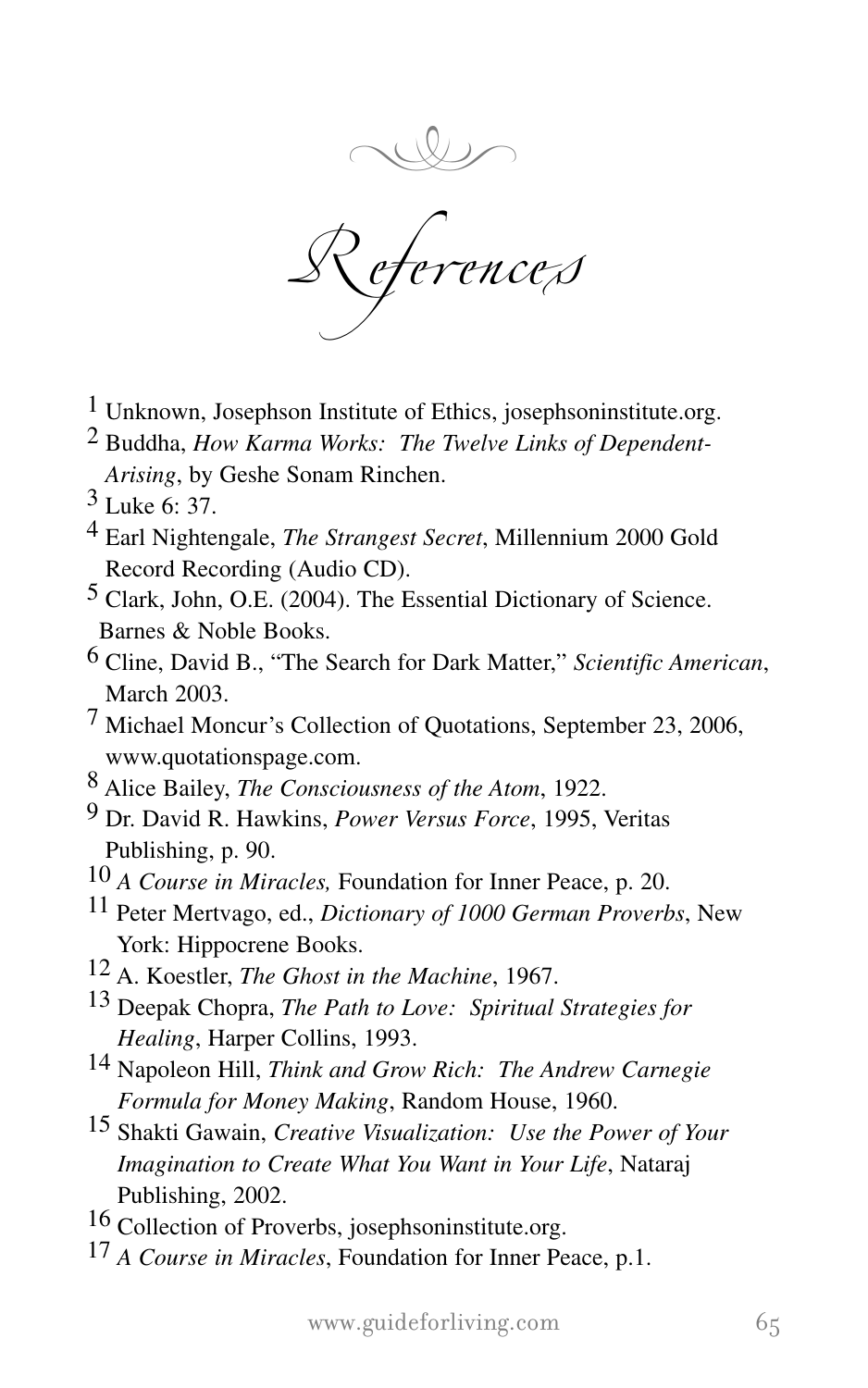- 18 Eckhart Tolle, *The Power of Now*, 2001.
- 19 Peter Ouspensky, *A New Model of the Universe: Principles of the Psychological Method in its Application to Problems of Science, Religion and Art*, 1931.
- 20 Dr. David R. Hawkins, *The Eye of the Eye*, Veritas Publishing, 2000.
- 21 Dr. David R. Hawkins, *I, Reality and Subjectivity*, Veritas Publishing, 2002.
- 22 Dr. David R. Hawkins, *The Eye of the Eye*, Veritas Publishing, 2000, p. 125.
- 23 Dr. David R. Hawkins, *Power Versus Force*, 1995, p. 29.
- 24 Lao Tzu, *The Tao Te Ching of Lao Tzu*, translated by Brian Browne Walker, 2001.
- 25 Lao Tzu, *The Tao Te Ching of Lao Tzu*, translated by Brian Browne Walker, 2001
- 26 Lao Tzu, *The Tao Te Ching of Lao Tzu*, translated by Brian Browne Walker, 2001
- 27 Johan Wolfgang von Goethe, *Conversations of Goethe*, Johan Peter Eckerman, First Da Capo Hit, 1998.
- 28 Dr. David R. Hawkins, *Power Versus Force*, Veritas Publishing, 1995, p. 263.
- 29 1 Timothy 6:10.
- 30 Matthew 6: 27, 34.
- 31 Dr. David R. Hawkins, *I, Reality and Subjectivity*, Veritas Publishing, 2002, pp. 33-34.
- 32 Dale Carnegie,
- 33 John H. Holland, *Emergence from Chaos to Order*, Oxford University Press, 1998.
- 34 Wayne Dyer, *Inspiration: Your Ultimate Calling*, Hay House, 2006.
- 35 Thomas Kostigen, CBS.MarketWatch.com, "Reaching New Heights: What Money Means to Donald Trump."
- 36 Earl Nightengale, *The Strangest Secret*, Millennium 2000 Gold Record Recording (Audio CD).
- 37 e. e. cummings, *100 Selected Poems by e.e. cummings*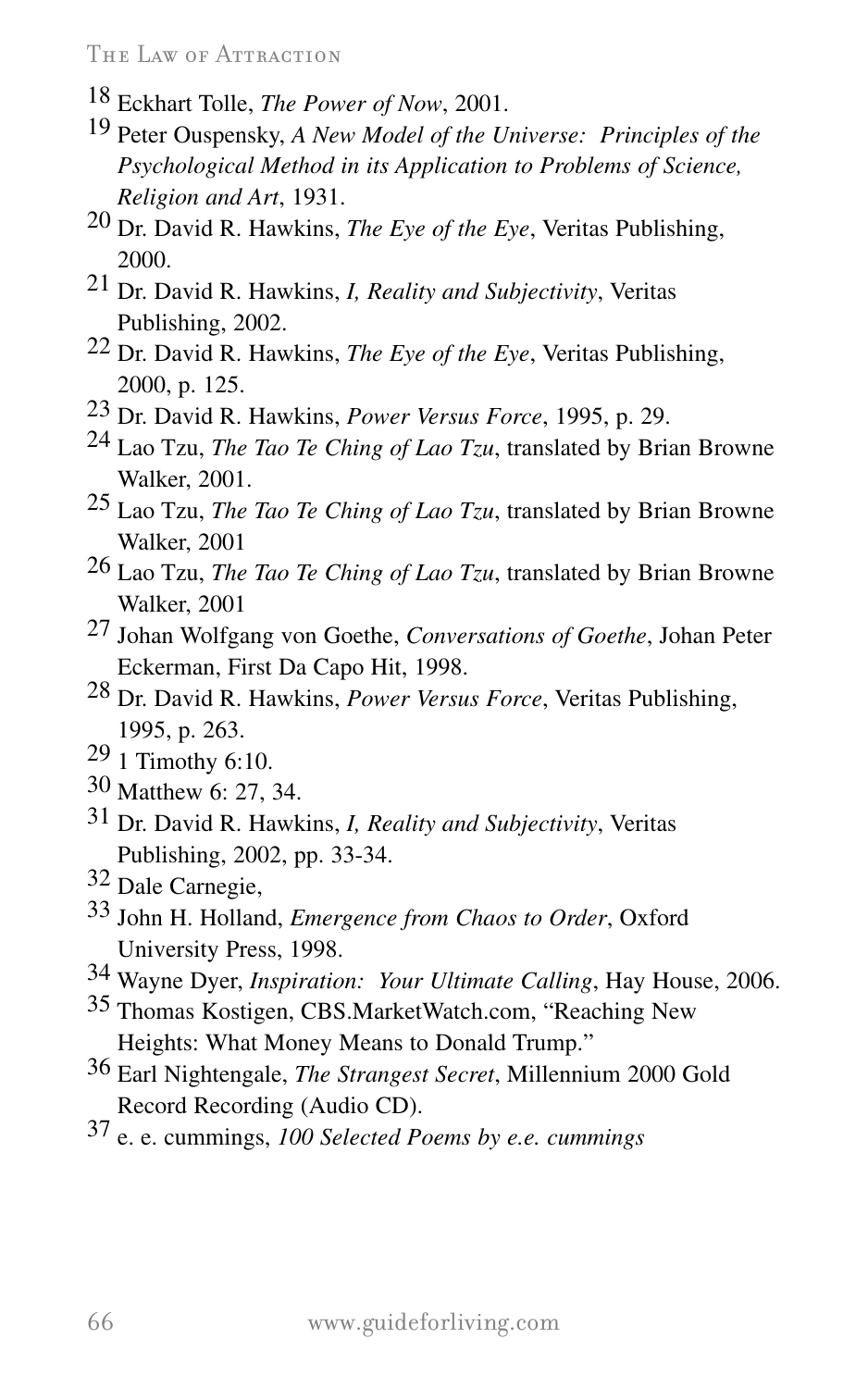$\sim$ 

Works Cited

- Bach, Richard. *The Bridge Across Forever.* Dell Publishing, 1984. Bailey, Alice. *The Consciousness of the Atom.* 1922. Bible, King James Version.
- Carnegie, Dale. *How to Win Friends & Influence People.* Pocket Books, 1936.
- Chopra, Deepak. *The Path to Love: Spiritual Strategies for Healing.* Harper Collins, 1993.
- Clark, John. *The Essential Dictionary of Science.* Barnes & Noble Books.
- Cline, David B. "The Search for Dark Matter," *Scientific American.* March 2003
- Cummings, E. E. *100 Selected Poems by E. E. Cummings.* Grove Hit, 1954
- Dyer, Wayne. *Inspiration: Your Ultimate Calling.* Hay House, 2006.
- Gawain, Shakti. *Creative Visualization: Use the Power of Your Imagination to Create What You Want in Your Life.* Nataraj Publishing, 2002.
- Goethe, Johan Wolfgang von. *Conversations of Goethe with Johan Peter Eckerman,* trans. John Oxenford. First Da Capo Hit, 1998.

Hawkins, Dr. David R. *The Eye of the Eye.* Veritas Publishing, 2000

- Hawkins, Dr. David R. *I, Reality and Subjectivity*. Veritas Publishing, 2002.
- Hawkins, Dr. David R. *Power Versus Force.* Veritas Publishing, 1995.
- Hill, Napoleon. *Think and Grow Rich: The Andrew Carnegie Formula for Money Making.* Random House, 1960.
- Holland, John H. *Emergence from Chaos to Order.* Oxford University Press, 1998.

Josephson Institute. *Collection of Proverbs.* Josephsoninstitute*.org* Kostigen, Thomas. "Reaching New Heights: What Money Means to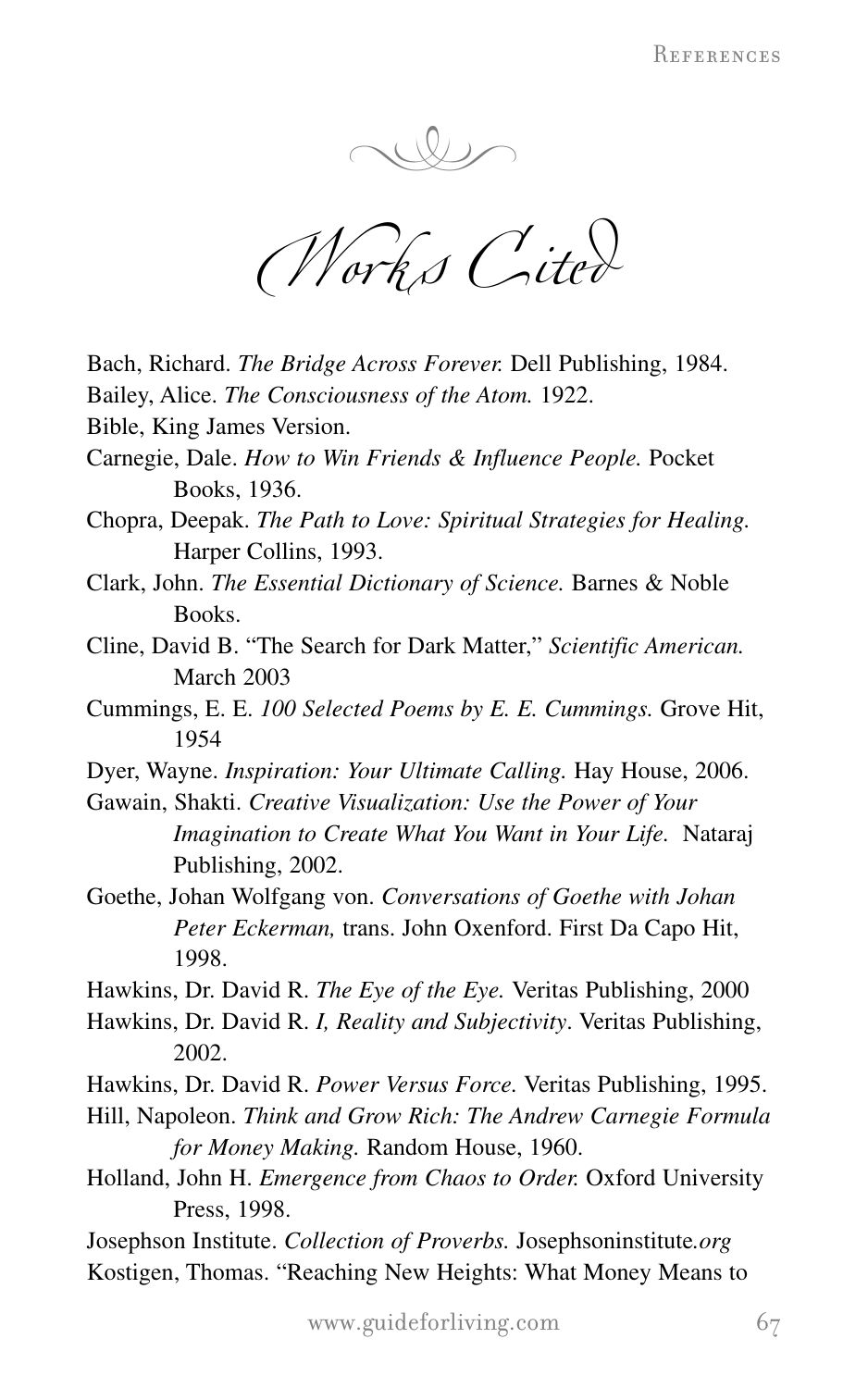Donald Trump," CBS.MarketWatch.com

- Lao Tzu. *The Tao Te Ching of Lao Tzu,* trans. Brian Browne Walker. St. Martin's Griffin, 2001.
- Mertvago, Peter, ed. *Dictionary of 1000 German Proverbs.* New York: Hippocrene Books.
- Moncur, Michael. Quotation #1388 from Michael Moncur's (Cynical) Quotations. www.quotationspage.com
- Nightingale, Earl. *The Strangest Secret.* Millennium 2000 Gold Record Recording (Audio CD).
- Ouspensky, Peter. *A New Model of the Universe.* 1931.
- Tolle, Eckhart. *The Power of Now, 2001*